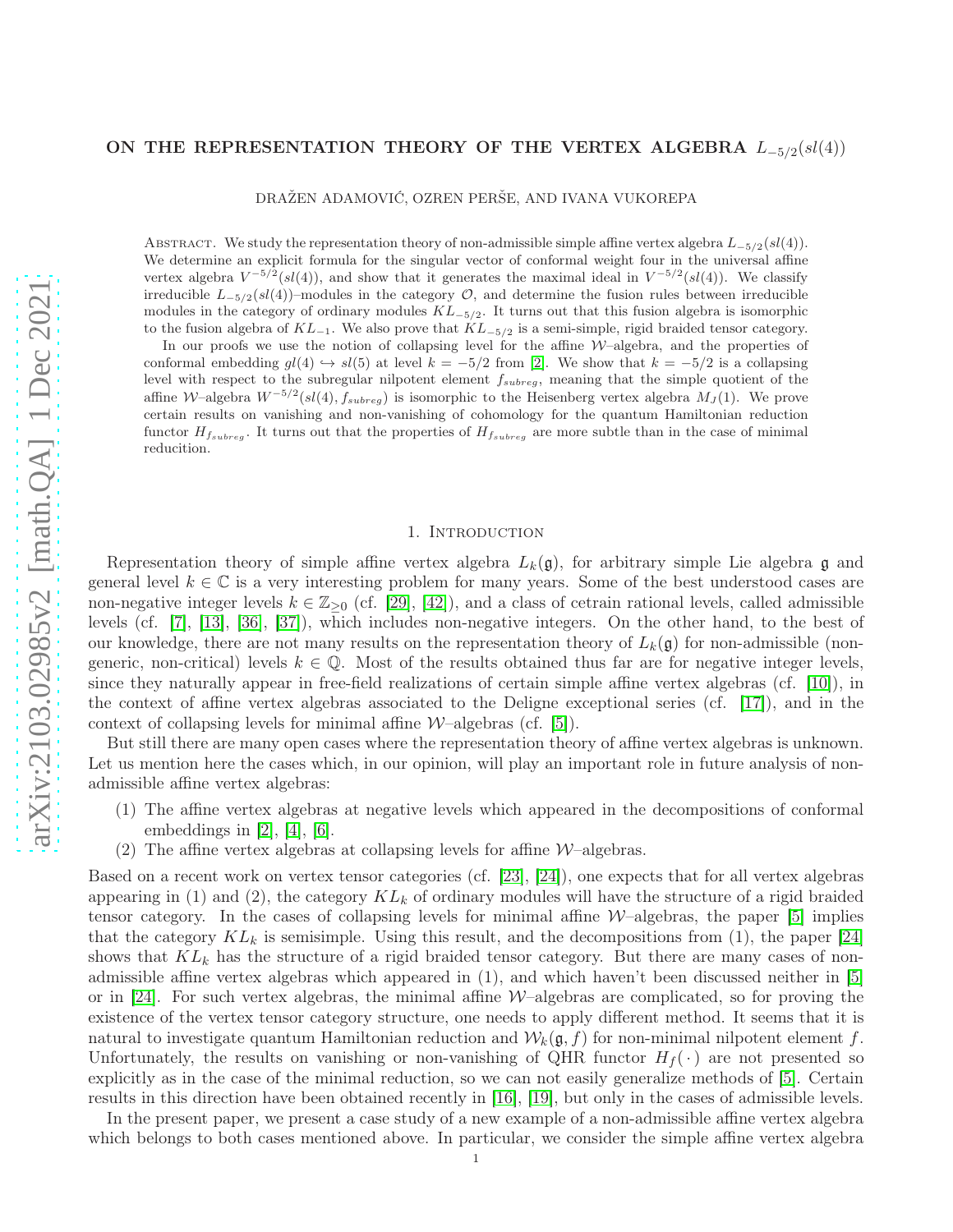$L_{-5/2}(sl(4))$ . This case is of particular interest to us, since looking at the low rank Lie algebras  $\mathfrak{g}=sl(n)$ , and using the criterion from [\[32\]](#page-26-4), one obtains that the level  $k = -5/2$  for  $sl(4)$  is the new example of non-admissible, non-generic half-integer level, which has not been investigated before. Another motivation for studying this case is the conformal embedding of  $L_{-5/2}(sl(4)) \otimes M(1)$  into  $L_{-5/2}(sl(5))$  (cf. [\[2\]](#page-25-0)) (here  $M(1)$  denotes the Heisenberg vertex algebra associated to abelian Lie algebra of rank one).

Our first step in understanding the simple vertex algebra  $L_{-5/2}(sl(4))$  is determining an explicit formula for a singular vector v of conformal weight 4 in the universal affine vertex algebra  $V^{-5/2}(sl(4))$ . This enables us to classify irreducible modules in the category  $\mathcal O$  for the associated quotient  $L_{-5/2}(sl(4))$  =  $V^{-5/2}(sl(4))/\langle v\rangle$ , using the methods from [\[1,](#page-25-12) [7\]](#page-25-1). The irreducible representations are

$$
L_{-5/2}(\mu_i(t)), \ t \in \mathbb{C}, \ i = 1, \ldots, 16,
$$

and they are parametrized as a union of 16 lines in  $\mathbb{C}^3$  (cf. Theorem [4.4\)](#page-10-0). So there are uncountably many irreducible modules in the category  $\mathcal{O}$ . A particularly interesting consequence is that the irreducible representations in the category  $KL_{-5/2}$  of ordinary modules are

$$
\pi_r = L_{-5/2}(r\omega_1), \ \pi_{-r} = L_{-5/2}(r\omega_3) \quad (r \in \mathbb{Z}_{\geq 0}).
$$

Our next goal is to conclude that the vertex algebra  $L_{-5/2}(sl(4))$  is simple, i.e. that the singular vector v generates the maximal ideal in  $V^{-5/2}(sl(4))$ , what also happens in the case of admissible affine vertex algebras (cf. [\[7\]](#page-25-1), [\[13\]](#page-25-2)). Instead of proving this claim directly in the affine vertex algebra setting, we use affine  $W$ -algebras. A close related problem is to prove the semi-simplicity of the category of ordinary  $L_{-5/2}(sl(4))$ -modules.

Similar situation was in the case of affine vertex algebras  $V^{-1}(sl(n))$ , for  $n \geq 3$ . The classification of irreducible  $L_{-1}(sl(n))$ –modules was obtained in [\[9,](#page-25-13) [10\]](#page-25-3), by using very similar methods to those which we use in the current paper (only formulas for singular vectors were much simpler). The description of maximal ideal in  $V^{-1}(sl(n))$  was obtained in [\[18\]](#page-25-14), and the semi-simplicity of the category  $KL_{-1}$  was proved in [\[5\]](#page-25-5). For a review of this approach see Subsection [5.1.](#page-11-0)

We show that the similar approach can be achieved in the case of affine vertex algebra  $V^{-5/2}(sl(4))$ . First we consider affine W-algebra  $W^{-5/2}(sl(4), f_{subreg})$ , and show that its simple quotient is isomorphic to the Heisenberg vertex algebra. Then, the simplicity of  $L_{-5/2}(sl(4))$ , and the semi-simplicity of  $KL_{-5/2}$ is proved using the properties of the quantum Hamiltonian reduction functor  $H_{fsubrec}$ . It turns out that  $H_{f_{subreq}}$  has slightly different properties than in the case of the minimal reduction.

We prove in Theorem [5.4:](#page-12-0)

**Theorem 1.1.**  $H_{f_{subreg}}(\pi_r) \neq \{0\}$  for  $r \leq 0$ , but  $H_{f_{subreg}}(M) = \{0\}$  for any highest weight module in  $KL_{-5/2}$  of weight  $n\omega_1$ ,  $n > 0$ .

It seems that in general the non-vanishing of QHR functor for irreducible modules can be determined by the methods from [\[15\]](#page-25-15). Since our proof requires more precise information for modules which are not neccasary irreducible, we decide to present a different proof. The proof is given in Section [6](#page-13-0) and it is based on the following key observations:

- Let  $k = -5/2$ . The generalized Verma module  $V^k(\mu)$  for  $\mu = n\omega_1, n\omega_3, n > 0$ , contains a singular vector  $w_{\nu}$  of degree 2, and  $w_{\nu}$  belongs to the submodule  $J^k \cdot V^k(\mu)$  (here  $J^k$  denotes the ideal  $\underline{\text{in}} V^{-5/2}(sl(4))$  generated by singular vector v). Then we construct universal  $\tilde{L}_k(sl(4))$ -modules  $\overline{M}(\mu)$ .
- For  $\mu = n\omega_1$ , the QHR functor  $H_{f_{subreg}}$  sends  $w_{\nu}$  to a highest weight vector of  $H_{f_{subreg}}(V^k(\mu))$ , implying the vanishing of cohomology for all highest weight modules in  $KL_k$  of the weight  $\mu$ .
- For  $\mu = n\omega_3$ ,  $w_{\nu}$  is mapped to a singular vector of degree one in  $H_{f_{subreg}}(V^k(\mu))$ , which generates a proper submodule. Using this we show that  $H_{f_{subreq}}(\overline{M}(n\omega_3)) \neq \{0\}$ . The classification of irreducible  $L_k(sl(4))$ -modules enables us to show non-vanishing of cohomology for all highest weight modules in  $KL_k$  of the weight  $\mu$ .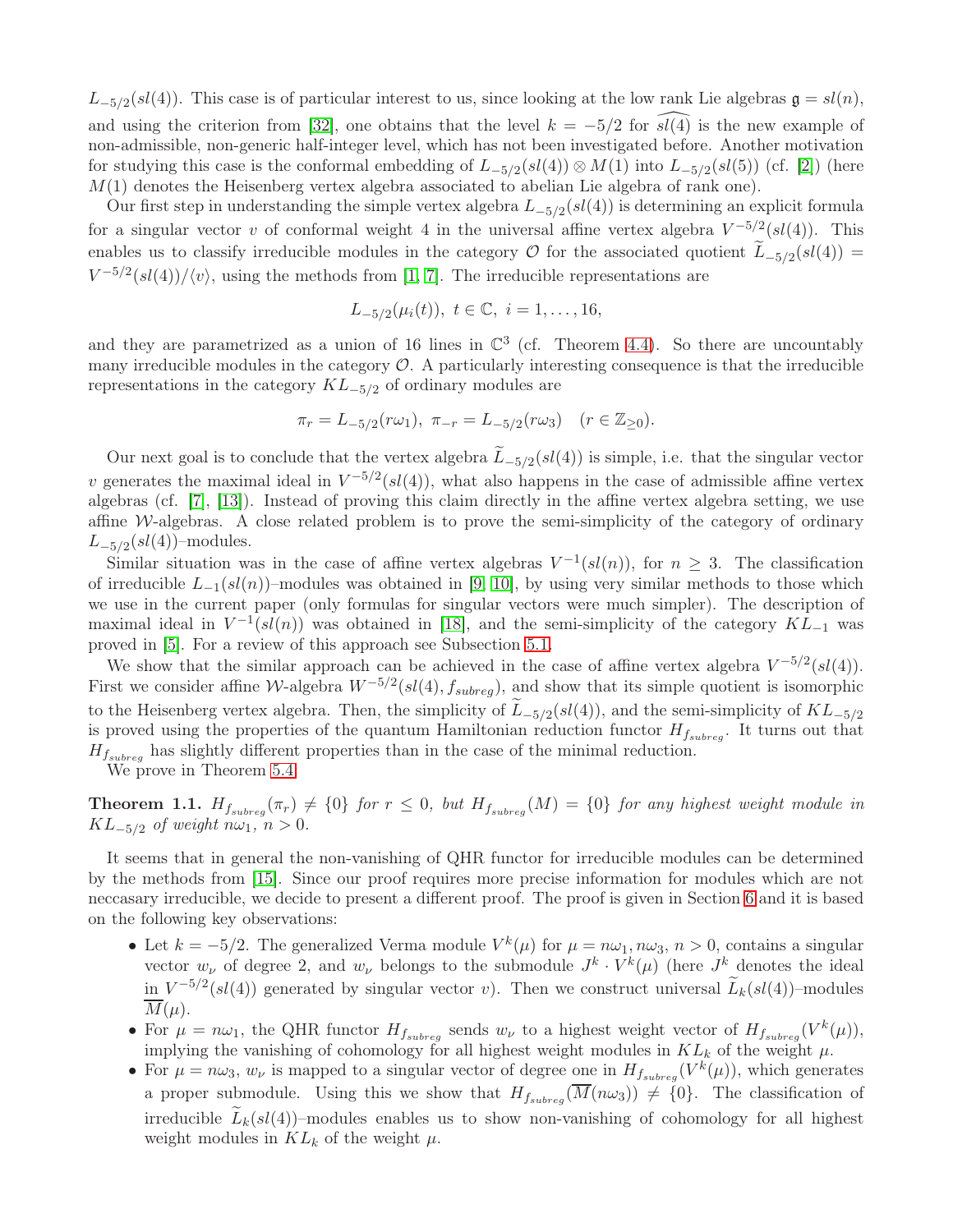We show in Theorem [5.6](#page-13-1) how these properties imply that  $L_{-5/2}(sl(4))$  is simple and  $KL_{-5/2}$  is semisimple.

Next, we exploit the conformal embedding of  $L_{-5/2}(sl(4)) \otimes M(1)$  into  $L_{-5/2}(sl(5))$  and the result from [\[2\]](#page-25-0) which says that all modules  $\pi_r$ ,  $r \in \mathbb{Z}$  are realized inside of  $L_{-5/2}(sl(5))$ . Using that fact, we are able to determine the fusion rules for irreducible  $L_{-5/2}(sl(4))$ -modules in the category  $KL_{-5/2}$  (cf. Proposition [7.3\)](#page-19-0):

(1.1) 
$$
\pi_r \times \pi_s = \pi_{r+s} \quad (r, s \in \mathbb{Z}).
$$

<span id="page-2-0"></span>Then applying results of the new work [\[24\]](#page-25-9), we prove that  $KL_{-5/2}$  is a rigid, braided tensor category. Let us summarize main results of our paper in the following theorem:

Theorem 1.2. Let  $k = -5/2$ .

- (1) The set  $\{\pi_r \mid r \in \mathbb{Z}\}$  provides a complete list of irreducible  $L_k(sl(4))$ –modules in the category  $KL_k$ .
- (2) The maximal ideal  $J^k$  of  $V^k(sl(4))$  is generated by a singular vector v of degree 4 and  $\mathfrak{g}-weight$   $2\omega_2$  (cf. Theorem [3.1\)](#page-5-0).
- (3)  $KL_{-5/2}$  is a semi-simple, rigid braided tensor category with the fusion rules [\(1.1\)](#page-2-0).
- (4) The set  $\{L_{-5/2}(\mu_i(t)) \mid i = 1, \ldots, 16, t \in \mathbb{C}\}$  provides a complete list of irreducible  $L_{-5/2}(sl(4))$ -modules in the category O.
- (5) There exist indecomposable  $L_{-5/2}(sl(4))$ -modules in the category  $\mathcal{O}$  (cf. Remark [9.5\)](#page-24-0).

We observe that the top components of irreducible  $L_{-5/2}(sl(4))$ –modules from the category  $KL_{-5/2}$  are the same as the top components of irreducible  $L_{-1}(sl(4))$ –modules from the category  $KL_{-1}$ , and that the fusion rules for irreducible modules from  $KL_{-5/2}$  and  $KL_{-1}$  coincide (cf. [\[10\]](#page-25-3)).

We also determine the decompositions of irreducible  $L_{-5/2}(sl(5))$ -modules in the category  $\mathcal{O}$  (note that the level  $k = -5/2$  is admissible for  $\widehat{sl(5)}$  as  $L_{-5/2}(sl(4)) \otimes M(1)$ -modules. Furthermore, we show that there is a homomorphism from Zhu's algebra of  $L_{-5/2}(sl(4))$  to associated Weyl algebra and study certain  $L_{-5/2}(sl(4))$ -modules as subquotients of relaxed  $L_{-5/2}(sl(5))$ -modules.

Acknowledgements. The authors are partially supported by the QuantiXLie Centre of Excellence, a project cofinanced by the Croatian Government and European Union through the European Regional Development Fund - the Competitiveness and Cohesion Operational Programme (KK.01.1.1.01.0004).

#### 2. Preliminaries

We assume that the reader is familiar with the notions of vertex algebra (cf. [\[20\]](#page-25-16), [\[27\]](#page-25-17), [\[28\]](#page-26-5), [\[34\]](#page-26-6)), simple Lie algebra and affine Kac-Moody algebra (cf. [\[33\]](#page-26-7)). In this section we recall some results on affine vertex algebras. We also discuss affine  $W$ –algebras following the papers [\[17\]](#page-25-4), [\[18\]](#page-25-14), [\[38\]](#page-26-8).

2.1. Affine vertex algebras. Let g be a simple Lie algebra with a triangular decomposition  $\mathfrak{g} = \mathfrak{n}_-\oplus$  $\mathfrak{h}\oplus\mathfrak{n}_+$ . Denote by  $(\cdot \mid \cdot)$  the invariant bilinear form on g, normalized by the condition  $(\theta | \theta) = 2$ , where  $\theta$  is the highest root of g. We will often identify  $\mathfrak{h}^*$  with  $\mathfrak{h}$  via  $(\cdot | \cdot)$ . For  $\mu \in \mathfrak{h}^*$ , denote by  $V(\mu)$  the irreducible highest weight g–module with highest weight  $\mu$ . Let us denote by  $\alpha_1, \ldots, \alpha_\ell$  simple roots, by  $h_1, \ldots, h_\ell$ simple co-roots  $(h_i = \alpha_i^{\vee}$ , for  $i = 1, \ldots, \ell)$ , and by  $\omega_1, \ldots, \omega_{\ell}$  fundametal weights for  $\mathfrak{g}(\ell = \dim \mathfrak{h})$ . Let  $\hat{\mathfrak{g}}$ be the (untwisted) affinization of  $\mathfrak{g}$ . Let  $\alpha_0, \alpha_1, \ldots, \alpha_\ell$  be simple roots,  $\alpha_0^{\vee}, \alpha_1^{\vee}, \ldots, \alpha_\ell^{\vee}$  simple co-roots, and  $\Lambda_0, \Lambda_1, \ldots, \Lambda_\ell$  fundametal weights for  $\hat{\mathfrak{g}}$ . For  $\mu \in \mathfrak{h}^*$  and  $k \in \mathbb{C}$ , denote by  $L_k(\mu)$  the irreducible highest weight  $\hat{\mathfrak{g}}$ -module with highest weight  $\hat{\mu} := k\Lambda_0 + \mu \in \hat{\mathfrak{h}}^*$ .

Denote by  $V^k(\mathfrak{g})$  the universal affine vertex algebra associated to simple Lie algebra  $\mathfrak{g}$  and level  $k \in \mathbb{C}$ ,  $k \neq -h^{\vee}$ , and by  $L_k(\mathfrak{g})$  the unique simple quotient of  $V^k(\mathfrak{g})$ . For any quotient V of  $V^k(\mathfrak{g})$ , we define category  $KL_k$  of V-modules as in [\[5\]](#page-25-5). If  $\mathfrak g$  is a 1-dimensional commutative Lie algebra and  $k \neq 0$ , then  $V^k(\mathfrak{g})$  is a simple Heisenberg vertex algebra, which we denote by  $M(1)$ .

<span id="page-2-1"></span>Let v be a  $\hat{\mathfrak{g}}$ -singular vector in  $V^k(\mathfrak{g})$ . Denote by  $\langle v \rangle$  the ideal in  $V^k(\mathfrak{g})$  generated by v and by

(2.1) 
$$
\widetilde{L}_k(\mathfrak{g}) = V^k(\mathfrak{g}) / \langle v \rangle
$$

the associated quotient vertex algebra.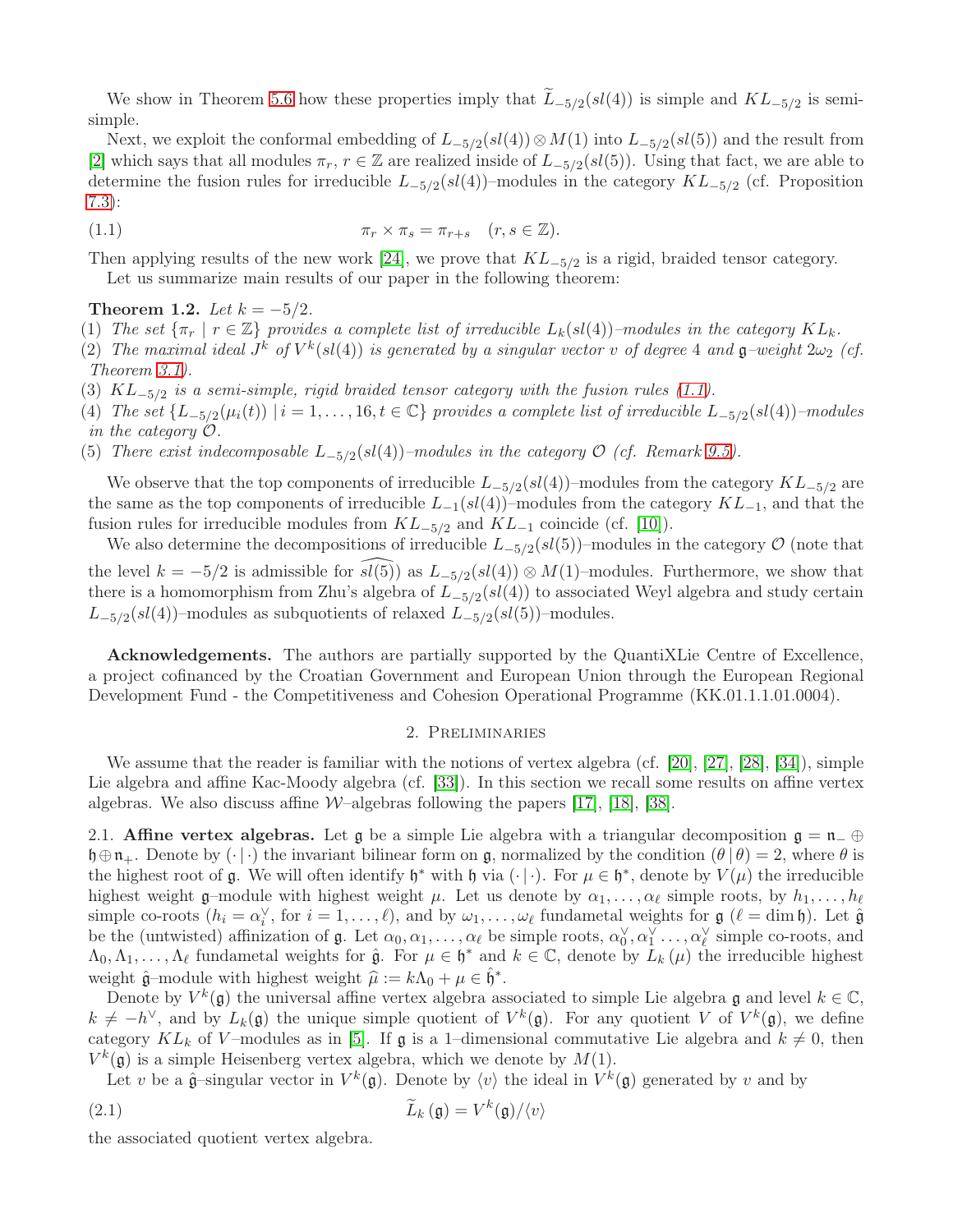2.2. **Zhu's algebra.** For a vertex algebra V, denote by  $A(V)$  Zhu's algebra associated to V (cf. [\[45\]](#page-26-9)). Denote by [a] the image of  $a \in V$  in  $A(V)$ . We have:

<span id="page-3-4"></span>Proposition 2.1. [\[45,](#page-26-9) Theorem 2.1.2, Theorem 2.2.1]

(1) Let  $M = \bigoplus_{n=0}^{\infty} M(n)$  be a  $\mathbb{Z}_{+}$ -graded V-module. Then  $M(0)$  is an  $A(V)$ -module.

(2) Let W be an  $A(V)$ -module. Then there exists a  $\mathbb{Z}_+$ -graded V-module  $M = \bigoplus_{n=0}^{\infty} M(n)$  such that  $M(0)$ is isomorphic to W as an  $A(V)$ -module.

**Proposition 2.2.** [\[45,](#page-26-9) Theorem 2.2.2] There is a one-to-one correspondence between irreducible  $A(V)$ modules and irreducible  $\mathbb{Z}_{+}$ -graded V-modules.

It follows from [\[29,](#page-26-0) Theorem 3.1.1] that the Zhu's algebra  $A(V^k(\mathfrak{g}))$  is isomorphic to universal enveloping algebra  $\mathcal{U}(\mathfrak{g})$ , where the isomorphism  $F: A(V^k(\mathfrak{g})) \to \mathcal{U}(\mathfrak{g})$  is given by

<span id="page-3-0"></span>(2.2) 
$$
F([a_1(-n_1-1)...a_m(-n_m-1)1]) = (-1)^{n_1+...+n_m}a_m...a_1,
$$

for  $a_1, \ldots, a_m \in \mathfrak{g}$  and  $n_1, \ldots, n_m \in \mathbb{Z}_{\geq 0}$ . For the quotient vertex algebra  $L_{-5/2}(\mathfrak{g})$  defined by relation [\(2.1\)](#page-2-1), the associated Zhu's algebra is

$$
A(\widetilde{L}_k(\mathfrak{g})) \cong \mathcal{U}(\mathfrak{g})/\langle v' \rangle,
$$

where  $\langle v' \rangle$  is a two-sided ideal in  $\mathcal{U}(\mathfrak{g})$  generated by the vector  $v' = F([v])$  (cf. [\[29,](#page-26-0) Proposition 1.4.2]).

We recall the method for classification of irreducible  $A(L_k(\mathfrak{g}))$ -modules in the category  $\mathcal O$  from [\[1,](#page-25-12) [7\]](#page-25-1). Denote by L the adjoint action of  $\mathcal{U}(\mathfrak{g})$  on  $\mathcal{U}(\mathfrak{g})$  defined by  $X_L f = [X, f]$  for  $X \in \mathfrak{g}$  and  $f \in \mathcal{U}(\mathfrak{g})$ . Let R be a  $\mathcal{U}(\mathfrak{g})$ -submodule of  $\mathcal{U}(\mathfrak{g})$  generated by the vector v'. Clearly, R is an irreducible finite-dimensional  $\mathcal{U}(\mathfrak{g})$ -module. Let  $R_0$  be the zero-weight subspace of R.

<span id="page-3-1"></span>**Proposition 2.3.** [\[1,](#page-25-12) [7\]](#page-25-1) Let  $V(\mu)$  be an irreducible highest weight  $U(\mathfrak{g})$ -module with the highest weight vector  $v_{\mu}$ , for  $\mu \in \mathfrak{h}^*$ . The following statements are equivalent:

(1)  $V(\mu)$  is an  $A(L_k(\mathfrak{g}))$ -module, (2)  $RV(\mu) = 0$ , (3)  $R_0v_\mu = 0$ .

Denote by  $\mathcal{U}(\mathfrak{g})_0$  the zero-weight subspace of  $\mathcal{U}(\mathfrak{g})$ , and consider the Harish-Chandra projection map

$$
\mathcal{U}(\mathfrak{g})_0 \to \mathcal{U}(\mathfrak{h})
$$

which is the restriction of the projection map

$$
\mathcal{U}(\mathfrak{g}) = \mathcal{U}(\mathfrak{h}) \oplus (\mathfrak{n} \_ \mathcal{U}(\mathfrak{g}) + \mathcal{U}(\mathfrak{g})\mathfrak{n}_+) \to \mathcal{U}(\mathfrak{h})
$$

to  $U(\mathfrak{g})_0$  (cf. [\[18\]](#page-25-14)).

Let  $r \in R_0$ . Since  $R_0 \subset \mathcal{U}(\mathfrak{g})_0$ , it follows that there exists the unique polynomial  $p_r \in \mathcal{S}(\mathfrak{h}) = \mathcal{U}(\mathfrak{h})$  such that

<span id="page-3-3"></span>
$$
rv_{\mu} = p_r(\mu)v_{\mu}.
$$

Set

$$
(2.3) \t\t\t \mathcal{P}_0 = \{ p_r \mid r \in R_0 \}.
$$

We have:

<span id="page-3-2"></span>Corollary 2.4. [\[1,](#page-25-12) [7\]](#page-25-1) There is a one-to-one correspondence between

- (1) irreducible  $A(L_k(\mathfrak{g}))$ -modules in the category  $\mathcal{O},$
- (2) weights  $\mu \in \mathfrak{h}^*$  such that  $p(\mu) = 0$  for all  $p \in \mathcal{P}_0$ .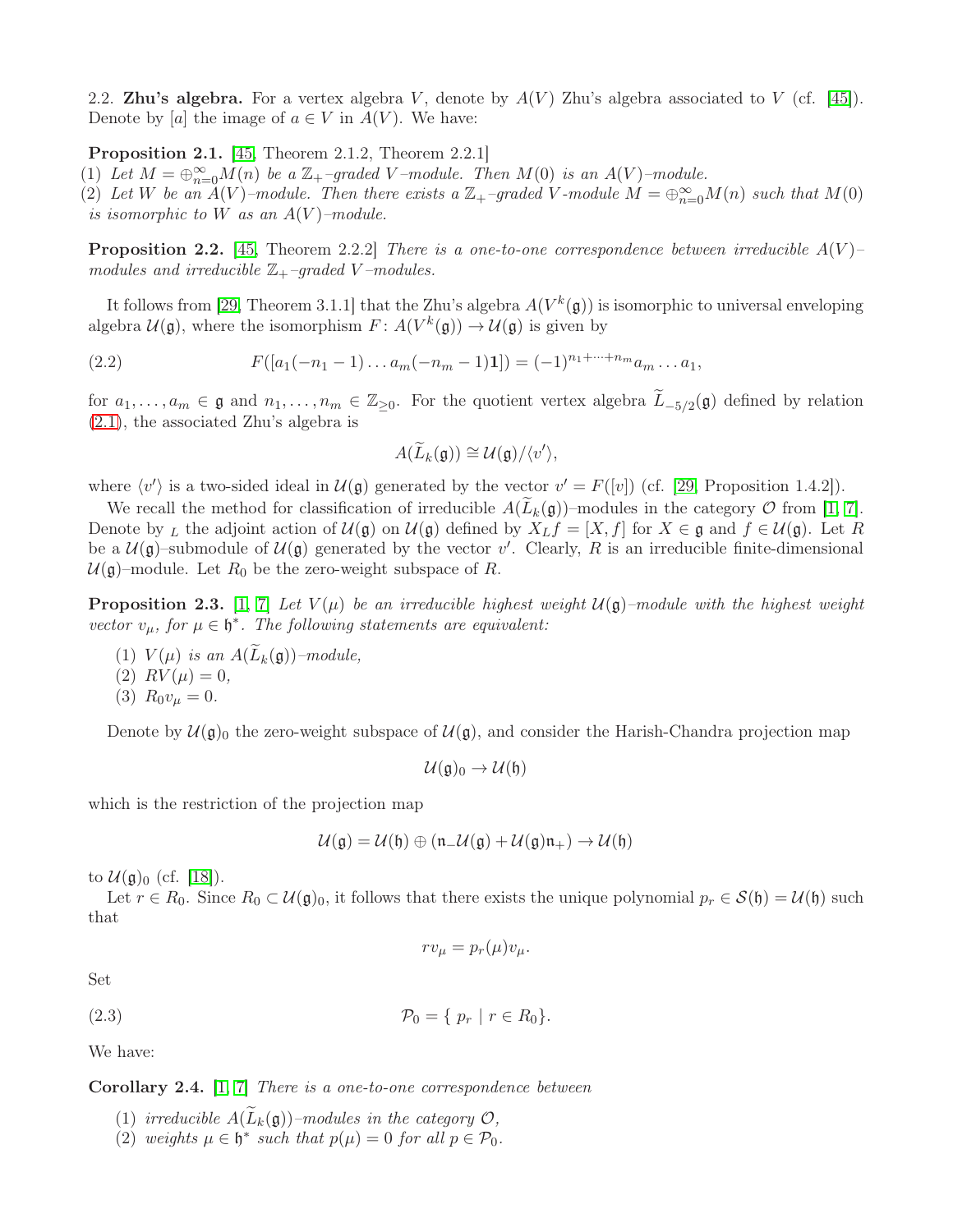<span id="page-4-3"></span>2.3. Zhu's  $C_2$ -algebra. For a vertex algebra V, denote by  $R_V = V/C_2(V)$  Zhu's  $C_2$ -algebra of V (cf. [\[45\]](#page-26-9)). Then

<span id="page-4-0"></span>
$$
R_{V^k(\mathfrak{g})}\cong\mathcal{S}(\mathfrak{g})
$$

under the algebra isomorphism uniquely determined by

(2.4) 
$$
\overline{x(-1)\mathbf{1}} \mapsto x, \quad \text{for } x \in \mathfrak{g},
$$

where  $\overline{w}$  denotes the image of w in  $R_{V^k(\mathfrak{g})}$ , for any  $w \in V^k(\mathfrak{g})$ . For the quotient vertex algebra  $\overline{L}_k(\mathfrak{g})$ defined by relation [\(2.1\)](#page-2-1), denote by  $v''$  the image of vector  $\overline{v}$  under the map [\(2.4\)](#page-4-0). Then

$$
R_{\widetilde{L}_k(\mathfrak{g})}\cong \mathcal{S}(\mathfrak{g})/I_W,
$$

where W is a g-module generated by  $v''$  under the adjoint action, and  $I_W$  is the ideal of  $\mathcal{S}(\mathfrak{g})$  generated by  $W$  (cf. [\[17\]](#page-25-4), [\[18\]](#page-25-14)).

<span id="page-4-1"></span>2.4. Affine  $W$ –algebras. In this subsection we briefly recall certain results on affine  $W$ –algebras (see [\[38\]](#page-26-8) for details).

Let  $\mathfrak g$  be a simple Lie algebra, and  $(x, f)$  a pair of elements of  $\mathfrak g$  such that f is nilpotent, ad x acts semisimply on g with half-integer eigenvalues:

(2.5) 
$$
\mathfrak{g} = \bigoplus_{j \in \frac{1}{2}\mathbb{Z}} \mathfrak{g}_j,
$$

and that this grading is good with respect to f. Let  $W^k(\mathfrak{g}, x, f)$  be the affine W-algebra associated with g, x and f at level k, obtained by generalized Drinfeld-Sokolov reduction. We will assume that  $k \neq -h^{\vee}$ . Let us denote  $W^k(\mathfrak{g},x,f)$  by  $W^k(\mathfrak{g},f)$  for short. Thus

<span id="page-4-2"></span>
$$
W^k(\mathfrak{g}, f) = H_f(V^k(\mathfrak{g})).
$$

Let us also denote by  $W_k(\mathfrak{g}, f)$  the unique simple quotient of  $W^k(\mathfrak{g}, f)$ .

Let  $\{u_1, \ldots, u_d\}$  be a basis of the centralizer  $\mathfrak{g}^f$ , such that  $u_i \in \mathfrak{g}_{-j_i}$ , for all  $i = 1, \ldots, d$ , where  $j_i$  are some non-negative half-integers. Then the W-algebra  $W^k(\mathfrak{g}, f)$  is strongly generated by elements

$$
J^{\{u_i\}} = J^{(u_i)} + (\text{lower terms}),
$$

where

<span id="page-4-6"></span>
$$
J^{(u_i)} = u_i + \text{(charged fermionic part)},
$$

such that the conformal weight of  $J^{\{u_i\}}$  is equal to  $j_i + 1$ , for  $i = 1, ..., d$  (see [\[38\]](#page-26-8) for details).

Next, we recall the description of Zhu's  $C_2$ -algebra  $R_{W^k(\mathfrak{g},f)}$  from [\[25\]](#page-25-18), [\[14\]](#page-25-19) (see also [\[18\]](#page-25-14)). Let  $\chi$  =  $(f | \cdot) \in \mathfrak{g}^*$ . Choose a Lagrangian subspace  $\mathcal{L} \subset \mathfrak{g}_{\frac{1}{2}}$  and set

(2.6) 
$$
\mathfrak{m} = \mathcal{L} \oplus \bigoplus_{j \geq 1} \mathfrak{g}_j, \quad J_{\chi} = \sum_{x \in \mathfrak{m}} \mathcal{S}(\mathfrak{g})(x - \chi(x)).
$$

Let  $M$  be the unipotent subgroup of  $G$  corresponding to  $m$ .

<span id="page-4-8"></span>**Proposition 2.5** ([\[25\]](#page-25-18), [\[14\]](#page-25-19)). We have:

<span id="page-4-5"></span><span id="page-4-4"></span>
$$
R_{W^k(\mathfrak{g},f)} \cong (\mathcal{S}(\mathfrak{g})/J_\chi)^M.
$$

<span id="page-4-7"></span>2.5. Affine W-algebra  $W^k(sl(4), f_{subreg})$ . In this subsection we apply results stated in Subsection [2.4](#page-4-1) to the affine W-algebra  $W^k(sl(4), f_{subreg})$ . This vertex algebra was recently studied in [\[22\]](#page-25-20), [\[31\]](#page-26-10).

Let  $\mathfrak g$  be the simple Lie algebra  $sl(4)$ , let

(2.7) 
$$
f = f_{subreg} = f_{\varepsilon_2 - \varepsilon_3} + f_{\varepsilon_3 - \varepsilon_4}
$$

be the subregular nilpotent element, and

(2.8) 
$$
x = \frac{1}{4} (3h_1 + 6h_2 + 5h_3) = \omega_2 + \omega_3
$$

a semisimple element of  $\mathfrak g$  which defines a good grading with respect to  $f$  (cf. [\[31\]](#page-26-10)). The associated grading [\(2.5\)](#page-4-2) is also even, i.e.  $\mathfrak{g}_j = 0$  for  $j \notin \mathbb{Z}$ . In this case dim  $\mathfrak{g}^f = 5$ , so  $W^k(\mathfrak{g}, f_{subreg})$  is strongly generated by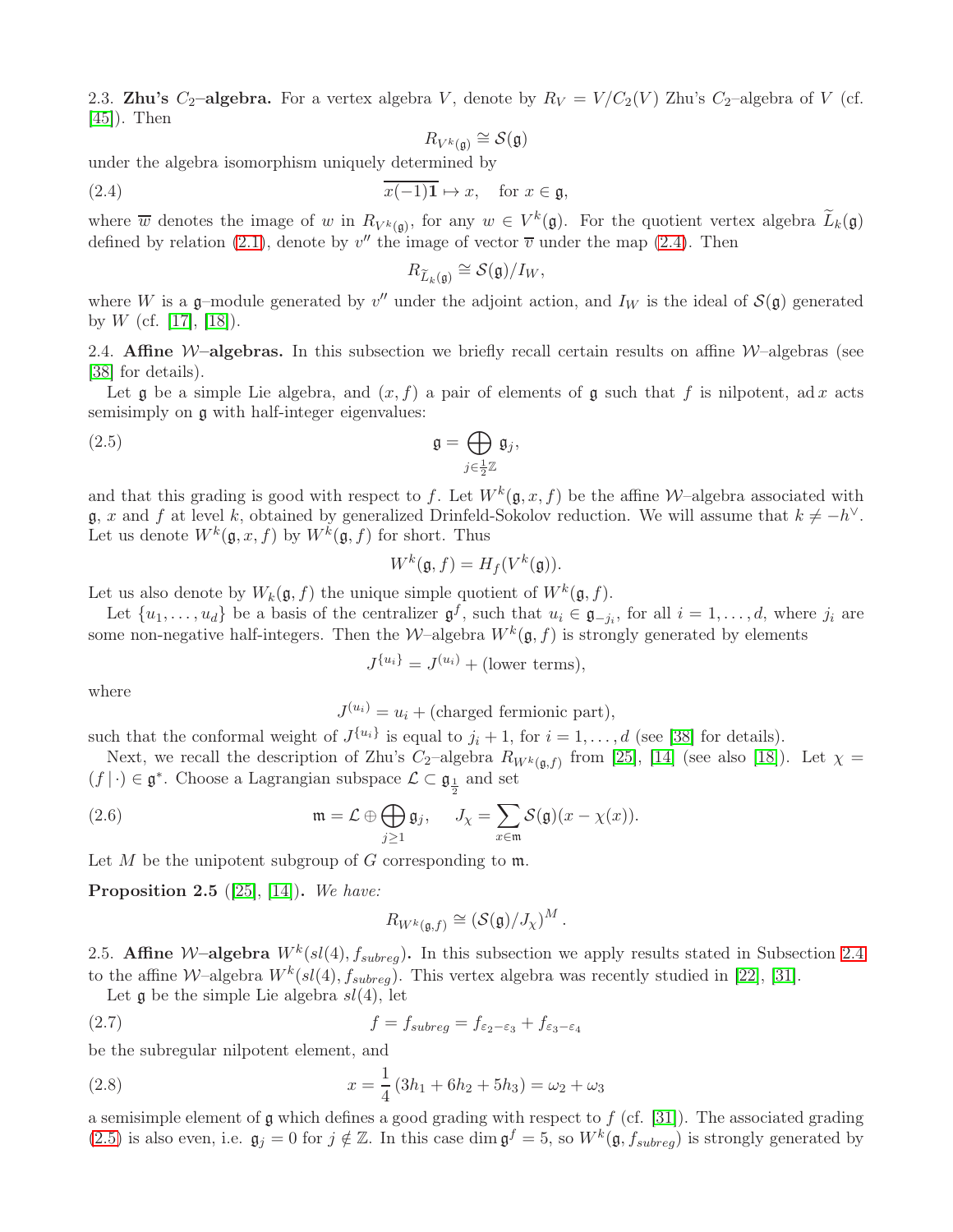5 elements, which we denote by  $J, \bar{L}, W, G^+, G^-$ , and their conformal weights are 1, 2, 3, 1, 3, respectively. The explicit OPE for generators of  $W^k(\mathfrak{g}, f_{subreg})$  will be given in the Appendix.

Note that, since  $e_{\varepsilon_1-\varepsilon_2} \in \mathfrak{g}^f_0$  $_0^J$ , we have the associated generator

$$
G^+ = J^{\{e_{\varepsilon_1 - \varepsilon_2}\}} = J^{(e_{\varepsilon_1 - \varepsilon_2})}
$$

<span id="page-5-1"></span>of conformal weight 1. More details on these generators will be given in Section [5.](#page-11-1)

3. AFFINE VERTEX ALGEBRA ASSOCIATED TO  $\widehat{sl(4)}$  at level  $-5/2$ 

In this section we determine an explicit formula for a singular vector of conformal weight four in the affine vertex algebra  $V^{-5/2}(sl(4))$ . We explicitly determine Zhu's algebra and Zhu's  $C_2$ -algebra of the associated quotient vertex algebra. Throughout this section we denote by  $\mathfrak g$  the simple Lie algebra  $sl(4)$ , and use the standard choice of root vectors for  $sl(4)$ .

<span id="page-5-0"></span>**Theorem 3.1.** The following vector v is a singular vector of weight  $-\frac{5}{2}\Lambda_0 - 4\delta + 2\omega_2$  in  $V^{-5/2}(\mathfrak{g})$ :

$$
v = e_{\varepsilon_1-\varepsilon_3}(-1)e_{\varepsilon_2-\varepsilon_4}(-3)1+e_{\varepsilon_1-\varepsilon_3}(-3)e_{\varepsilon_2-\varepsilon_4}(-1)1\\ +\dfrac{1}{2}e_{\varepsilon_1-\varepsilon_4}(-2)e_{\varepsilon_2-\varepsilon_4}(-2)1-e_{\varepsilon_1-\varepsilon_4}(-1)e_{\varepsilon_2-\varepsilon_4}(-2)1\\ -e_{\varepsilon_1-\varepsilon_4}(-3)e_{\varepsilon_2-\varepsilon_4}(-2)1-e_{\varepsilon_1-\varepsilon_4}(-2)e_{\varepsilon_2-\varepsilon_4}(-2)1\\ +e_{\varepsilon_2-\varepsilon_4}(-1)e_{\varepsilon_2-\varepsilon_3}(-2)e_{\varepsilon_1-\varepsilon_2}(-1)1-e_{\varepsilon_2-\varepsilon_4}(-2)e_{\varepsilon_2-\varepsilon_3}(-1)1\\ -e_{\varepsilon_1-\varepsilon_3}(-1)e_{\varepsilon_2-\varepsilon_3}(-2)e_{\varepsilon_3-\varepsilon_4}(-1)1-e_{\varepsilon_2-\varepsilon_3}(-2)e_{\varepsilon_2-\varepsilon_4}(-1)1\\ +2e_{\varepsilon_1-\varepsilon_2}(-1)e_{\varepsilon_2-\varepsilon_3}(-2)e_{\varepsilon_3-\varepsilon_4}(-1)1-e_{\varepsilon_2-\varepsilon_3}(-2)e_{\varepsilon_2-\varepsilon_4}(-1)h_2(-2)1\\ -e_{\varepsilon_1-\varepsilon_3}(-2)e_{\varepsilon_2-\varepsilon_4}(-1)h_2(-1)1-e_{\varepsilon_1-\varepsilon_3}(-1)e_{\varepsilon_2-\varepsilon_4}(-1)e_{\varepsilon_2-\varepsilon_4}(-1)h_2(-1)1\\ +\dfrac{2}{3}e_{\varepsilon_1-\varepsilon_4}(-1)e_{\varepsilon_2-\varepsilon_3}(-1)h_2(-2)1+e_{\varepsilon_1-\varepsilon_4}(-1)e_{\varepsilon_2-\varepsilon_3}(-2)h_1(-1)1\\ +\dfrac{2}{3}e_{\varepsilon_1-\varepsilon_4}(-1)e_{\varepsilon_2-\varepsilon_3}(-1)h_2(-1
$$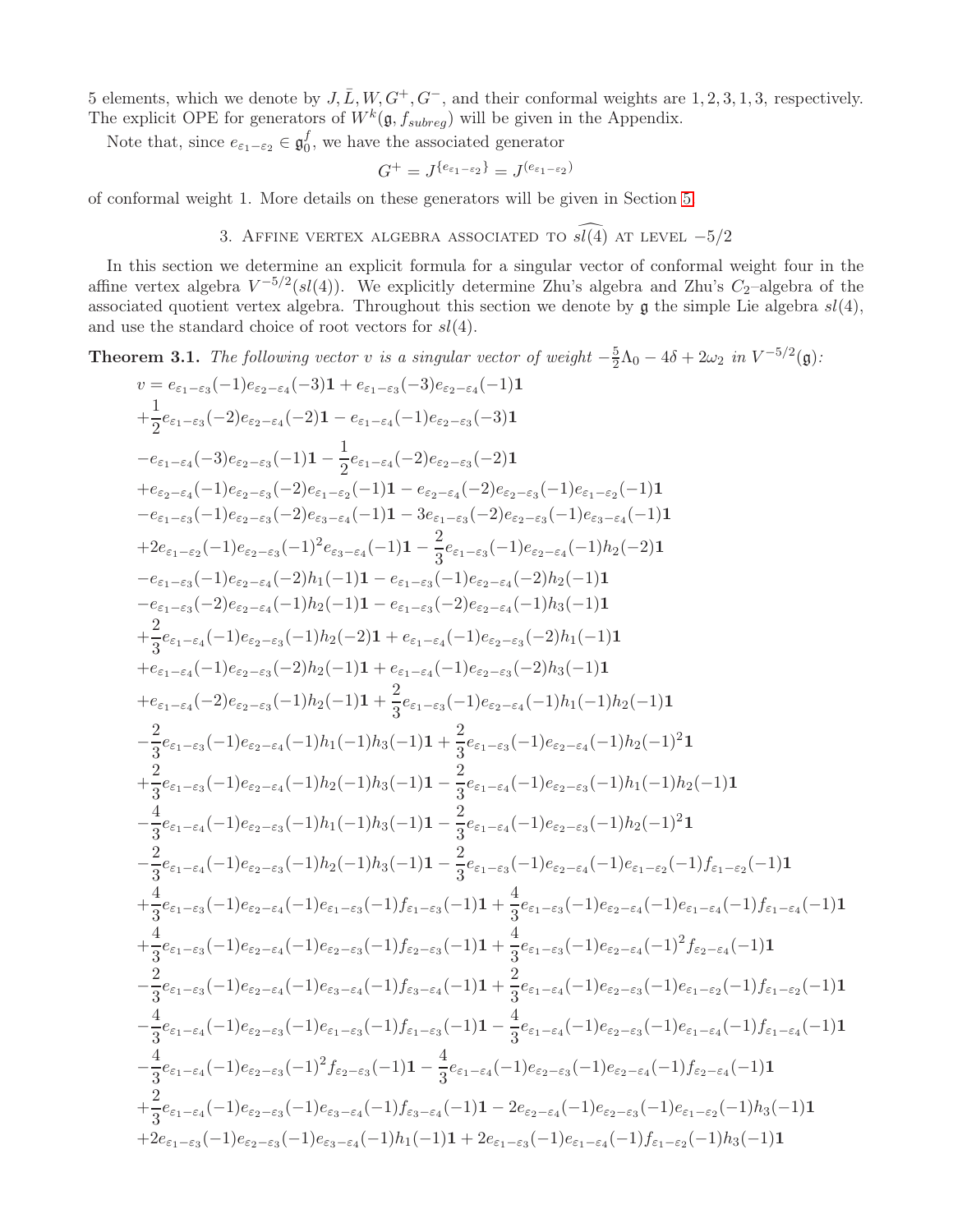$$
+e_{\varepsilon_1-\varepsilon_3}(-1)e_{\varepsilon_1-\varepsilon_4}(-2)f_{\varepsilon_1-\varepsilon_2}(-1)\mathbf{1}-e_{\varepsilon_1-\varepsilon_3}(-2)e_{\varepsilon_1-\varepsilon_4}(-1)f_{\varepsilon_1-\varepsilon_2}(-1)\mathbf{1}\\-2e_{\varepsilon_1-\varepsilon_3}(-1)^2e_{\varepsilon_3-\varepsilon_4}(-1)f_{\varepsilon_1-\varepsilon_2}(-1)\mathbf{1}-2e_{\varepsilon_1-\varepsilon_4}(-1)e_{\varepsilon_2-\varepsilon_4}(-1)f_{\varepsilon_3-\varepsilon_4}(-1)h_1(-1)\mathbf{1}\\+e_{\varepsilon_1-\varepsilon_4}(-1)e_{\varepsilon_2-\varepsilon_4}(-2)f_{\varepsilon_3-\varepsilon_4}(-1)\mathbf{1}-e_{\varepsilon_1-\varepsilon_4}(-2)e_{\varepsilon_2-\varepsilon_4}(-1)f_{\varepsilon_3-\varepsilon_4}(-1)\mathbf{1}\\-2e_{\varepsilon_2-\varepsilon_4}(-1)^2e_{\varepsilon_1-\varepsilon_2}(-1)f_{\varepsilon_3-\varepsilon_4}(-1)\mathbf{1}+2e_{\varepsilon_1-\varepsilon_4}(-1)^2f_{\varepsilon_1-\varepsilon_2}(-1)f_{\varepsilon_3-\varepsilon_4}(-1)\mathbf{1}.
$$

*Proof.* Direct verification of relations  $e_{\varepsilon_i-\varepsilon_{i+1}}(0).v = 0$  for  $i = 1, 2, 3$  and  $f_{\theta}(1).v = 0.$ 

Remark 3.2. The expression for singular vector in Theorem [3.1](#page-5-0) was also known by P. Moseneder Frajria and P. Papi.

**Remark 3.3.** As a  $\hat{\mathfrak{g}}$ -module,  $V^{-5/2}(\mathfrak{g})$  is clearly a quotient of the Verma module  $M(-\frac{5}{2}\Lambda_0)$ . Thus, when looking for singular vectors in  $V^{-5/2}(\mathfrak{g})$ , it is natural to consider the projection of singular vectors from  $M(-\frac{5}{2}\Lambda_0)$  onto  $V^{-5/2}(\mathfrak{g})$ . Using the results from [\[35\]](#page-26-11), one can easily verify that there exists a singular vector of weight  $-\frac{5}{2}\Lambda_0 - 4\delta + 2\omega_2$  in  $M(-\frac{5}{2}\Lambda_0)$ . But using the formula for that singular vector from [\[43\]](#page-26-12), one easily obtains that it projects to zero in  $V^{-5/2}(\mathfrak{g})$ . Thus, the vector v from Theorem [3.1](#page-5-0) is a subsingular (or primitive) vector in  $M(-\frac{5}{2}\Lambda_0)$  with the same weight  $-\frac{5}{2}\Lambda_0 - 4\delta + 2\omega_2$  as the singular vector in  $M(-\frac{5}{2}\Lambda_0)$ .

Let us denote by

$$
\widetilde{L}_{-5/2}(\mathfrak{g})=V^{-5/2}(\mathfrak{g})/\langle v \rangle
$$

the associated quotient vertex algebra.

<span id="page-6-1"></span>**Remark 3.4.** Vertex algebra  $V^{-5/2}(\mathfrak{g})$  has an order two automorphism  $\sigma$  which is lifted from the automorphism of the Dynkin diagram of  $\mathfrak g$ , defined by:

$$
\sigma(\alpha_1)=\alpha_3, \ \sigma(\alpha_2)=\alpha_2, \ \sigma(\alpha_3)=\alpha_1.
$$

One easily checks that  $\sigma(v) = v$  for the singular vector v from Theorem [3.1.](#page-5-0) This implies that  $\sigma$  induces an automorphism of  $L_{-5/2}(\mathfrak{g})$ . This fact will be used in Section [5.](#page-11-1)

In the next propositon we determine Zhu's algebra of the vertex algebra  $L_{-5/2}(\mathfrak{g})$ .

<span id="page-6-0"></span>**Proposition 3.5.** Zhu's algebra  $A(\tilde{L}_{-5/2}(\mathfrak{g}))$  is isomorphic to  $\mathcal{U}(\mathfrak{g})/\langle v'\rangle$ , where  $\langle v'\rangle$  is a two-sided ideal in  $\mathcal{U}(\mathfrak{g})$  generated by the following vector  $v'$ :

$$
v' = \frac{5}{2}e_{\varepsilon_2 - \varepsilon_4}e_{\varepsilon_1 - \varepsilon_3} - \frac{5}{2}e_{\varepsilon_2 - \varepsilon_3}e_{\varepsilon_1 - \varepsilon_4} + 4e_{\varepsilon_3 - \varepsilon_4}e_{\varepsilon_2 - \varepsilon_3}e_{\varepsilon_1 - \varepsilon_3} + 2e_{\varepsilon_3 - \varepsilon_4}e_{\varepsilon_2 - \varepsilon_3}e_{\varepsilon_1 - \varepsilon_2} + \frac{8}{3}h_2e_{\varepsilon_2 - \varepsilon_4}e_{\varepsilon_1 - \varepsilon_3} + h_1e_{\varepsilon_2 - \varepsilon_4}e_{\varepsilon_1 - \varepsilon_3} + h_3e_{\varepsilon_2 - \varepsilon_4}e_{\varepsilon_1 - \varepsilon_3} - \frac{8}{3}h_2e_{\varepsilon_2 - \varepsilon_3}e_{\varepsilon_1 - \varepsilon_4} - h_1e_{\varepsilon_2 - \varepsilon_3}e_{\varepsilon_1 - \varepsilon_4} - h_3e_{\varepsilon_2 - \varepsilon_3}e_{\varepsilon_1 - \varepsilon_4} + \frac{2}{3}h_1h_2e_{\varepsilon_2 - \varepsilon_4}e_{\varepsilon_1 - \varepsilon_3} - \frac{2}{3}h_1h_3e_{\varepsilon_2 - \varepsilon_4}e_{\varepsilon_1 - \varepsilon_3} + \frac{2}{3}h_2^2e_{\varepsilon_2 - \varepsilon_4}e_{\varepsilon_1 - \varepsilon_3} + \frac{2}{3}h_2h_3e_{\varepsilon_2 - \varepsilon_4}e_{\varepsilon_1 - \varepsilon_3} - \frac{2}{3}h_1h_2e_{\varepsilon_2 - \varepsilon_3}e_{\varepsilon_1 - \varepsilon_4} - \frac{4}{3}h_1h_3e_{\varepsilon_2 - \varepsilon_3}e_{\varepsilon_1 - \varepsilon_4} - \frac{2}{3}h_2^2e_{\varepsilon_2 - \varepsilon_3}e_{\varepsilon_1 - \varepsilon_4} - \frac{2}{3}h_2h_3
$$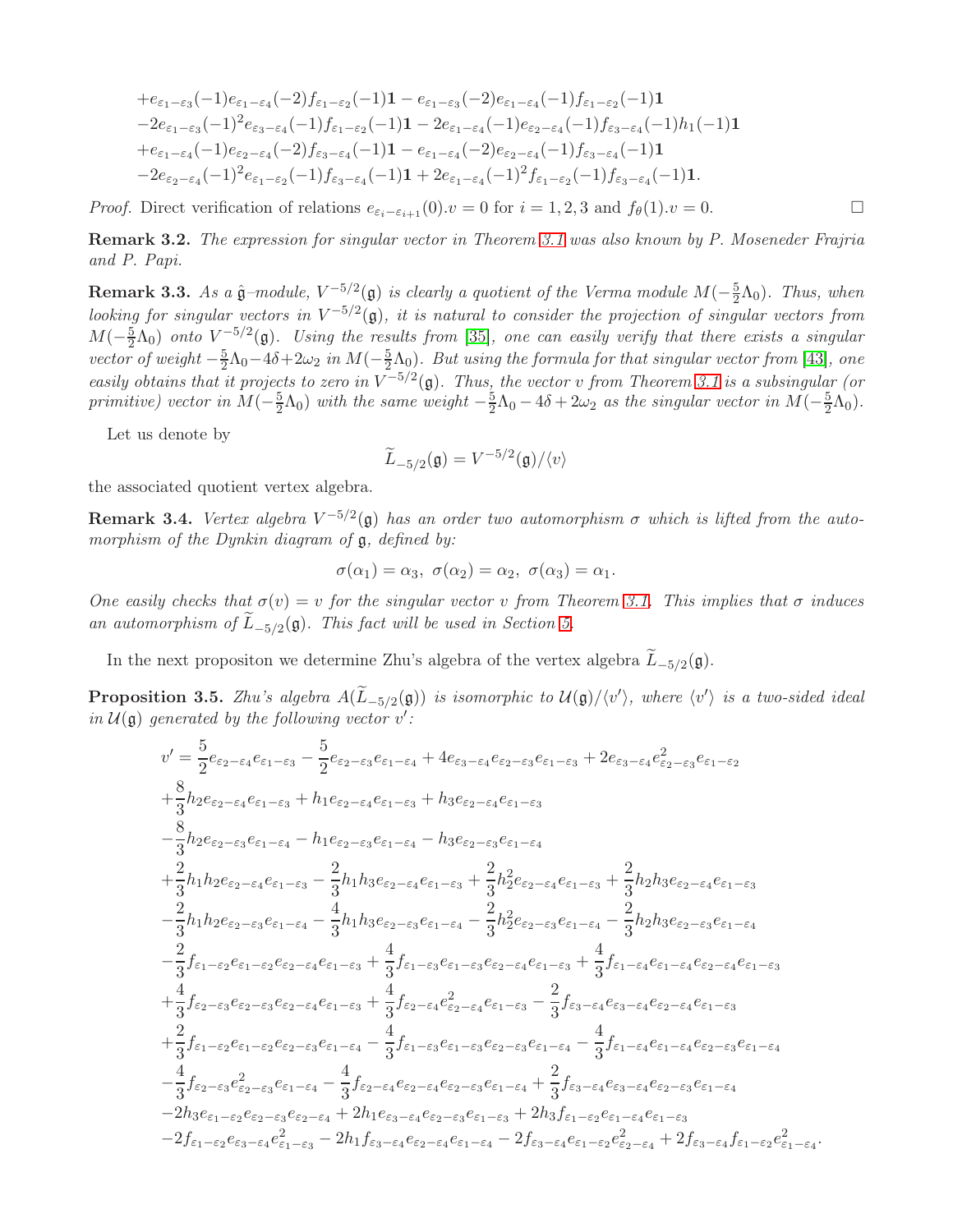*Proof.* Using relation [\(2.2\)](#page-3-0), one easily obtains that  $v' = F([v])$ . The claim now follows from [\[29,](#page-26-0) Proposition 1.4.2, Theorem 3.1.1.

The description of Zhu's  $C_2$ –algebra of vertex algebra  $L_{-5/2}(\mathfrak{g})$  follows from the results stated in Subsection [2.3.](#page-4-3)

<span id="page-7-0"></span>**Proposition 3.6.** Zhu's C<sub>2</sub>-algebra  $R_{\widetilde{L}_{-5/2}(\mathfrak{g})}$  is isomorphic to  $\mathcal{S}(\mathfrak{g})/I_W$ , where  $I_W$  is the ideal of  $\mathcal{S}(\mathfrak{g})$ generated by W, and W is a  $\mathfrak g$ -module generated under the adjoint action by the following vector  $v''$ :

$$
v'' = 2e_{\varepsilon_3 - \varepsilon_4}e_{\varepsilon_2 - \varepsilon_3}^2e_{\varepsilon_1 - \varepsilon_2} + \frac{2}{3}(h_1h_2 - h_1h_3 + h_2^2 + h_2h_3)e_{\varepsilon_2 - \varepsilon_4}e_{\varepsilon_1 - \varepsilon_3}
$$
  
+  $\frac{2}{3}(-h_1h_2 - 2h_1h_3 - h_2^2 - h_2h_3)e_{\varepsilon_2 - \varepsilon_3}e_{\varepsilon_1 - \varepsilon_4}$   
+  $\frac{2}{3}\left(-f_{\varepsilon_1 - \varepsilon_2}e_{\varepsilon_1 - \varepsilon_2} + 2f_{\varepsilon_1 - \varepsilon_3}e_{\varepsilon_1 - \varepsilon_3} + 2f_{\varepsilon_1 - \varepsilon_4}e_{\varepsilon_1 - \varepsilon_4} + 2f_{\varepsilon_2 - \varepsilon_3}e_{\varepsilon_2 - \varepsilon_3}$   
+  $2f_{\varepsilon_2 - \varepsilon_4}e_{\varepsilon_2 - \varepsilon_4} - f_{\varepsilon_3 - \varepsilon_4}e_{\varepsilon_3 - \varepsilon_4}\right)e_{\varepsilon_2 - \varepsilon_4}e_{\varepsilon_1 - \varepsilon_3}$   
+  $\frac{2}{3}\left(f_{\varepsilon_1 - \varepsilon_2}e_{\varepsilon_1 - \varepsilon_2} - 2f_{\varepsilon_1 - \varepsilon_3}e_{\varepsilon_1 - \varepsilon_3} - 2f_{\varepsilon_1 - \varepsilon_4}e_{\varepsilon_1 - \varepsilon_4} - 2f_{\varepsilon_2 - \varepsilon_3}e_{\varepsilon_2 - \varepsilon_3}$   
-  $2f_{\varepsilon_2 - \varepsilon_4}e_{\varepsilon_2 - \varepsilon_4} + f_{\varepsilon_3 - \varepsilon_4}e_{\varepsilon_3 - \varepsilon_4}\right)e_{\varepsilon_2 - \varepsilon_3}e_{\varepsilon_1 - \varepsilon_4}$   
-  $2h_3e_{\varepsilon_1 - \varepsilon_2}e_{\varepsilon_2 - \varepsilon_3}e_{\varepsilon$ 

**Remark 3.7.** In what follows, we will prove that the vertex algebra  $L_{-5/2}(\mathfrak{g})$  is simple (see Section [5\)](#page-11-1), so Proposition [3.5](#page-6-0) and Proposition [3.6](#page-7-0) will give the descriptions of Zhu's algebra  $A(L_{-5/2}(\mathfrak{g}))$  and Zhu's  $C_2$ -algebra  $R_{L_{-5/2}(\mathfrak{g})}$  of the simple vertex algebra  $L_{-5/2}(\mathfrak{g})$ .

The following lemma will be useful in Section [5.](#page-11-1)

<span id="page-7-2"></span>**Lemma 3.8.** Let  $f_{subreg}$  be the subregular nilpotent element defined by relation [\(2.7\)](#page-4-4), x a semisimple element defined by [\(2.8\)](#page-4-5), and  $J_{\chi}$  the associated ideal in  $\mathcal{S}(\mathfrak{g})$  defined by relation [\(2.6\)](#page-4-6). Then

$$
v'' \equiv 2e_{\varepsilon_1-\varepsilon_2} (\text{mod } J_\chi).
$$

*Proof.* Recall that the grading on  $\mathfrak g$  given by the eigenspaces of ad x is even. In particular,  $\mathfrak g_{\frac{1}{2}} = 0$ . Furthermore,

<span id="page-7-1"></span>
$$
\mathfrak{g}_1 = \text{span}_{\mathbb{C}}\{e_{\varepsilon_1-\varepsilon_3}, e_{\varepsilon_2-\varepsilon_3}, e_{\varepsilon_3-\varepsilon_4}\},
$$
  

$$
\mathfrak{g}_2 = \text{span}_{\mathbb{C}}\{e_{\varepsilon_1-\varepsilon_4}, e_{\varepsilon_2-\varepsilon_4}\},
$$

and  $\mathfrak{g}_j = 0$  for  $j > 2$ . Since  $\chi = (f_{\varepsilon_2 - \varepsilon_3} + f_{\varepsilon_3 - \varepsilon_4} | \cdot)$ , we obtain

(3.1) 
$$
\chi(e_{\varepsilon_2-\varepsilon_3}) = \chi(e_{\varepsilon_3-\varepsilon_4}) = 1,
$$

$$
\chi(e_{\varepsilon_1-\varepsilon_3}) = \chi(e_{\varepsilon_1-\varepsilon_4}) = \chi(e_{\varepsilon_2-\varepsilon_4}) = 0.
$$

Now, relations  $(3.1)$  and the formula for  $v''$  from Proposition [3.6](#page-7-0) easily imply that

$$
v'' \equiv 2e_{\varepsilon_1 - \varepsilon_2} \pmod{J_\chi}.
$$

 $\Box$ 

# 4. CLASSIFICATION OF IRREDUCIBLE  $L_{-5/2}(sl(4))$ -MODULES IN THE CATEGORY  $\mathcal O$

Let  $\mathfrak{g} = sl(4)$ . In this section we use Zhu's theory and the classification method stated in Proposition [2.3](#page-3-1) and Corollary [2.4](#page-3-2) to study the representation theory of the vertex algebra  $L_{-5/2}(\mathfrak{g})$ , defined in Section [3.](#page-5-1) In particular, we obtain the classification of irreducible modules in the category  $\mathcal O$  for that vertex algebra.

In the next lemma we determine a basis of the space of polynomials  $P_0$  defined by relation [\(2.3\)](#page-3-3).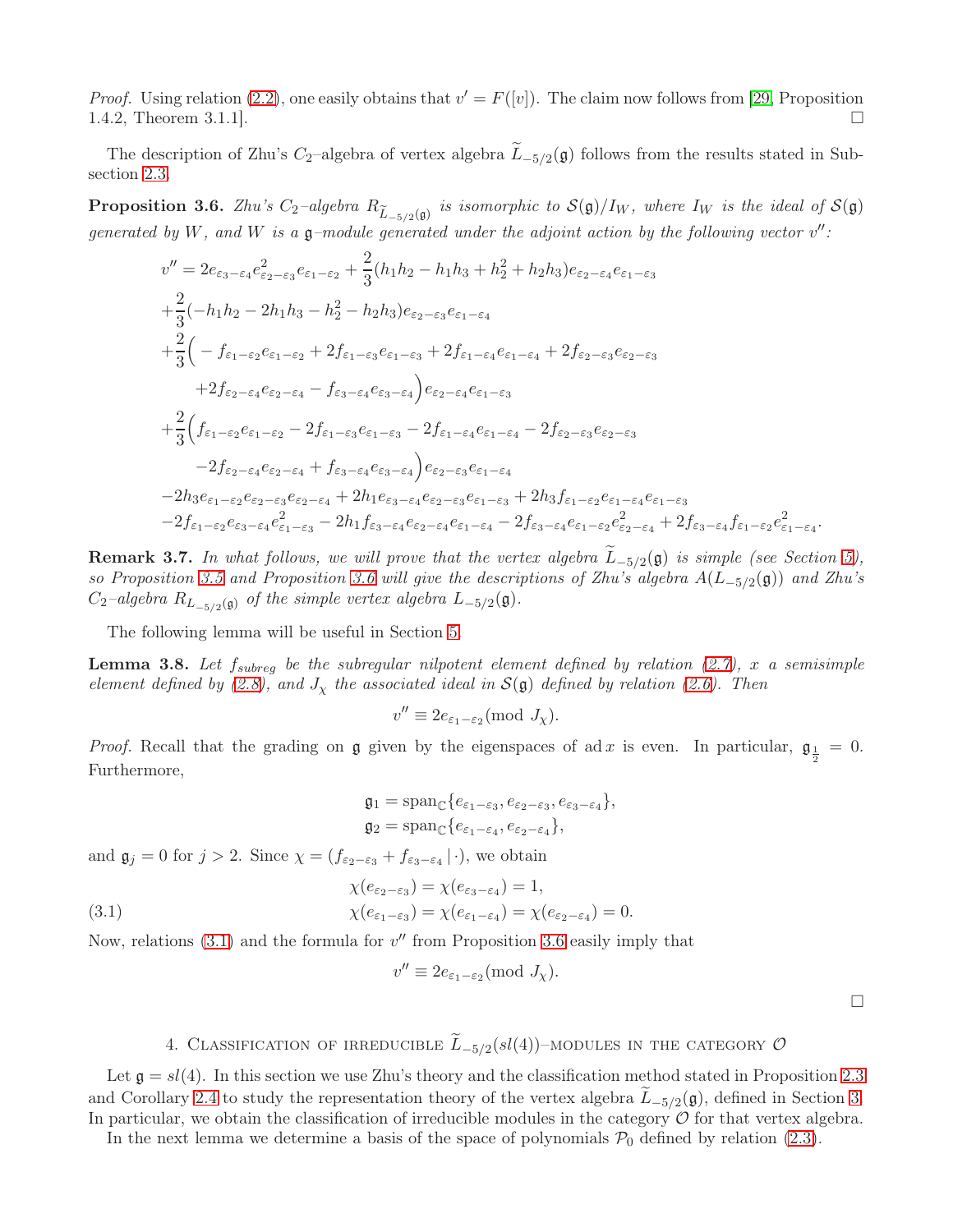<span id="page-8-0"></span>Lemma 4.1. We have

$$
\mathcal{P}_0 = \text{span}_{\mathbb{C}}\{p_1, p_2\},\
$$

where

$$
p_1(h) = -\frac{5}{2}h_2 - \frac{7}{2}h_1h_2 + \frac{3}{2}h_1h_3 - \frac{7}{2}h_2h_3 - \frac{31}{6}h_2^2 - \frac{13}{3}h_1h_2^2 - h_1^2h_2 - 2h_1h_2h_3 -
$$
  

$$
-\frac{10}{3}h_2^3 + h_1h_3^2 + h_1^2h_3 - \frac{13}{3}h_2^2h_3 - h_2h_3^2 - \frac{4}{3}h_1h_2^3 - \frac{2}{3}h_1^2h_2^2 +
$$
  

$$
+\frac{2}{3}h_1^2h_3^2 - \frac{4}{3}h_1h_2^2h_3 - \frac{2}{3}h_2^4 - \frac{4}{3}h_2^3h_3 - \frac{2}{3}h_2^2h_3^2,
$$

and

$$
p_2(h) = \frac{5}{2}h_2 + \frac{7}{2}h_1h_2 + \frac{7}{2}h_2h_3 + \frac{31}{6}h_2^2 + \frac{13}{3}h_1h_2^2 + h_1^2h_2 + \frac{16}{3}h_1h_2h_3 +
$$
  
+ 
$$
\frac{10}{3}h_2^3 + \frac{13}{3}h_2^2h_3 + h_2h_3^2 + \frac{4}{3}h_1h_2^3 + \frac{2}{3}h_1^2h_2^2 + \frac{4}{3}h_1^2h_2h_3 +
$$
  
+ 
$$
\frac{8}{3}h_1h_2^2h_3 + \frac{4}{3}h_1h_2h_3^2 + \frac{2}{3}h_2^4 + \frac{4}{3}h_2^3h_3 + \frac{2}{3}h_2^2h_3^2.
$$

*Proof.* The  $\mathcal{U}(\mathfrak{g})$ -submodule R of  $\mathcal{U}(\mathfrak{g})$  generated by vector v' (from Proposition [3.5\)](#page-6-0) under the adjoint action is clearly isomorphic to  $V(2\omega_2)$ . One easily obtains that  $\dim R_0 = 2$ , which implies that  $\dim \mathcal{P}_0 \leq 2$ . Let us denote

$$
v_1 = (f_{\varepsilon_2 - \varepsilon_4} f_{\varepsilon_1 - \varepsilon_3})_L v',
$$
  

$$
v_2 = (f_{\varepsilon_2 - \varepsilon_3} f_{\varepsilon_1 - \varepsilon_4})_L v'.
$$

Then, the vectors  $v_1$  and  $v_2$  linearly span  $R_0$ .

Let us prove that  $p_1 \in \mathcal{P}_0$ . By direct calculation we determine the action of  $(f_{\varepsilon_2-\varepsilon_4}f_{\varepsilon_1-\varepsilon_3})_L$  on each monomial appearing in the formula for  $v'$  from Proposition [3.5:](#page-6-0)

$$
(f_{\varepsilon_{2}-\varepsilon_{4}}f_{\varepsilon_{1}-\varepsilon_{3}})_{L}e_{\varepsilon_{2}-\varepsilon_{4}}e_{\varepsilon_{1}-\varepsilon_{3}} \in -h_{1}h_{2} - h_{1}h_{3} - h_{2}^{2} - h_{2}h_{3} + \mathcal{U}(\mathfrak{g})\mathfrak{n}_{+}
$$
\n
$$
(f_{\varepsilon_{2}-\varepsilon_{4}}f_{\varepsilon_{1}-\varepsilon_{3}})_{L} h_{1}e_{\varepsilon_{2}-\varepsilon_{4}}e_{\varepsilon_{1}-\varepsilon_{3}} \in -h_{1}^{2}h_{2} - h_{1}^{2}h_{3} - h_{1}h_{2}^{2} - h_{1}h_{2}h_{3} + \mathcal{U}(\mathfrak{g})\mathfrak{n}_{+}
$$
\n
$$
(f_{\varepsilon_{2}-\varepsilon_{4}}f_{\varepsilon_{1}-\varepsilon_{3}})_{L} h_{2}e_{\varepsilon_{2}-\varepsilon_{4}}e_{\varepsilon_{1}-\varepsilon_{3}} \in -h_{1}h_{2}^{2} - h_{1}h_{2}h_{3} - h_{2}^{3} - h_{2}^{2}h_{3} + \mathcal{U}(\mathfrak{g})\mathfrak{n}_{+}
$$
\n
$$
(f_{\varepsilon_{2}-\varepsilon_{4}}f_{\varepsilon_{1}-\varepsilon_{3}})_{L} h_{3}e_{\varepsilon_{2}-\varepsilon_{4}}e_{\varepsilon_{1}-\varepsilon_{3}} \in -h_{1}^{2}h_{2}^{2} - h_{1}^{2}h_{2}h_{3} - h_{2}h_{2}^{3} + \mathcal{U}(\mathfrak{g})\mathfrak{n}_{+}
$$
\n
$$
(f_{\varepsilon_{2}-\varepsilon_{4}}f_{\varepsilon_{1}-\varepsilon_{3}})_{L} h_{1}h_{2}e_{\varepsilon_{2}-\varepsilon_{4}}e_{\varepsilon_{1}-\varepsilon_{3}} \in -h_{1}^{2}h_{2}^{2} - h_{1}^{2}h_{2}h_{3} - h_{1}h_{2}^{2}h_{3} - h_{1}h_{2}^{2}h_{3} + \mathcal{U}(\mathfrak{g})\mathfrak{n}_{+}
$$
\n<math display="block</math>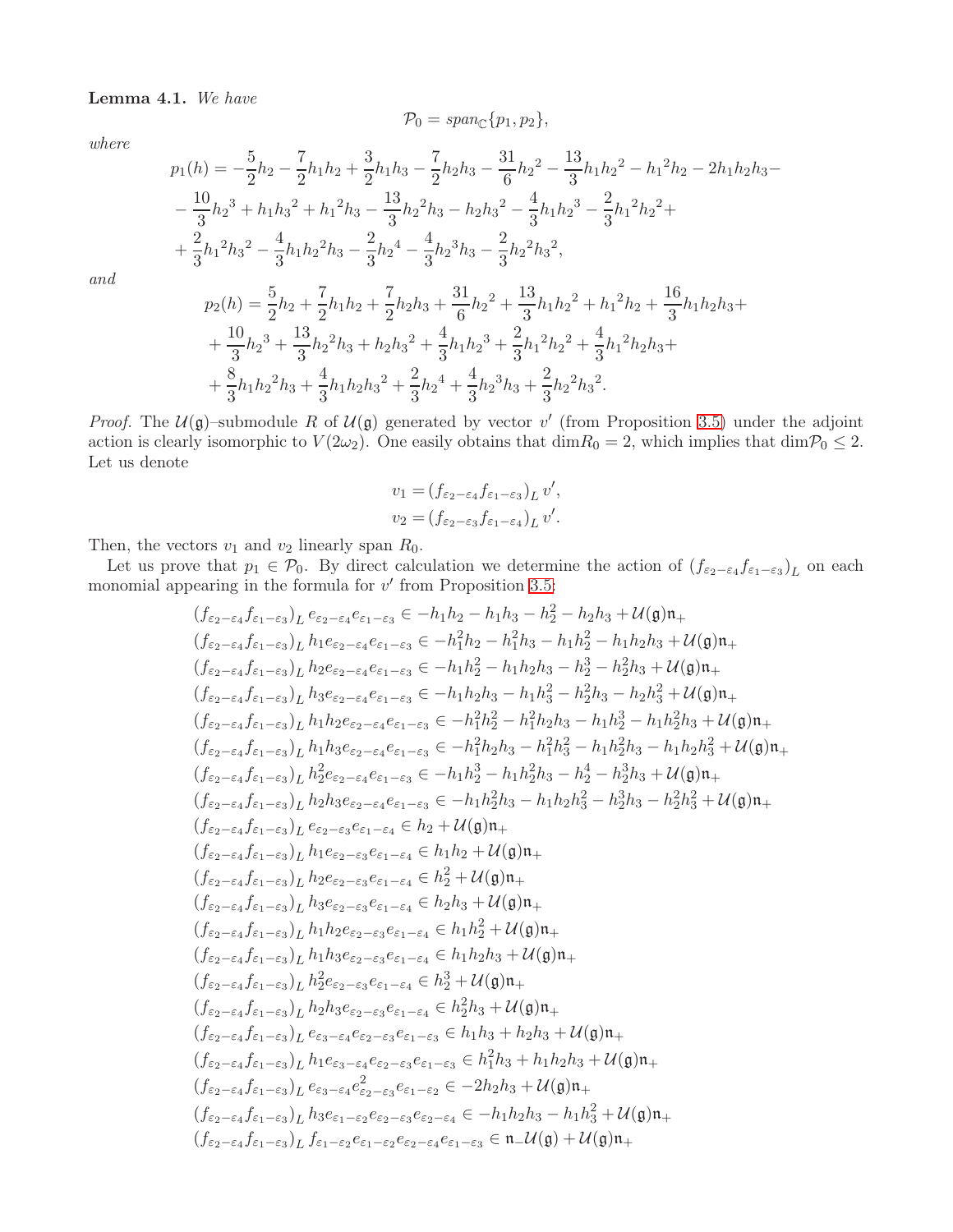$$
(f_{\varepsilon_{2}-\varepsilon_{4}}f_{\varepsilon_{1}-\varepsilon_{3}})_{L} f_{\varepsilon_{1}-\varepsilon_{3}} e_{\varepsilon_{1}-\varepsilon_{3}} e_{\varepsilon_{2}-\varepsilon_{4}} e_{\varepsilon_{1}-\varepsilon_{3}} \in n_{-} \mathcal{U}(\mathfrak{g}) + \mathcal{U}(\mathfrak{g}) n_{+}
$$
\n
$$
(f_{\varepsilon_{2}-\varepsilon_{4}}f_{\varepsilon_{1}-\varepsilon_{3}})_{L} f_{\varepsilon_{1}-\varepsilon_{4}} e_{\varepsilon_{2}-\varepsilon_{4}} e_{\varepsilon_{1}-\varepsilon_{3}} \in n_{-} \mathcal{U}(\mathfrak{g}) + \mathcal{U}(\mathfrak{g}) n_{+}
$$
\n
$$
(f_{\varepsilon_{2}-\varepsilon_{4}}f_{\varepsilon_{1}-\varepsilon_{3}})_{L} f_{\varepsilon_{2}-\varepsilon_{3}} e_{\varepsilon_{2}-\varepsilon_{4}} e_{\varepsilon_{1}-\varepsilon_{3}} \in n_{-} \mathcal{U}(\mathfrak{g}) + \mathcal{U}(\mathfrak{g}) n_{+}
$$
\n
$$
(f_{\varepsilon_{2}-\varepsilon_{4}}f_{\varepsilon_{1}-\varepsilon_{3}})_{L} f_{\varepsilon_{2}-\varepsilon_{4}} e_{\varepsilon_{2}-\varepsilon_{4}} e_{\varepsilon_{1}-\varepsilon_{3}} \in n_{-} \mathcal{U}(\mathfrak{g}) + \mathcal{U}(\mathfrak{g}) n_{+}
$$
\n
$$
(f_{\varepsilon_{2}-\varepsilon_{4}}f_{\varepsilon_{1}-\varepsilon_{3}})_{L} f_{\varepsilon_{1}-\varepsilon_{2}} e_{\varepsilon_{1}-\varepsilon_{2}} e_{\varepsilon_{2}-\varepsilon_{3}} e_{\varepsilon_{1}-\varepsilon_{4}} \in n_{-} \mathcal{U}(\mathfrak{g}) + \mathcal{U}(\mathfrak{g}) n_{+}
$$
\n
$$
(f_{\varepsilon_{2}-\varepsilon_{4}}f_{\varepsilon_{1}-\varepsilon_{3}})_{L} f_{\varepsilon_{1}-\varepsilon_{3}} e_{\varepsilon_{1}-\varepsilon_{2}} e_{\varepsilon_{2}-
$$

Using the explicit formula for  $v'$  from Proposition [3.5,](#page-6-0) one easily obtains that

$$
v_1 \in -\frac{5}{2}h_2 - \frac{7}{2}h_1h_2 + \frac{3}{2}h_1h_3 - \frac{7}{2}h_2h_3 - \frac{31}{6}h_2^2 - \frac{13}{3}h_1h_2^2 - h_1^2h_2 - 2h_1h_2h_3 -
$$
  

$$
-\frac{10}{3}h_2^3 + h_1h_3^2 + h_1^2h_3 - \frac{13}{3}h_2^2h_3 - h_2h_3^2 - \frac{4}{3}h_1h_2^3 - \frac{2}{3}h_1^2h_2^2 +
$$
  

$$
+\frac{2}{3}h_1^2h_3^2 - \frac{4}{3}h_1h_2^2h_3 - \frac{2}{3}h_2^4 - \frac{4}{3}h_2^3h_3 - \frac{2}{3}h_2^2h_3^2 + \mathfrak{n} - \mathcal{U}(\mathfrak{g}) + \mathcal{U}(\mathfrak{g})\mathfrak{n}_+,
$$

which implies that  $p_1 \in \mathcal{P}_0$ . Similarly, one obtains that

<span id="page-9-0"></span>
$$
v_2 \in p_2(h) + \mathfrak{n} \_ \mathcal{U}(\mathfrak{g}) + \mathcal{U}(\mathfrak{g})\mathfrak{n}_+,
$$

which implies that  $p_2 \in \mathcal{P}_0$ . Since  $p_1$  and  $p_2$  are linearly independent, we obtain the claim of Lemma.  $\Box$ 

The following proposition gives the classification of irreducible  $A(L_{-5/2}(\mathfrak{g}))$ -modules in the category  $\mathcal{O}$ :

<span id="page-9-1"></span>**Proposition 4.2.** The complete list of irreducible  $A(L_{-5/2}(\mathfrak{g}))$ -modules in the category  $\mathcal O$  is given by the set:

(4.1) 
$$
\{V(\mu_i(t)) \mid i = 1,\ldots,16, t \in \mathbb{C}\},
$$

where:  
\n
$$
\mu_1(t) = t\omega_1, \qquad \mu_9(t) = -\frac{3}{2}\omega_1 + t\omega_3,
$$
\n
$$
\mu_2(t) = t\omega_3, \qquad \mu_{10}(t) = t\omega_1 - \frac{3}{2}\omega_3,
$$
\n
$$
\mu_3(t) = t\omega_1 + (-t - \frac{5}{2})\omega_2, \qquad \mu_{11}(t) = -\frac{3}{2}\omega_1 + t\omega_2 + (-t - 1)\omega_3,
$$
\n
$$
\mu_4(t) = t\omega_2 + (-t - \frac{5}{2})\omega_3, \qquad \mu_{12}(t) = (-t - 1)\omega_1 + t\omega_2 - \frac{3}{2}\omega_3,
$$
\n
$$
\mu_5(t) = t\omega_1 - \frac{3}{2}\omega_2, \qquad \mu_{13}(t) = -\frac{1}{2}\omega_1 - \frac{1}{2}\omega_2 + t\omega_3,
$$
\n
$$
\mu_6(t) = -\frac{3}{2}\omega_2 + t\omega_3, \qquad \mu_{14}(t) = -\frac{1}{2}\omega_1 + t\omega_2 + (-t - \frac{3}{2})\omega_3,
$$
\n
$$
\mu_7(t) = t\omega_1 + (-t - 1)\omega_2, \qquad \mu_{15}(t) = t\omega_1 - \frac{1}{2}\omega_2 - \frac{1}{2}\omega_3,
$$
\n
$$
\mu_8(t) = t\omega_2 + (-t - 1)\omega_3, \qquad \mu_{16}(t) = (-t - \frac{3}{2})\omega_1 + t\omega_2 - \frac{1}{2}\omega_3.
$$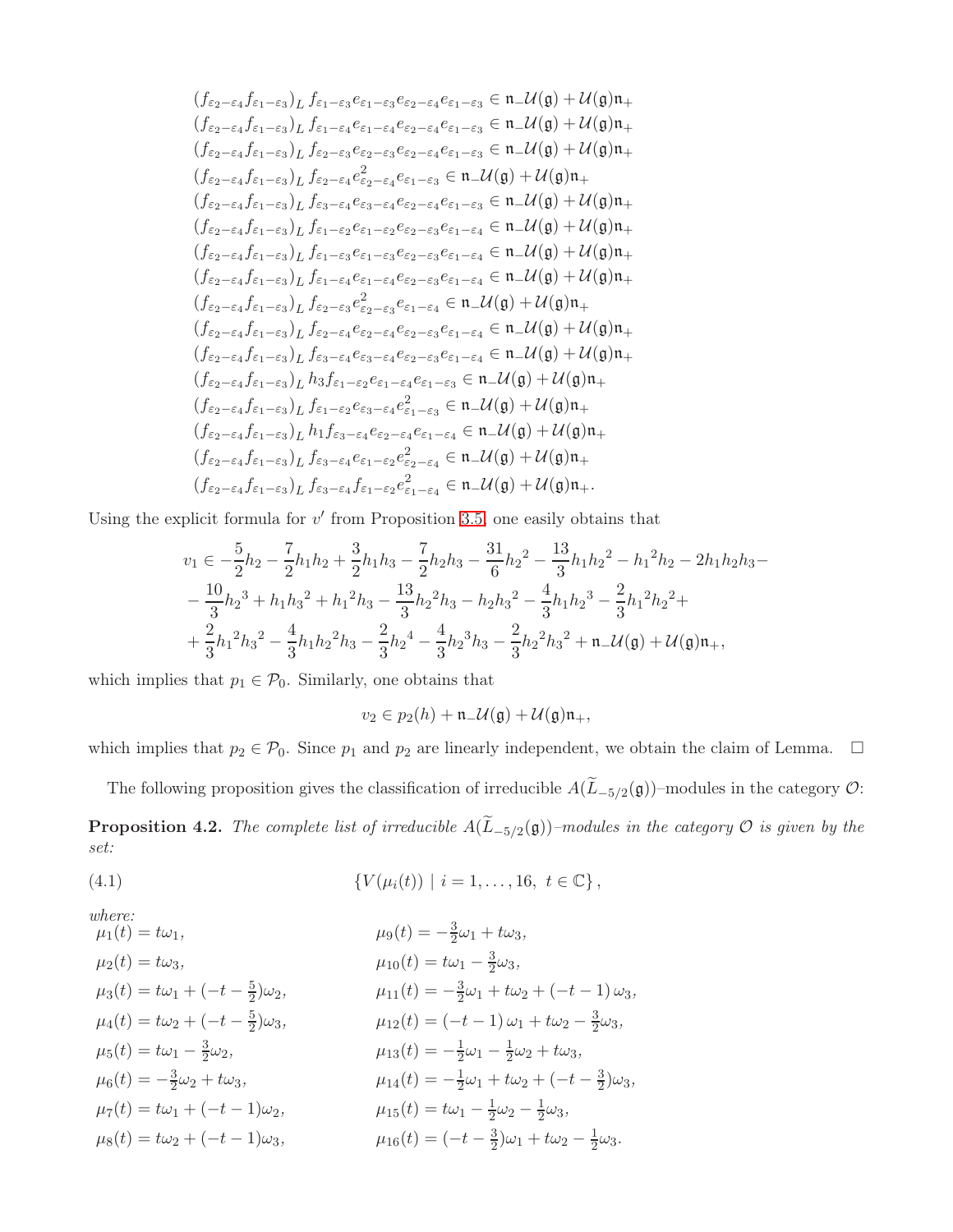*Proof.* Let  $V(\mu)$ , for  $\mu \in \mathfrak{h}^*$ , be an irreducible  $A(L_{-5/2}(\mathfrak{g}))$ -module in the category  $\mathcal{O}$ . Then Corollary [2.4](#page-3-2) and Lemma [4.1](#page-8-0) imply that the highest weight  $\mu$  is a solution of polynomial equations

$$
p_1(\mu(h)) = p_2(\mu(h)) = 0.
$$

Let us denote  $H_i = \mu(h_i)$ , for  $i = 1, 2, 3$ . Relation  $p_2(\mu(h)) = 0$  now gives

<span id="page-10-1"></span>(4.2) 
$$
H_2\left(H_1 + H_2 + H_3 + \frac{5}{2}\right) \underbrace{(3 + 3H_1 + 5H_2 + 2H_1H_2 + 2H_2^2 + 3H_3 + 4H_1H_3 + 2H_2H_3)}_{Q_2} = 0,
$$

and relation  $p_1(\mu(h)) + p_2(\mu(h)) = 0$  gives:

(4.3) 
$$
H_1H_3 \underbrace{(9+6H_1+20H_2+8H_1H_2+8H_2^2+6H_3+4H_1H_3+8H_2H_3)}_{Q_1} = 0.
$$

From relations [\(4.2\)](#page-10-1) and [\(4.3\)](#page-10-2) we conclude:

- <span id="page-10-2"></span>• For  $H_1 = 0$  and  $H_2 = 0$ , we obtain  $\mu = t\omega_3$ .
- For  $H_2 = 0$  and  $H_3 = 0$ , we obtain  $\mu = t\omega_1$ .
- For  $H_1 = 0$  and  $H_1 + H_2 + H_3 + \frac{5}{2} = 0$ , we obtain  $\mu = t\omega_2 + \left(-t \frac{5}{2}\right)$  $\frac{5}{2}$ )  $\omega_3$ .
- For  $H_3 = 0$  and  $H_1 + H_2 + H_3 + \frac{5}{2} = 0$ , we obtain  $\mu = \left(-t \frac{5}{2}\right)$  $(\frac{5}{2}) \omega_1 + t \omega_2.$
- For  $H_1 = 0$  and  $Q_2 = 0$ , we have  $(3 + 2H_2)(H_2 + H_3 + 1) = 0$ , so we obtain  $\mu = -\frac{3}{2}$  $\frac{3}{2}\omega_2 + t\omega_3$  or  $\mu = t\omega_2 + (-t-1)\omega_3.$
- For  $H_3 = 0$  and  $Q_2 = 0$ , we have  $(3 + 2H_2)(H_1 + H_2 + 1) = 0$ , so we obtain  $\mu = t\omega_1 \frac{3}{2}$  $\frac{3}{2}\omega_2$  or  $\mu = (-t-1)\omega_1 + t\omega_2.$
- For  $Q_1 = 0$  and  $H_2 = 0$ , we have  $(3 + 2H_1)(3 + 2H_3) = 0$ , so we obtain  $\mu = -\frac{3}{2}$  $\frac{3}{2}\omega_1 + t\omega_3$  or  $\mu = t\omega_1 - \frac{3}{2}$  $\frac{3}{2}\omega_3$ .
- For  $Q_1 = 0$  and  $H_1 + H_2 + H_3 + \frac{5}{2} = 0$ , we have  $(3 + 2H_1)(3 + 2H_3) = 0$ , so we obtain  $\mu = -\frac{3}{2}$  $\frac{3}{2}\omega_1 + t\omega_2 + (-t-1)\omega_3$  or  $\mu = (-t-1)\omega_1 + t\omega_2 - \frac{3}{2}$  $\frac{3}{2}\omega_3$ .
- For  $Q_1 = 0$  and  $Q_2 = 0$ , we have

$$
Q_1 - 4Q_2 = -12H_1H_3 - 6H_1 - 6H_3 - 3 = 0
$$

which implies  $(1 + 2H_1)(1 + 2H_3) = 0$ . If  $H_1 = -\frac{1}{2}$  $\frac{1}{2}$ , then  $Q_1 = 0$  implies that

$$
(1+2H_2)\left(H_2+H_3+\frac{3}{2}\right)=0,
$$

so we obtain  $\mu = -\frac{1}{2}$  $rac{1}{2}\omega_1-\frac{1}{2}$  $\frac{1}{2}\omega_2 + t\omega_3$  or  $\mu = -\frac{1}{2}$  $\frac{1}{2}\omega_1 + t\omega_2 + \left(-t - \frac{3}{2}\right)$  $\frac{3}{2}$ )  $\omega_3$ . Similarly, if  $H_3 = -\frac{1}{2}$  $\frac{1}{2}$ , then  $Q_1 = 0$  implies

$$
(1+2H_2)\left(H_1+H_2+\frac{3}{2}\right)=0,
$$

so we obtain  $\mu = t\omega_1 - \frac{1}{2}$  $rac{1}{2}\omega_2-\frac{1}{2}$  $\frac{1}{2}\omega_3$  or  $\mu = \left(-t - \frac{3}{2}\right)$  $\frac{3}{2}$ )  $\omega_1 + t\omega_2 - \frac{1}{2}$  $rac{1}{2}\omega_3$ . The proof now follows from Corollary [2.4.](#page-3-2)

Note that the weights  $\mu_i(t)$  from the set [\(4.1\)](#page-9-0) are dominant integral only for  $i = 1, 2$  and  $t \in \mathbb{Z}_{\geq 0}$ . Thus, we obtain:

#### Corollary 4.3. The set

$$
\{V(t\omega_1) \mid t \in \mathbb{Z}_{\geq 0}\} \cup \{V(t\omega_3) \mid t \in \mathbb{Z}_{\geq 0}\}\
$$

provides a complete list of irreducible finite-dimensional modules for the Zhu's algebra  $A(L_{-5/2}(\mathfrak{g}))$ .

Zhu's theory now implies:

<span id="page-10-0"></span>**Theorem 4.4.** Using the notation from Proposition  $4.2$ , the set

$$
\big\{L_{-5/2}(\mu_i(t))\,\,|\,\,i=1,\ldots,16,\,\,t\in\mathbb{C}\big\}
$$

provides a complete list of irreducible  $L_{-5/2}(\mathfrak{g})$ -modules in the category  $\mathcal{O}$ .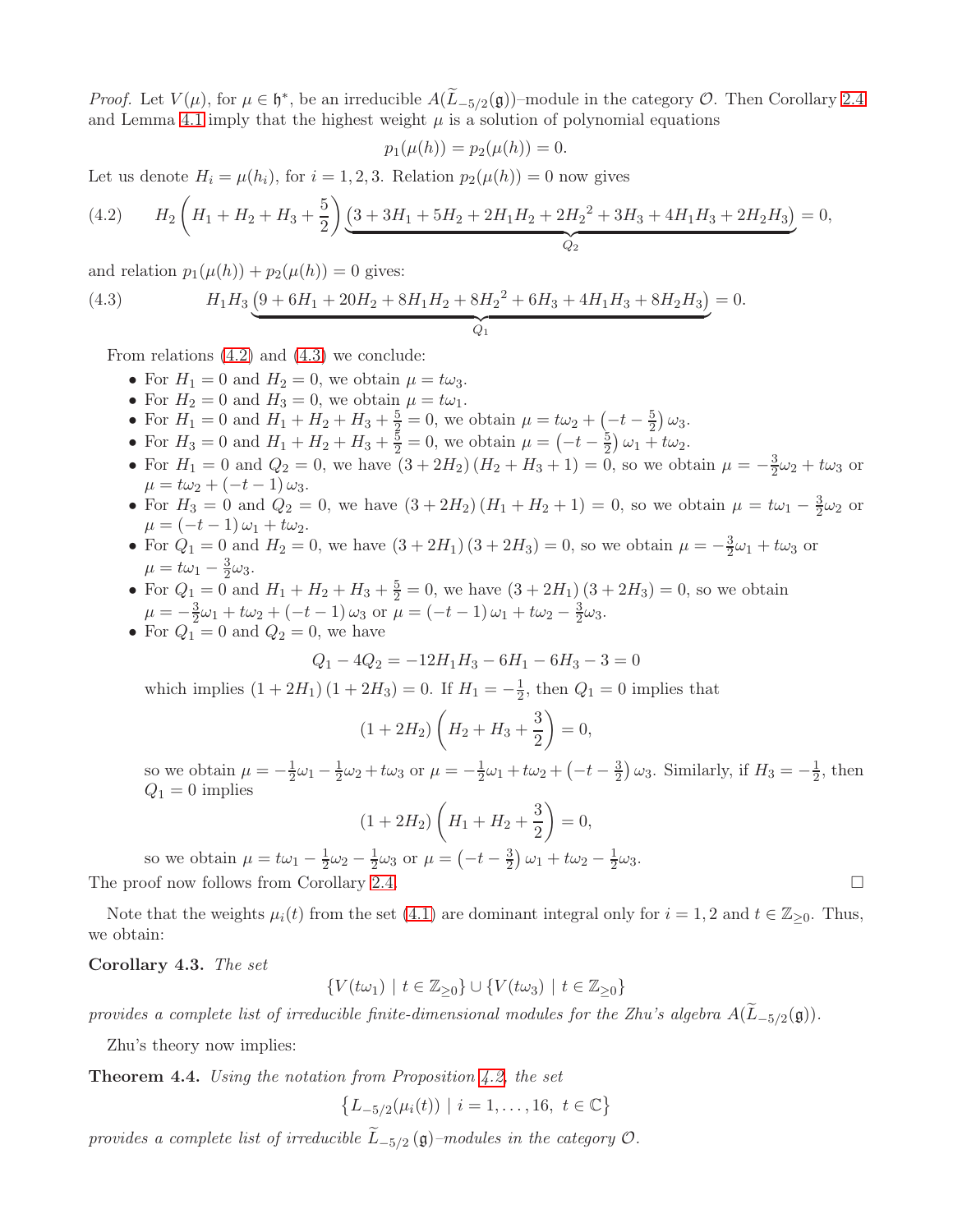<span id="page-11-2"></span>Corollary 4.5. The set

$$
\left\{L_{-5/2}(t\omega_1)\ |\ t\in\mathbb{Z}_{\geq 0}\right\}\cup\left\{L_{-5/2}(t\omega_3)\ |\ t\in\mathbb{Z}_{\geq 0}\right\}
$$

provides a complete list of irreducible  $L_{-5/2}(\mathfrak{g})$ -modules in the category  $KL_{-5/2}$ .

<span id="page-11-4"></span>**Remark 4.6.** In what follows, we will prove that the vertex algebra  $L_{-5/2}(\mathfrak{g})$  is simple (see Section [5\)](#page-11-1), so Theorem [4.4](#page-10-0) and Corollary [4.5](#page-11-2) will give classifications of irreducible  $L_{-5/2}(\mathfrak{g})$ -modules in the category  $\mathcal{O}$ , and irreducible  $L_{-5/2}(\mathfrak{g})$ -modules in the category  $KL_{-5/2}$ , respectively. The crucial part of the proof of that simplicity result is the classification of irreducible  $L_{-5/2}(\mathfrak{g})$ -modules in the category  $KL_{-5/2}$  from Corollary [4.5.](#page-11-2)

# <span id="page-11-1"></span>5. THE DESCRIPTION OF MAXIMAL IDEAL IN  $V^{-5/2}(sl(4))$  and semi-simplicity of  $KL_{-5/2}$

In this section we prove that the vertex algebra  $L_{-5/2}(\mathfrak{g})$ , defined in Section [3,](#page-5-1) is simple, i.e. that the ideal  $\langle v \rangle$  in  $V^{-5/2}(\mathfrak{g})$  generated by the singular vector v from Theorem [3.1](#page-5-0) is the maximal ideal in  $V^{-5/2}(\mathfrak{g})$ . Furthermore, we prove that the category  $KL_{-5/2}$  for  $L_{-5/2}(\mathfrak{g})$  is semi-simple. Throughout this section and Section [6](#page-13-0) we will use the notation

$$
J^{-5/2} := \langle v \rangle,
$$

i.e.  $\widetilde{L}_{-5/2}(\mathfrak{g}) = V^{-5/2}(\mathfrak{g})/J^{-5/2}$ .

<span id="page-11-0"></span>5.1. **Maximal ideal in**  $V^{-1}(sl(4))$ . For a comparison, we recall the description of the maximal ideal in the case  $k = -1$  which was obtained by T. Arakawa and A. Moreau.

- Level  $k = -1$  is collapsing, and the corresponding minimal affine W–algebra  $W_{-1}(sl(4), f_{\theta})$  collapses to the Heisenberg vertex algebra  $M(1)$ . This was proved in two different ways: in [\[18\]](#page-25-14) using singular vectors in  $V^{-1}(sl(4))$  (obtained in [\[9\]](#page-25-13)), and in [\[3\]](#page-25-21) by proving that the G-generators of  $W^{-1}(sl(4), f_{\theta})$  of conformal weight 3/2 belong to the maximal ideal.
- By applying Hamiltonian reduction, we see that the ideal  $J^{-1}$  generated by a singular vector from [\[9\]](#page-25-13) is mapped to an ideal in  $W^{-1}(sl(4), f_{\theta})$  containing all G-generators. But from G-generators one can reconstruct  $sl(2)$ -part of  $\mathfrak{g}^{\natural} = gl(2)$ . Therefore, the Hamiltonian reduction maps ideal  $J^{-1}$ to the maximal ideal in  $W^{-1}(sl(4), f_{\theta})$ , i.e.,  $H_{f_{\theta}}(V^{-1}(sl(4))/J^{-1}) = M(1)$ .
- Assuming that  $V^{-1}(sl(4))/J^{-1}$  is not simple, using the properties of the functor  $H_{f_{\theta}}$  we get  $H_{f_{\theta}}(L_{-1}(sl(4)))=0$ , which is a contradiction.
- Therefore,  $J^{-1}$  must be maximal ideal in  $V^{-1}(sl(4))$ .
- It is proved later in [\[5\]](#page-25-5) that  $KL_{-1}$  is a semi-simple category, and in [\[24\]](#page-25-9) that  $KL_{-1}$  is a braided tensor category.

5.2. An approach in the case  $V^{-5/2}(sl(4))$ . In the case  $k = -5/2$  for  $\mathfrak{g} = sl(4)$  we apply similar approach as in the case  $k = -1$ . But instead of using minimal affine W–algebra  $W^k(\mathfrak{g}, f_{\theta})$ , we shall use the affine W-algebra  $W^k(\mathfrak{g}, f_{subreg})$  associated to the subregular nilpotent element, defined in Subsection [2.5.](#page-4-7)

Vertex algebra  $W^k(\mathfrak{g}, f_{subreg})$  is generated by  $J, L = \overline{L} - \partial J, W, G^+, G^-$  having conformal weights 1, 2, 3, 2, 2. The OPE is presented by T. Creutzig and A. Linshaw in [\[22\]](#page-25-20) (see also [\[31\]](#page-26-10)). We recall the OPE for  $W^k(\mathfrak{g}, f_{subreg})$  in the Appendix.

<span id="page-11-3"></span>**Theorem 5.1.** Level  $k = -5/2$  is a collapsing level for  $W^k(\mathfrak{g}, f_{subreg})$  and

$$
W_{-5/2}(\mathfrak{g}, f_{subreg}) \cong M_J(1),
$$

where  $M_J(1)$  is the Heisenberg vertex algebra generated by J.

Proof. The method of the proof uses concepts developed in [\[3\]](#page-25-21) for collapsing levels. We need to prove that  $G^{\pm}$  belong to the maximal ideal of  $W^{-5/2}(\mathfrak{g}, f_{subreg})$ . Using OPE for  $W^k(\mathfrak{g}, f_{subreg})$  in the case  $k = -5/2$ we conclude:

$$
G_3^+G^- = G_2^+G^- = 0, \ G_1^+G^- \sim (L - 4 : JJ :).
$$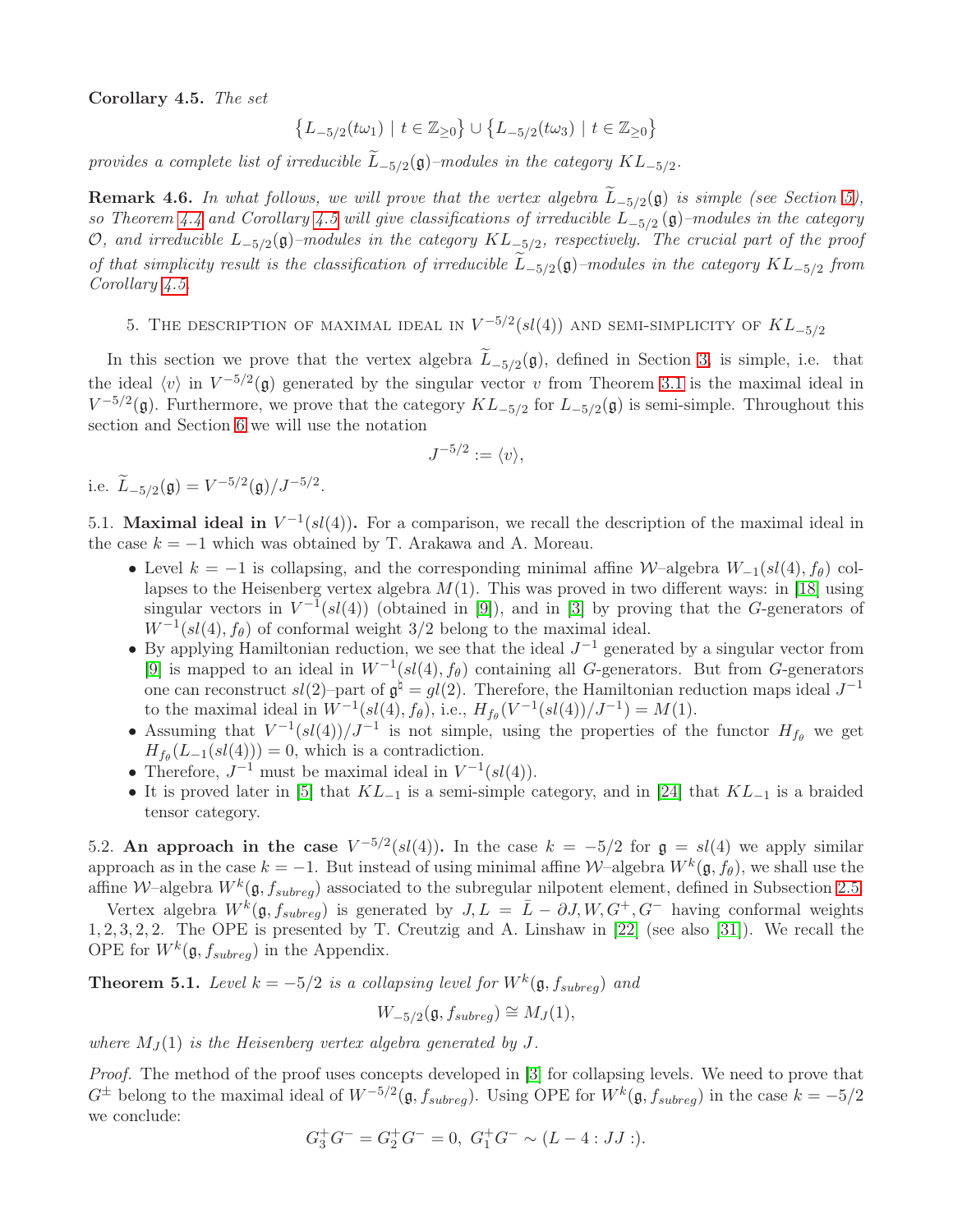Together with other OPE relations, this implies that  $G^{\pm}$  belong to the maximal ideal in  $W^{-5/2}(\mathfrak{g}, f_{subreg})$ , i.e.  $G^{\pm} = 0$  in  $W_{-5/2}(\mathfrak{g}, f_{subreg})$ . As a consequence we get  $L = 4 : JJ$  :, implying that  $M_J(1)$  is conformally embedded into  $W_{-5/2}(\mathfrak{g}, f_{subreg})$ .

It remains to show that  $W \in M_J(1)$ .

Applying OPE relations, and using the fact that  $G_0^+G^- = 0$  and  $L = 4 : JJ$  :, we get that  $W \in$  $M_J(1) \subset W_{-5/2}(\mathfrak{g}, f_{subreg})$ . In this way we have proved that  $W_{-5/2}(\mathfrak{g}, f_{subreg})$  is generated only with the Heisenberg field, so it is isomorphic to  $M_J(1)$ . The proof follows.

The proof of the following lemma is similar to the proof of Lemma 7.3. from [\[18\]](#page-25-14):

<span id="page-12-1"></span>**Lemma 5.2.** The image of singular vector v from Theorem [3.1](#page-5-0) in  $W^{-5/2}(\mathfrak{g}, f_{subreg})$  coincides (up to a non-zero scalar) with the vector  $G^+$ .

*Proof.* Since v is singular in  $V^{-5/2}(\mathfrak{g})$ , it is mapped to a singular vector  $\tilde{v}$  of  $W^{-5/2}(\mathfrak{g}, f_{subreg})$ . It can be shown that, if  $\tilde{v}$  is non-zero, it has conformal weight 1 with respect to  $\bar{L}$ . Its image in  $R_{W^{-5/2}(\mathfrak{g},f_{subreg})}$  is the image of vector  $v''$  from Proposition [3.6](#page-7-0) in  $(\mathcal{S}(\mathfrak{g})/J_{\chi})^M$ , where  $\chi = (f_{subreg}|\cdot)$  (see Proposition [2.5\)](#page-4-8). It fol-lows from Lemma [3.8](#page-7-2) that  $v'' \equiv 2e_{\varepsilon_1-\varepsilon_2}(\text{mod }J_\chi)$ , which implies that  $\tilde{v} \equiv 2G^+(\text{mod }C_2(W^{-5/2}(\mathfrak{g},f_{subreg}))).$ This implies that  $\tilde{v}$  is non-zero, and  $\tilde{v}$  and  $2G^+$  must coincide since they have the same conformal weight and they are both singular vectors for  $M_I(1)$ .

<span id="page-12-2"></span>Proposition 5.3. We have: (1)  $H_{f_{subreg}}(\widetilde{L}_{-5/2}(\mathfrak{g})) \cong M_J(1).$ 

(2)  $H_{fsubreg}(L_{-5/2}(\mathfrak{g})) \cong M_J(1).$ 

*Proof.* Since  $J^{-5/2} = \langle v \rangle$ , Lemma [5.2](#page-12-1) implies that  $H_{f_{subreg}}(J^{-5/2})$  contains generator  $G^+$  of  $W^{-5/2}(\mathfrak{g}, f_{subreg})$ . As in the proof of Theorem [5.1](#page-11-3) we conclude that  $L-4: JJ: \in H_{f_{subreg}}(J^{-5/2})$ . This implies that

$$
(L-4:JJ:)_{1}G^{-} = -2G^{-} \in H_{f_{subreg}}(J^{-5/2}).
$$

As in the proof of Theorem [5.1](#page-11-3) we conclude that  $H_{f_{subreg}}(J^{-5/2})$  coincides with the maximal ideal in  $W^{-5/2}(\mathfrak{g}, f_{subreg})$ . Using exactness of QHR functor  $H_{f_{subreg}}(\cdot)$  on the category  $KL_{-5/2}$  (cf. [\[12\]](#page-25-22)), we get that  $H_{f_{subreg}}(L_{-5/2}(\mathfrak{g})) = W_{-5/2}(\mathfrak{g}, f_{subreg}) = M_J(1)$ .

This proves assertion (1).

Using again exactness of the functor  $H_{f_{subreg}}(\cdot)$  we see that  $H_{f_{subreg}}(L_{-5/2}(\mathfrak{g})) \cong M_J(1)$  or  $H_{f_{subreg}}(L_{-5/2}(\mathfrak{g})) =$  $\{0\}.$ 

Assume that  $H_{f_{subreg}}(L_{-5/2}(\mathfrak{g})) = \{0\}$ . Then  $L_{-5/2}(\mathfrak{g})$  must contain a singular vector  $w_{\mu}$  which is mapped to  $\mathbf{1} \in M_I(1)$ .

The classification result from Corollary [4.5](#page-11-2) implies that the g–weight of  $w_{\mu}$  is  $\mu = n\omega_1$  or  $\mu = n\omega_3$  for  $n > 0$ . Direct calculation shows that  $w_{\mu}$  is a mapped to a highest weight vector in  $W_{-5/2}(\mathfrak{g}, f_{subreg})$  of  $\bar{L}(0)$  weight  $\frac{n(n+1)}{4}$  (for  $\mu = n\omega_1$ ) or  $\frac{n(n-1)}{4}$  (for  $\mu = n\omega_3$ ). This implies that in the case  $\mu = n\omega_1$  we have  $n = 0$ . A contradiction. In the case  $\mu = n\omega_3$  we have  $n = 0$  or  $n = 1$ . The case  $n = 0$  again leads to a contradiction, and the case  $n = 1$  is also not possible since then conformal weight of  $w_{\mu}$  is equal to  $5/4 \notin \mathbb{Z}$ . This proves the assertion (2).

 $\Box$ 

Next result gives some fundamental properties of the functor  $H_{f_{subref}}$ :

<span id="page-12-0"></span>**Theorem 5.4.** For any  $n \in \mathbb{Z}_{>0}$  we have:

(P)  $H_{f_{subreg}}(L_{-5/2}(n\omega_3)) \neq \{0\}$  and  $H_{f_{subreg}}(M) = \{0\}$  for any highest weight  $L_{-5/2}(\mathfrak{g})$ -module M in  $KL_{-5/2}$  of  $\mathfrak{g}-weight \ n\omega_1$ .

The proof of Theorem [5.4](#page-12-0) will be given in Section [6.](#page-13-0)

**Remark 5.5.** Property (P) from the Theorem [5.4](#page-12-0) is a major difference between the case  $\mathfrak{g} = sl(4)$  and  $k =$  $-5/2$ , which we study in the present paper, and the case  $\mathfrak{g} = sl(4)$  and  $k = -1$  presented in Subsection [5.1,](#page-11-0)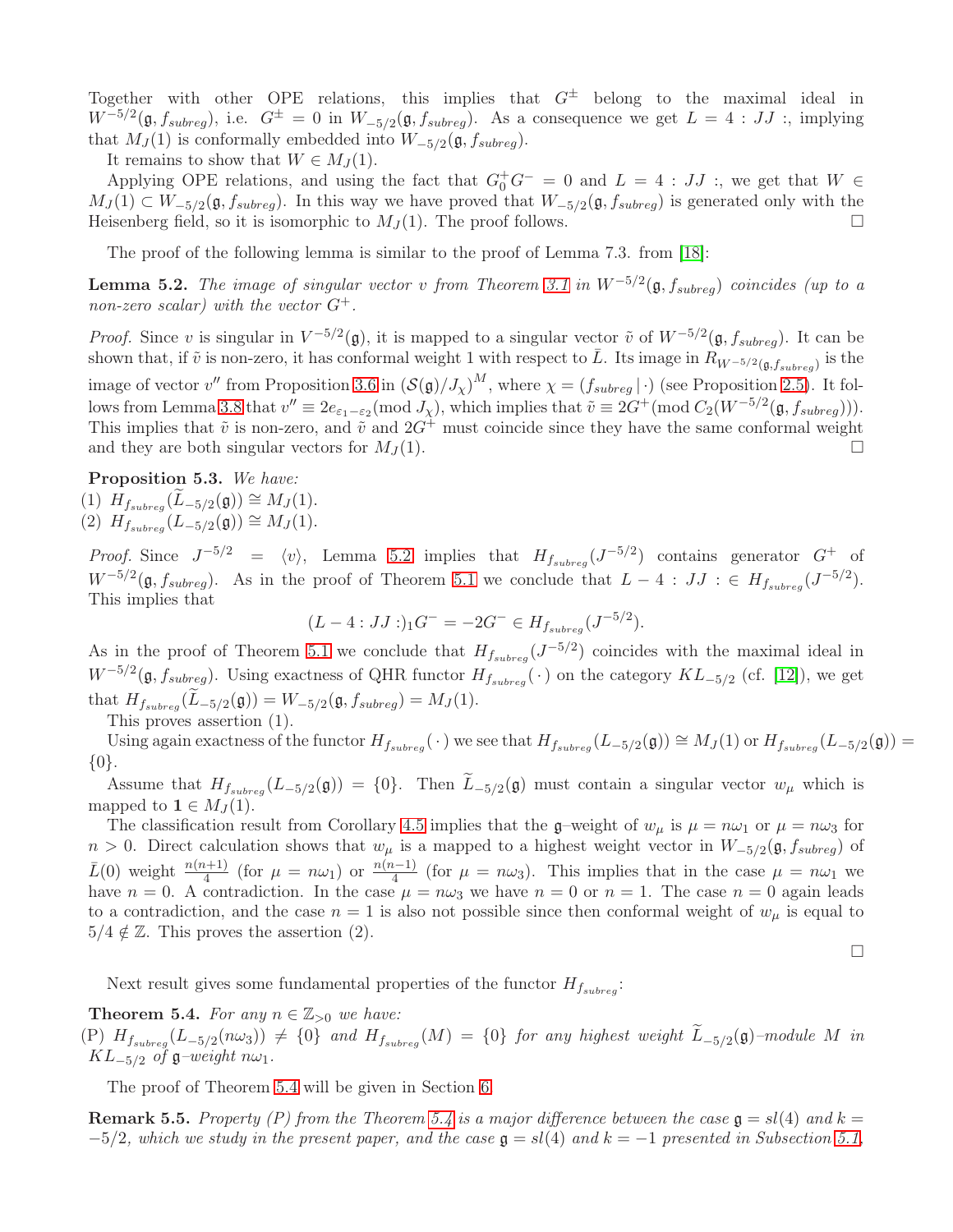treated using the minimal reduction functor  $H_{f_{\theta}}$ . In the case  $k = -1$  we have:

 $H_{f_{\theta}}(L_{-1}(n\omega_1)) \neq \{0\}$  and  $H_{f_{\theta}}(L_{-1}(n\omega_3)) \neq \{0\},$ 

and these properties are a very important step in determining the maximal ideal in  $V^{-1}(sl(4))$ . The idea in the case  $k = -5/2$  is to use properties from Theorem [5.4,](#page-12-0) along with the automorphism  $\sigma$  from Remark [3.4](#page-6-1) that interchanges the weights  $n\omega_1$  and  $n\omega_3$ .

Theorem [5.4](#page-12-0) gives us an important technical result for proving the following structural result for the simple vertex algebra  $L_{-5/2}(\mathfrak{g})$  and its module category  $KL_{-5/2}$ :

<span id="page-13-1"></span>Theorem 5.6. We have:

- (i)  $J^{-5/2}$  is the maximal ideal in  $V^{-5/2}(sl(4))$ , i.e.  $L_{-5/2}(sl(4)) \cong V^{-5/2}(sl(4))/J^{-5/2}$ .
- (ii) The category  $KL_{-5/2}$  is semi-simple.

*Proof.* Proposition [5.3](#page-12-2) gives that  $H_{f_{subreg}}(L_{-5/2}(\mathfrak{g})) = W_{-5/2}(\mathfrak{g}, f_{subreg}) = M_J(1)$ . If  $L_{-5/2}(\mathfrak{g})$  is not simple, the classification result from Corollary [4.5](#page-11-2) implies that it must contain a non-trivial singular vector  $w_{\mu}$  of  $\mathfrak{g}$ -weight  $\mu = n\omega_1$  or  $\mu = n\omega_3$ , for  $n \in \mathbb{Z}_{>0}$ . Let  $\sigma$  be the automorphism of  $V^{-5/2}(\mathfrak{g})$  of order two from Remark [3.4.](#page-6-1)

Since  $\sigma$  fixes singular vector v, it is also an automorphism of  $L_{-5/2}(\mathfrak{g})$  and it must map any (possible) singular vector of weight  $n\omega_1$  to a singular vector of weight  $n\omega_3$ . We thus conclude that  $L_{-5/2}(\mathfrak{g})$ contains a singular vector of weight  $\mu = n\omega_3$  for  $n > 0$ . Theorem [5.4](#page-12-0) then implies that the ideal generated by this singular vector is mapped by the QHR functor  $H_{f_{subreg}}$  to an non-trivial ideal in the vertex algebra  $W_{-5/2}(\mathfrak{g}, f_{subreg})$ , which is simple. By using exactness of the functor  $H_{f_{subreg}}$ , we get that  $H_{f_{subreg}}(L_{-5/2}(\mathfrak{g})) = \{0\}$ , which is a contradiction with Proposition [5.3](#page-12-2) (2). This proves (i), i.e.  $L_{-5/2}(\mathfrak{g}) \cong \widetilde{L}_{-5/2}(\mathfrak{g}).$ 

The similar arguments as in (i) show that any highest weight module in  $KL_{-5/2}$  must be irreducible. Let us prove this statement. Consider the highest weight module  $L_{-5/2}(\mathfrak{g})$ -module  $M(\mu)$  of the  $\mathfrak{g}$ -weight  $\mu = n\omega_1$  or  $\mu = n\omega_3$  for  $n \in \mathbb{Z}_{>0}$ . Assume that  $M(\mu)$  is not irreducible. Then there is a singular vector  $z_{\nu} \in M(\mu)$  of highest weight  $\nu = m\omega_3$  or  $\nu = m\omega_1$ , where  $m \in \mathbb{Z}, m > n$ . Denote by  $Z(\nu) = L_{-5/2}(\mathfrak{g}).z_{\nu}$ . By applying QHR functor  $H_{f_{subreg}}(\cdot)$  we shall see that all cases lead to a contradiction to Theorem [5.4.](#page-12-0)

- (1) The case  $\mu = n\omega_3$ ,  $\nu = m\omega_3$ . We get  $H_{f_{subreg}}(M(\mu)) = H_{f_{subreg}}(Z(\nu)) = M_J(1, a)$  for certain  $a \in \mathbb{C}$ . This implies  $H_{f_{subreg}}(L_{-5/2}(n\omega_3)) = \{0\}$ . A contradiction.
- (2) The case  $\mu = n\omega_1$ ,  $\nu = m\omega_3$ . We get  $H_{f_{subreg}}(M(\mu)) = \{0\}$ ,  $H_{f_{subreg}}(Z(\nu)) = M_J(1, a)$  for certain  $a \in \mathbb{C}$ . This implies that  $H_{f_{subreq}}(\cdot)$  sends exact sequence

$$
0 \to Z(\nu) \to M(\mu) \to M(\mu)/Z(\nu) \to 0
$$

to the non-exact sequence

$$
0 \to M_J(1, a) \to 0 \to 0 \to 0.
$$

A contradiction.

(3) The case  $\mu = n\omega_1$ ,  $\nu = m\omega_1$ . Using (1) and applying the automorphism  $\sigma$  we get a contradiction.

(4) The case  $\mu = n\omega_3$ ,  $\nu = m\omega_1$ . Using (2) and applying the automorphism  $\sigma$  we get a contradiction.

Recall that [\[5,](#page-25-5) Theorem 5.5] says that if any highest weight  $L_k(\mathfrak{g})$ –module M in  $KL_k$  is irreducible, then the category  $KL_k$  is semi-simple. So  $KL_{-5/2}$  is semi-simple.

 $\Box$ 

# 6. SINGULAR VECTORS IN  $V^k(n\omega_1)$  and  $V^k(n\omega_3)$  and the proof of Theorem [5.4](#page-12-0)

<span id="page-13-0"></span>In this section we give a proof of Theorem [5.4.](#page-12-0) The main method in the proof is based on a construction of singular vectors in generalized Verma modules  $V^k(n\omega_i)$ ,  $i = 1, 3$ , and the description of their submodules  $J^k \cdot V^k(n\omega_i)$ . As a consequence, we construct universal  $\tilde{L}_k(sl(4))$ -modules  $\overline{M}(n\omega_i)$ , for which we prove vanishing and non-vanishing of  $H_{f_{subreq}}(\overline{M}(n\omega_i)).$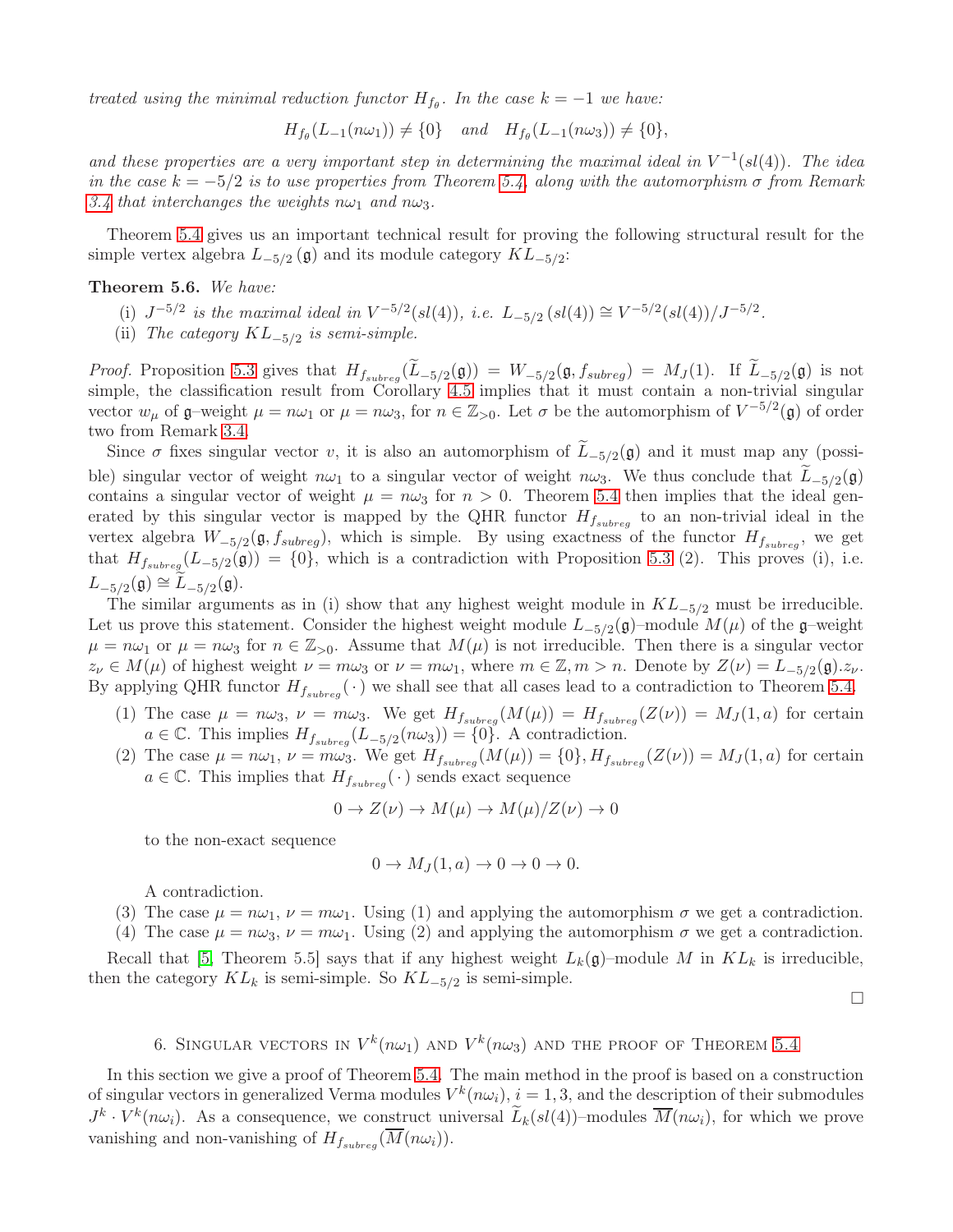6.1. The universal  $L_{-5/2}(\mathfrak{g})$ -modules  $\overline{M}(n\omega_1)$  and  $\overline{M}(n\omega_3)$ . For an irreducible  $\mathfrak{g} = sl(4)$ -module  $V(\mu)$ , we define the generalized Verma module of level k:

$$
V^k(\mu) := U(\hat{\mathfrak{g}}) \otimes_{U(\mathfrak{g} \otimes \mathbb{C}[t]+CK)} V(\mu).
$$

Then,  $V^k(\mu)$  is a  $\mathbb{Z}_{\geq 0}$ -graded module:

$$
V^{k}(\mu) = \bigoplus_{m \in \mathbb{Z}_{\geq 0}} V^{k}(\mu)(m),
$$
  

$$
L(0)|V^{k}(\mu)(m) \equiv \left(m + \frac{(\mu | \mu + 2\rho)}{2(k + h^{\vee})}\right) \text{ id.}
$$

For  $w \in V^k(\mu)(m)$ , we write  $\deg(w) = m$ . Let us denote by  $v_\mu$  the highest weight vector of  $V^k(\mu)$ .

Let  $k = -\frac{5}{2}$ . Recall that  $V^k(\mathfrak{g})$  contains singular vector v of  $\mathfrak{g}$ -weight  $2\omega_2$  and conformal weight 4. So, we have a non-trivial  $\hat{\mathfrak{g}}$ -homomorphism:

$$
V^k(2\omega_2) \to V^k(\mathfrak{g}).
$$

Next we are interested in a construction of the universal  $L_{-5/2}(\mathfrak{g})$ -module  $M(\mu)$  in  $KL_{-5/2}$ , for highest weights  $\mu = n\omega_1$  and  $\mu = n\omega_3$ . It is realized as

$$
\overline{M}(\mu) = \frac{V^k(\mu)}{J^k \cdot V^k(\mu)},
$$

where  $J^k \cdot V^k(\mu) = \text{span}\{a_n w \mid a \in J^k, w \in V^k(\mu), n \in \mathbb{Z}\}\$ is a  $V^k(\mathfrak{g})$ -submodule of  $V^k(\mu)$  generated by the action of  $J^k$ . Since the top component of  $V^k(\mu)$  does not belong to  $J^k \cdot V^k(\mu)$ , we get that  $J^k \cdot V^k(\mu)$ is a proper submodule of  $V^k(\mu)$ . So, module  $\overline{M}(\mu)$  is not zero, and  $L_k(\mu)$  is its simple quotient.

**Lemma 6.1.** Let  $n \in \mathbb{Z}_{>0}$ . We have: (1) As a  $V^k(\mathfrak{g})$ -module,  $J^k \cdot V^k(n\omega_1)$  is generated by singular vectors  $w_\nu$  of  $\mathfrak{g}$ -weight  $\nu$  for some

$$
\nu \in \{n\omega_1 + 2\omega_2, (n-1)\omega_1 + \omega_2 + \omega_3, (n-2)\omega_1 + 2\omega_3\}.
$$

(2) As a  $V^k(\mathfrak{g})$ -module,  $J^k \cdot V^k(n\omega_3)$  is generated by singular vectors  $w_\nu$  of  $\mathfrak{g}$ -weight  $\nu$  for some

 $\nu \in \{n\omega_3 + 2\omega_2, (n-1)\omega_3 + \omega_1 + \omega_2, (n-2)\omega_3 + 2\omega_1\}.$ 

*Proof.* Assume that  $M_1$  and  $M_2$  are  $V^k(\mathfrak{g})$ -modules in  $KL^k$  such that there exist surjective intertwining operators of types

$$
\binom{M_1}{J^k\ V^k(n\omega_1)},\ \ \binom{M_2}{J^k\ V^k(n\omega_3)}.
$$

Then by using the fusion rules arguments and the following decompositions of tensor products of  $\mathfrak{g}$ modules:

$$
V(2\omega_2) \otimes V(n\omega_1) = V(n\omega_1 + 2\omega_2) \oplus V((n-1)\omega_1 + \omega_2 + \omega_3) \oplus V((n-2)\omega_1 + 2\omega_3),
$$
  

$$
V(2\omega_2) \otimes V(n\omega_3) = V(n\omega_3 + 2\omega_2) \oplus V((n-1)\omega_3 + \omega_1 + \omega_2) \oplus V((n-2)\omega_3 + 2\omega_1),
$$

we get that in the category  $V^k(\mathfrak{g})$ -modules we have

$$
M_1 \quad \subset \quad \widetilde{V}^k(n\omega_1 + 2\omega_2) + \widetilde{V}^k((n-1)\omega_1 + \omega_2 + \omega_3) + \widetilde{V}^k((n-2)\omega_1 + 2\omega_3) \nM_2 \quad \subset \quad \widetilde{V}^k(n\omega_3 + 2\omega_2) + \widetilde{V}^k((n-1)\omega_3 + \omega_1 + \omega_2) + \widetilde{V}^k((n-2)\omega_3 + 2\omega_1),
$$

where  $\widetilde{V}^k(\lambda)$  denotes certain quotient of  $V^k(\lambda)$ .

Since the restriction of the vertex operator on  $V^k(\mu)$  gives a non-trivial surjective intertwining operator of type

$$
\binom{J^k \cdot V^k(\mu)}{J^k \ V^k(\mu)},
$$

we have proved that there exist nontrivial surjective homomorphisms

$$
V^k(n\omega_1 + 2\omega_2) + V^k((n-1)\omega_1 + \omega_2 + \omega_3) + V^k((n-2)\omega_1 + 2\omega_3) \rightarrow J^k \cdot V^k(n\omega_1),
$$
  
\n
$$
V^k(n\omega_3 + 2\omega_2) + V^k((n-1)\omega_3 + \omega_1 + \omega_2) + V^k((n-2)\omega_3 + 2\omega_1) \rightarrow J^k \cdot V^k(n\omega_3).
$$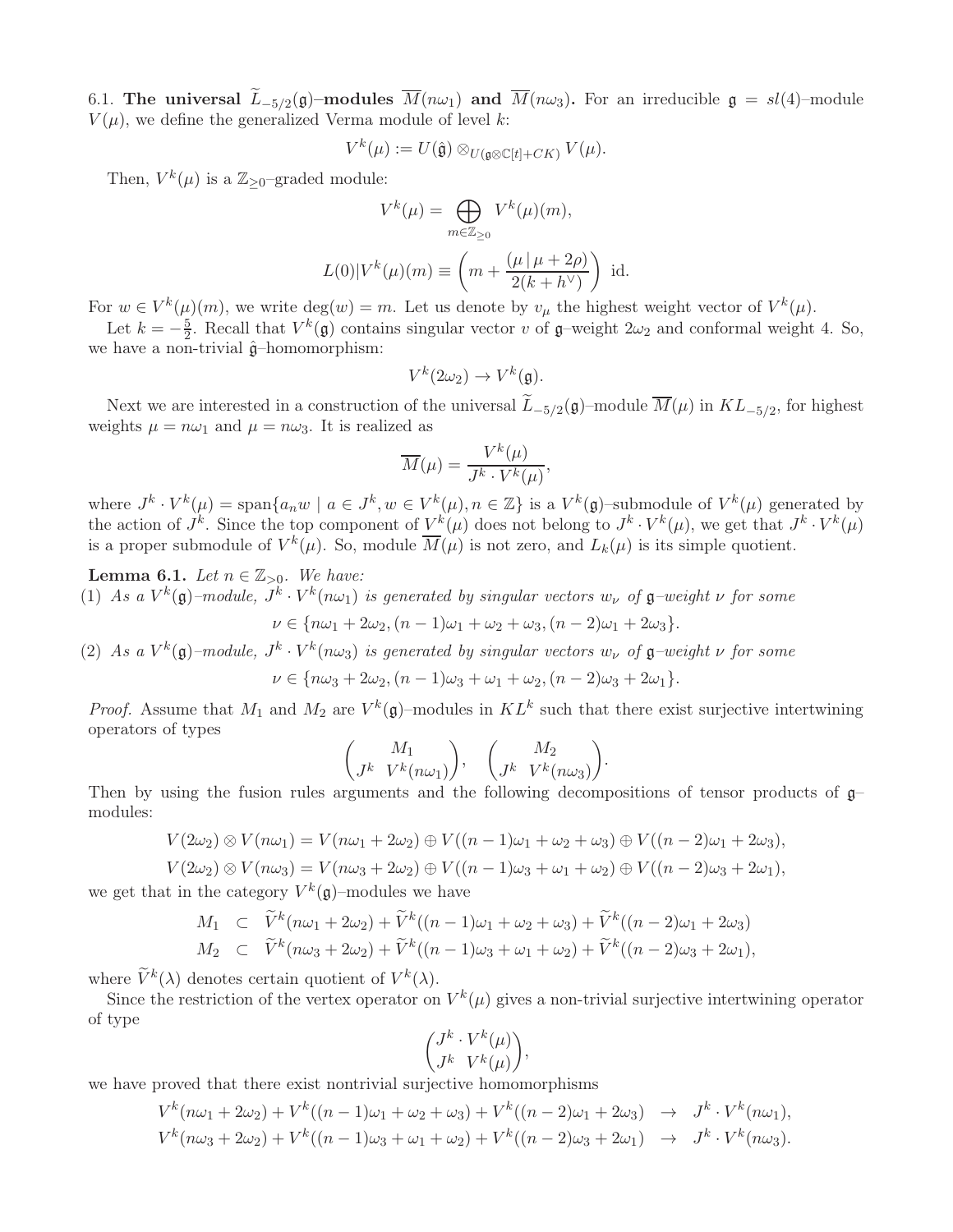The proof follows.  $\Box$ 

**Lemma 6.2.** Let  $\mu = n\omega_1$  or  $\mu = n\omega_3$ ,  $n \in \mathbb{Z}_{>0}$ . Then  $J^k \cdot V^k(\mu)$  contains a non-trivial singular vector  $w_{\nu}$  such that  $deg(w_{\nu}) = 2$  and whose  $\mathfrak{g}-weight$  is equal to  $\nu = (n-1)\omega_1 + \omega_2 + \omega_3$  (for  $\mu = n\omega_1$ ) or  $\nu = (n-1)\omega_3 + \omega_1 + \omega_2$  (for  $\mu = n\omega_3$ ).

*Proof.* We see directly that  $v_{-1}v_{\mu}$  is a non-zero element of degree 4 of the submodule  $J^k \cdot V^k(\mu)$ . Therefore, it must contain a singular vector of degree 1, 2, 3 or 4.

Assuming that there is a singular vector  $w_{\nu}$  of certain  $\mathfrak{g}-$ weight  $\nu$ , one can easily calculate degrees of the singular vectors:

- $\nu = n\omega_1 + 2\omega_2$  (resp.  $\nu = n\omega_3 + 2\omega_2$ ), then in  $V^k(n\omega_1)$  (resp.  $V^k(n\omega_3)$ ),  $\deg(w_\nu) = 4 + \frac{2}{3}n$ .
- $\nu = (n-1)\omega_1 + \omega_2 + \omega_3$  (resp.  $\nu = (n-1)\omega_3 + \omega_1 + \omega_2$ ), then in  $V^k(n\omega_1)$  (resp.  $V^k(n\omega_3)$ ),  $\deg(w_{\nu}) = 2.$
- $\nu = (n-2)\omega_1 + 2\omega_3$  (resp.  $\nu = (n-2)\omega_3 + 2\omega_1$ ), then in  $V^k(n\omega_1)$  (resp.  $V^k(n\omega_3)$ ),  $\deg(w_\nu) = \frac{2(2-n)}{3}$ .

This implies that  $J^k \cdot V^k(\mu)$  must contain a non-trivial singular vector of degree 2 and weight  $\nu =$  $(n-1)\omega_1 + \omega_2 + \omega_3$  (for  $\mu = n\omega_1$ ) or  $\nu = (n-1)\omega_3 + \omega_1 + \omega_2$  (for  $\mu = n\omega_3$ ). The proof follows.  $\Box$ 

The explicit formulas for these singular vectors of degree two are very complicated and they will be given in Proposition [6.4.](#page-15-0) Now for  $\mu = n\omega_1$  and  $\nu = (n-1)\omega_1 + \omega_2 + \omega_3$  (resp. for  $\mu = n\omega_3$  and  $\nu = (n-1)\omega_3 + \omega_1 + \omega_2$ , we can define the quotient module:

(6.1) 
$$
M(\mu) = \frac{V^k(\mu)}{V^k(\mathfrak{g}).w_{\nu}}.
$$

Note that in general we don't claim that  $M(\mu)$  is an  $L_k(\mathfrak{g})$ -module, but any  $L_k(\mathfrak{g})$ -module in  $KL_k$  must be a quotient of  $M(\mu)$ . Since the degree of a singular vector must be a positive integer, we get the following description of the universal  $L_k(\mathfrak{g})$ -modules in  $KL_k$ :

**Proposition 6.3.** For the universal  $L_{-5/2}(\mathfrak{g})$ -module  $M(n\omega_i)$  in  $KL_{-5/2}$  with  $\mathfrak{g}$ -weight  $n\omega_i$ , for  $i=1,3$ we have:

- $\overline{M}(n\omega_i) = M(n\omega_i)$  if  $\frac{2}{3}n \notin \mathbb{Z}_{\geq 0}$ ,
- $\overline{M}(n\omega_i)$  is a quotient of  $M(n\omega_i)$  by a singular vector  $w_{\nu'}$  of weight  $\nu' = n\omega_i + 2\omega_2$ , if  $\frac{2}{3}n \in \mathbb{Z}_{\geq 0}$ and if such singular vector exists.

<span id="page-15-1"></span>6.2. Formulas for singular vectors of degree 2 in  $V^k(n\omega_1)$  and  $V^k(n\omega_3)$  and their consequences. In this subsection we determine the explicit formulas for singular vectors of degree two in  $V^k(\mu)$ , and their images in  $H_{f_{subreg}}(V^k(\mu))$ , for  $\mu = n\omega_1$  and  $\mu = n\omega_3$ . We omit details of the proofs because of their similarities with some proofs from previous sections.

Let  $\mathfrak{g} = sl(4)$  and  $k = -\frac{5}{2}$ .

<span id="page-15-0"></span>**Proposition 6.4.** Let  $n \in \mathbb{Z}_{>0}$ . We have:

(1) For  $\mu = n\omega_1$ , the following vector  $w_{\nu}$  is the (unique, up to a scalar) singular vector in  $V^k(\mu)$  of degree 2 and  $\mathfrak{g}-weight \nu = (n-1)\omega_1 + \omega_2 + \omega_3$ :

$$
w_{\nu} = 3n(\frac{3}{2} + n)e_{\varepsilon_2 - \varepsilon_3}(-1)e_{\varepsilon_3 - \varepsilon_4}(-1)v_{\mu} - n(\frac{19}{4} + \frac{3}{2}n)e_{\varepsilon_2 - \varepsilon_4}(-2)v_{\mu}
$$
  
+  $n(\frac{3}{2} + n)h_{\varepsilon_2 - \varepsilon_3}(-1)e_{\varepsilon_2 - \varepsilon_4}(-1)v_{\mu} - n(\frac{3}{2} + n)h_{\varepsilon_3 - \varepsilon_4}(-1)e_{\varepsilon_2 - \varepsilon_4}(-1)v_{\mu}$   
+  $(\frac{19}{4} + \frac{3}{2}n)e_{\varepsilon_1 - \varepsilon_4}(-2)f_{\varepsilon_1 - \varepsilon_2}(0)v_{\mu} - \frac{5}{2}h_{\varepsilon_1 - \varepsilon_2}(-1)e_{\varepsilon_1 - \varepsilon_4}(-1)f_{\varepsilon_1 - \varepsilon_2}(0)v_{\mu}$   
-  $(\frac{3}{2} + n)h_{\varepsilon_2 - \varepsilon_3}(-1)e_{\varepsilon_1 - \varepsilon_4}(-1)f_{\varepsilon_1 - \varepsilon_2}(0)v_{\mu} + (\frac{3}{2} + n)h_{\varepsilon_3 - \varepsilon_4}(-1)e_{\varepsilon_1 - \varepsilon_4}(-1)f_{\varepsilon_1 - \varepsilon_2}(0)v_{\mu}$   
-  $(\frac{3}{2} + n)e_{\varepsilon_1 - \varepsilon_2}(-1)e_{\varepsilon_2 - \varepsilon_4}(-1)f_{\varepsilon_1 - \varepsilon_2}(0)v_{\mu} - 3(\frac{3}{2} + n)e_{\varepsilon_1 - \varepsilon_3}(-1)e_{\varepsilon_3 - \varepsilon_4}(-1)f_{\varepsilon_1 - \varepsilon_2}(0)v_{\mu}$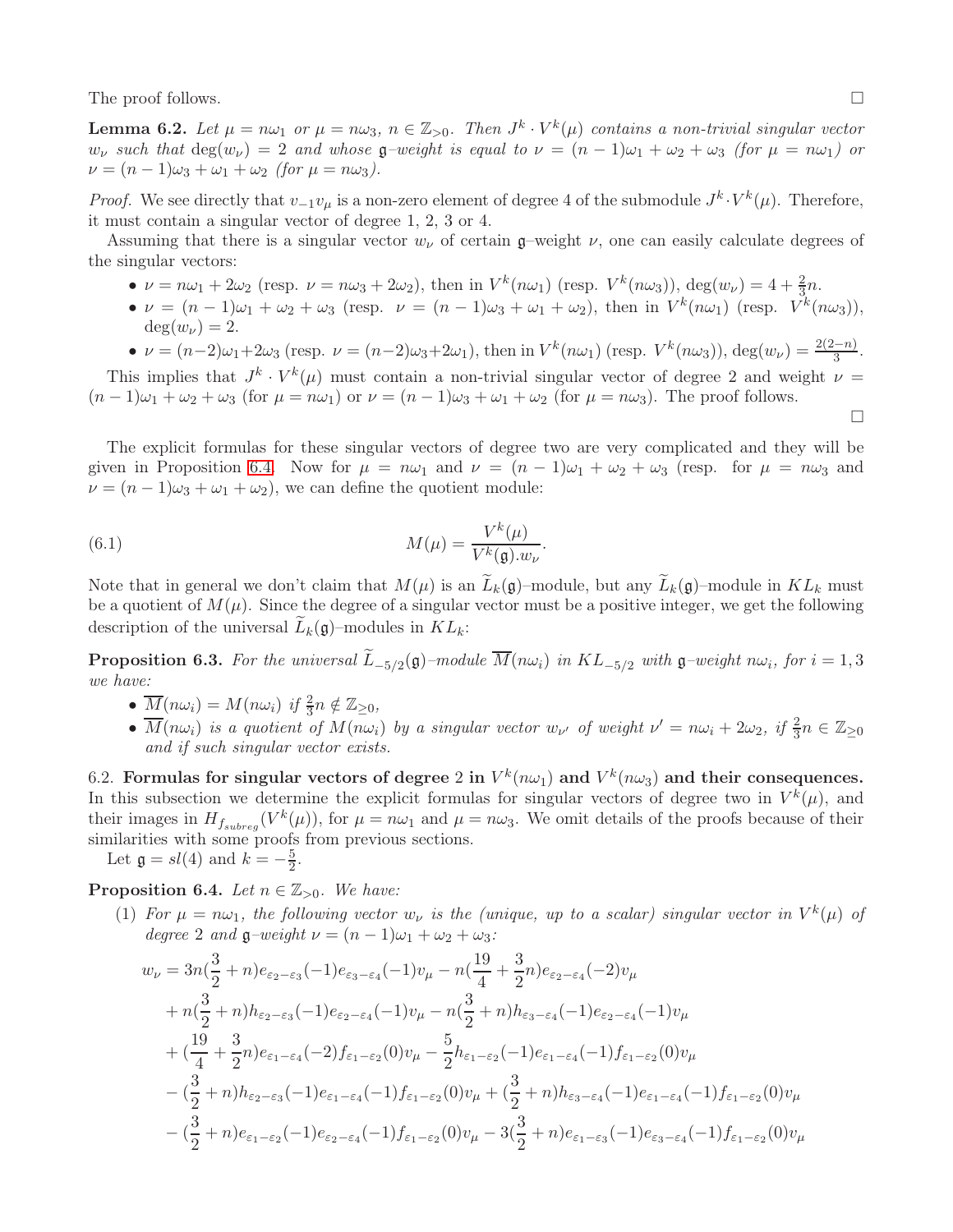+ 
$$
2(\frac{3}{2} + n)e_{\epsilon_1-\epsilon_3}(-1)e_{\epsilon_2-\epsilon_4}(-1)f_{\epsilon_1-\epsilon_3}(0)v_{\mu} - (2+3n)e_{\epsilon_1-\epsilon_4}(-1)e_{\epsilon_2-\epsilon_3}(-1)f_{\epsilon_1-\epsilon_3}(0)v_{\mu}
$$
  
+  $(1-n)e_{\epsilon_1-\epsilon_4}(-1)e_{\epsilon_2-\epsilon_4}(-1)f_{\epsilon_1-\epsilon_4}(0)v_{\mu} + e_{\epsilon_1-\epsilon_2}(-1)e_{\epsilon_1-\epsilon_4}(-1)f_{\epsilon_1-\epsilon_2}(0)^2v_{\mu}$   
+  $e_{\epsilon_1-\epsilon_3}(-1)e_{\epsilon_1-\epsilon_4}(-1)f_{\epsilon_1-\epsilon_2}(0)f_{\epsilon_1-\epsilon_3}(0)v_{\mu} + e_{\epsilon_1-\epsilon_4}(-1)^2f_{\epsilon_1-\epsilon_2}(0)f_{\epsilon_1-\epsilon_4}(0)v_{\mu}$   
+  $\frac{5}{2}nf_{\epsilon_1-\epsilon_2}(-1)e_{\epsilon_1-\epsilon_4}(-1)v_{\mu}$ .

(2) For  $\mu = n\omega_3$ , the following vector  $w_{\nu}$  is the (unique, up to a scalar) singular vector in  $V^k(\mu)$  of degree 2 and  $\mathfrak{g}-weight \nu = (n-1)\omega_3 + \omega_2 + \omega_1$ :

$$
w_{\nu} = 3n(\frac{3}{2} + n)e_{\epsilon_2-\epsilon_3}(-1)e_{\epsilon_1-\epsilon_2}(-1)v_{\mu} + n(\frac{19}{4} + \frac{3}{2}n)e_{\epsilon_1-\epsilon_3}(-2)v_{\mu}
$$
  
\n
$$
- n(\frac{3}{2} + n)h_{\epsilon_2-\epsilon_3}(-1)e_{\epsilon_1-\epsilon_3}(-1)v_{\mu} + n(\frac{3}{2} + n)h_{\epsilon_1-\epsilon_2}(-1)e_{\epsilon_1-\epsilon_3}(-1)v_{\mu}
$$
  
\n
$$
+ (\frac{19}{4} + \frac{3}{2}n)e_{\epsilon_1-\epsilon_4}(-2)f_{\epsilon_3-\epsilon_4}(0)v_{\mu} - \frac{5}{2}h_{\epsilon_3-\epsilon_4}(-1)e_{\epsilon_1-\epsilon_4}(-1)f_{\epsilon_3-\epsilon_4}(0)v_{\mu}
$$
  
\n
$$
- (\frac{3}{2} + n)h_{\epsilon_2-\epsilon_3}(-1)e_{\epsilon_1-\epsilon_4}(-1)f_{\epsilon_3-\epsilon_4}(0)v_{\mu} + (\frac{3}{2} + n)h_{\epsilon_1-\epsilon_2}(-1)e_{\epsilon_1-\epsilon_4}(-1)f_{\epsilon_3-\epsilon_4}(0)v_{\mu}
$$
  
\n
$$
+ (\frac{3}{2} + n)e_{\epsilon_3-\epsilon_4}(-1)e_{\epsilon_1-\epsilon_3}(-1)f_{\epsilon_3-\epsilon_4}(0)v_{\mu} + 3(\frac{3}{2} + n)e_{\epsilon_2-\epsilon_4}(-1)e_{\epsilon_1-\epsilon_2}(-1)f_{\epsilon_3-\epsilon_4}(0)v_{\mu}
$$
  
\n
$$
- 2(\frac{3}{2} + n)e_{\epsilon_2-\epsilon_4}(-1)e_{\epsilon_1-\epsilon_3}(-1)f_{\epsilon_2-\epsilon_4}(0)v_{\mu} + (2 + 3n)e_{\epsilon_1-\epsilon_4}(-1)e_{\epsilon_2-\epsilon_3}(-1)f_{\epsilon_2-\epsilon_4}(0)v_{\mu}
$$
  
\n
$$
- (1 - n)e_{\epsilon_1-\epsilon_4}(-1)e_{\epsilon_1-\epsilon_3}(-1)f_{\epsilon_3-\epsilon_4}(0)v_{\mu} + e_{\epsilon_3-\epsilon_4}(-1)e_{\epsilon_1-\epsilon_4}(-1)f_{\epsilon_3-\epsilon_4}(0)v_{\mu}
$$
  
\n<math display="</math>

*Proof.* Claim (1) is proved using direct verification of relations  $e_{\varepsilon_i-\varepsilon_{i+1}}(0).w_\nu = 0$  for  $i = 1,2,3$  and  $f_{\theta}(1).w_{\nu} = 0.$  Claim (2) now follows from claim (1) using the automorphism  $\sigma$  from Remark [3.4.](#page-6-1)

In the next proposition we determine the images of vectors  $w_{\nu}$  from Proposition [6.4](#page-15-0) in  $R_{V^{k}(\mu)} =$  $V^k(\mu)/C_2(V^k(\mu))$ , for  $\mu = n\omega_1, n\omega_3$ . For  $x \in \mathfrak{g}$  and  $u \in V(\mu)$ , denote by  $\{x, u\}$  the action of x on u. We use the notation  $v_{\mu}$  for the image of  $v_{\mu} \in V^{k}(\mu)$  in  $R_{V^{k}(\mu)}$ .

### **Proposition 6.5.** Let  $n \in \mathbb{Z}_{>0}$ . We have:

(1) For  $\mu = n\omega_1$ , the image of singular vector  $w_{\nu}$  from Proposition [6.4](#page-15-0) (1) in  $R_{V^{k}(\mu)}$  is equal to:

$$
w''_{\nu} = 3n(\frac{3}{2} + n)e_{\epsilon_2-\epsilon_3}e_{\epsilon_3-\epsilon_4}v_{\mu} + n(\frac{3}{2} + n)h_{\epsilon_2-\epsilon_3}e_{\epsilon_2-\epsilon_4}v_{\mu} - n(\frac{3}{2} + n)h_{\epsilon_3-\epsilon_4}e_{\epsilon_2-\epsilon_4}v_{\mu}
$$
  
\n
$$
-\frac{5}{2}h_{\epsilon_1-\epsilon_2}e_{\epsilon_1-\epsilon_4}\{f_{\epsilon_1-\epsilon_2},v_{\mu}\} - (\frac{3}{2} + n)h_{\epsilon_2-\epsilon_3}e_{\epsilon_1-\epsilon_4}\{f_{\epsilon_1-\epsilon_2},v_{\mu}\} + (\frac{3}{2} + n)h_{\epsilon_3-\epsilon_4}e_{\epsilon_1-\epsilon_4}\{f_{\epsilon_1-\epsilon_2},v_{\mu}\}
$$
  
\n
$$
-(\frac{3}{2} + n)e_{\epsilon_1-\epsilon_2}e_{\epsilon_2-\epsilon_4}\{f_{\epsilon_1-\epsilon_2},v_{\mu}\} - 3(\frac{3}{2} + n)e_{\epsilon_1-\epsilon_3}e_{\epsilon_3-\epsilon_4}\{f_{\epsilon_1-\epsilon_2},v_{\mu}\}
$$
  
\n
$$
+ 2(\frac{3}{2} + n)e_{\epsilon_1-\epsilon_3}e_{\epsilon_2-\epsilon_4}\{f_{\epsilon_1-\epsilon_3},v_{\mu}\} - (2 + 3n)e_{\epsilon_1-\epsilon_4}e_{\epsilon_2-\epsilon_3}\{f_{\epsilon_1-\epsilon_3},v_{\mu}\}
$$
  
\n
$$
+(1 - n)e_{\epsilon_1-\epsilon_4}e_{\epsilon_2-\epsilon_4}\{f_{\epsilon_1-\epsilon_4},v_{\mu}\} + e_{\epsilon_1-\epsilon_2}e_{\epsilon_1-\epsilon_4}\{f_{\epsilon_1-\epsilon_2},\{f_{\epsilon_1-\epsilon_2},v_{\mu}\}\}
$$
  
\n
$$
+ e_{\epsilon_1-\epsilon_3}e_{\epsilon_1-\epsilon_4}\{f_{\epsilon_1-\epsilon_2},\{f_{\epsilon_1-\epsilon_3},v_{\mu}\}\} + e_{\epsilon_1-\epsilon_4}^2\{f_{\epsilon_1-\epsilon_2},\{f_{\epsilon_1-\epsilon_4},v_{\mu}\}\} + \frac{5}{2}nf_{\epsilon_1-\epsilon_2}e_{\epsilon_1-\epsilon_4
$$

(2) For  $\mu = n\omega_3$ , the image of singular vector  $w_{\nu}$  from Proposition [6.4](#page-15-0) (2) in  $R_{V^k(\mu)}$  is equal to:

$$
w''_{\nu} = 3n(\frac{3}{2} + n)e_{\varepsilon_2 - \varepsilon_3}e_{\varepsilon_1 - \varepsilon_2}v_{\mu} - n(\frac{3}{2} + n)h_{\varepsilon_2 - \varepsilon_3}e_{\varepsilon_1 - \varepsilon_3}v_{\mu} + n(\frac{3}{2} + n)h_{\varepsilon_1 - \varepsilon_2}e_{\varepsilon_1 - \varepsilon_3}v_{\mu}
$$

$$
-\frac{5}{2}h_{\varepsilon_3 - \varepsilon_4}e_{\varepsilon_1 - \varepsilon_4}\lbrace f_{\varepsilon_3 - \varepsilon_4}, v_{\mu}\rbrace - (\frac{3}{2} + n)h_{\varepsilon_2 - \varepsilon_3}e_{\varepsilon_1 - \varepsilon_4}\lbrace f_{\varepsilon_3 - \varepsilon_4}, v_{\mu}\rbrace + (\frac{3}{2} + n)h_{\varepsilon_1 - \varepsilon_2}e_{\varepsilon_1 - \varepsilon_4}\lbrace f_{\varepsilon_3 - \varepsilon_4}, v_{\mu}\rbrace
$$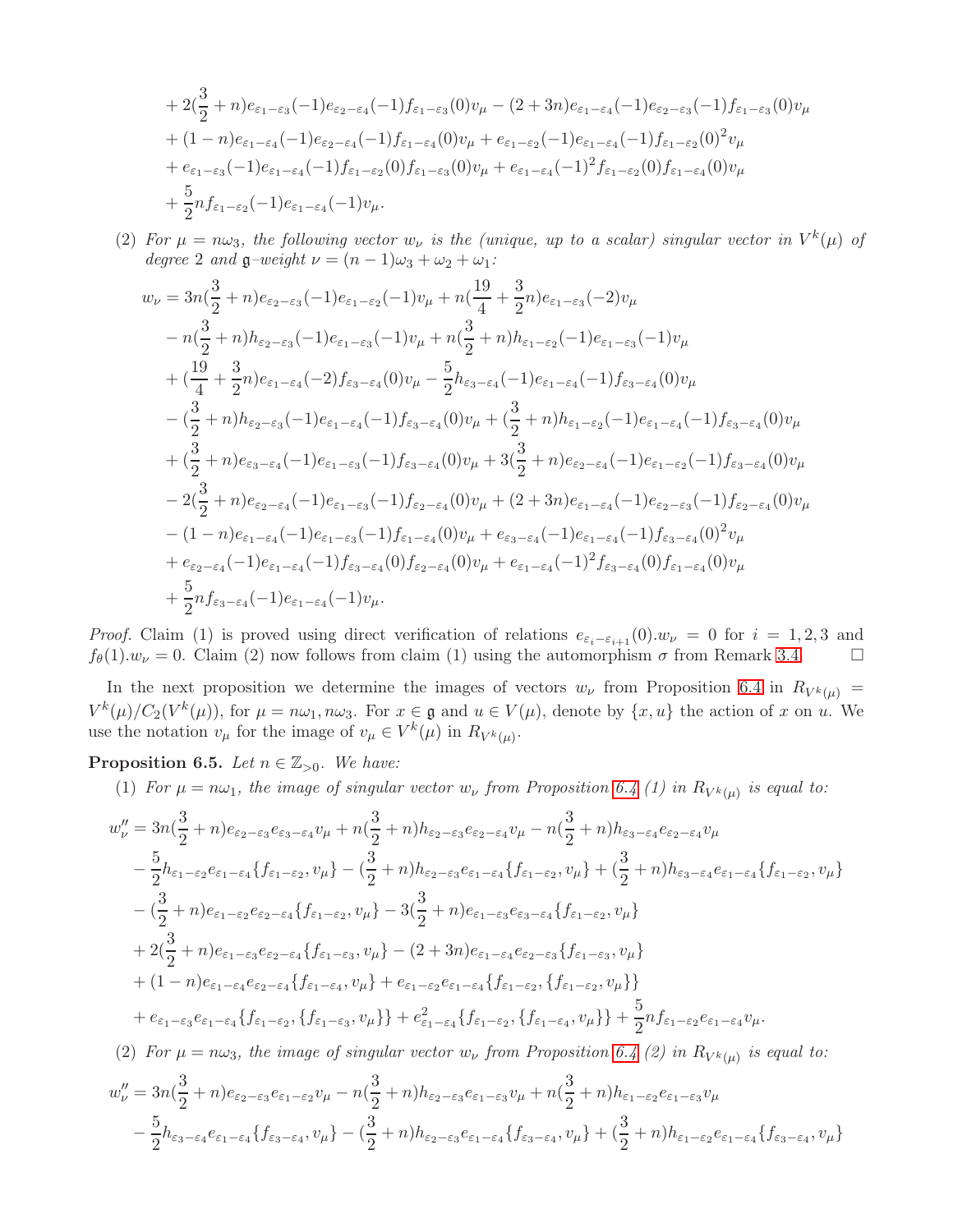+
$$
(\frac{3}{2} + n)e_{\varepsilon_3-\varepsilon_4}e_{\varepsilon_1-\varepsilon_3}\lbrace f_{\varepsilon_3-\varepsilon_4}, v_\mu\rbrace
$$
+ $3(\frac{3}{2} + n)e_{\varepsilon_2-\varepsilon_4}e_{\varepsilon_1-\varepsilon_2}\lbrace f_{\varepsilon_3-\varepsilon_4}, v_\mu\rbrace$   
\n- $2(\frac{3}{2} + n)e_{\varepsilon_2-\varepsilon_4}e_{\varepsilon_1-\varepsilon_3}\lbrace f_{\varepsilon_2-\varepsilon_4}, v_\mu\rbrace$ + $(2+3n)e_{\varepsilon_1-\varepsilon_4}e_{\varepsilon_2-\varepsilon_3}\lbrace f_{\varepsilon_2-\varepsilon_4}, v_\mu\rbrace$   
\n- $(1-n)e_{\varepsilon_1-\varepsilon_4}e_{\varepsilon_1-\varepsilon_3}\lbrace f_{\varepsilon_1-\varepsilon_4}, v_\mu\rbrace$ + $e_{\varepsilon_3-\varepsilon_4}e_{\varepsilon_1-\varepsilon_4}\lbrace f_{\varepsilon_3-\varepsilon_4}, \lbrace f_{\varepsilon_3-\varepsilon_4}, v_\mu\rbrace\rbrace$   
\n+ $e_{\varepsilon_2-\varepsilon_4}e_{\varepsilon_1-\varepsilon_4}\lbrace f_{\varepsilon_3-\varepsilon_4}, f_{\varepsilon_2-\varepsilon_4}, v_\mu\rbrace$ + $e_{\varepsilon_1-\varepsilon_4}^2\lbrace f_{\varepsilon_3-\varepsilon_4}, \lbrace f_{\varepsilon_1-\varepsilon_4}, v_\mu\rbrace\rbrace$ + $\frac{5}{2}n f_{\varepsilon_3-\varepsilon_4}e_{\varepsilon_1-\varepsilon_4}v_\mu.$ 

*Proof.* Straightforward.  $\square$ 

The proof of the following Lemma is similar to the proof of Lemma [3.8:](#page-7-2)

**Lemma 6.6.** Let  $n \in \mathbb{Z}_{>0}$ . Let  $f_{subreg}$  be the subregular nilpotent element defined by relation [\(2.7\)](#page-4-4), x a semisimple element defined by [\(2.8\)](#page-4-5), and  $J_{\chi}$  the associated ideal in  $\mathcal{S}(\mathfrak{g})$  defined by relation [\(2.6\)](#page-4-6). We have:

(1) For  $\mu = n\omega_1$ ,  $w''_{\nu} \equiv 3n(\frac{3}{2})$  $\frac{6}{2}+n)v_{\mu}$  (mod  $J_{\chi}R_{V^{k}(\mu)}$ ). (2) For  $\mu = n\omega_3$ ,  $w''_{\nu} \equiv 3n(\frac{3}{2})$  $\frac{6}{2}+n)e_{\varepsilon_1-\varepsilon_2}v_{\mu}$  (mod  $J_{\chi}R_{V^k(\mu)}$ ).

<span id="page-17-0"></span>**Remark 6.7.** We shall now recall some properties of the action of  $H_{f_{subreg}}$  on universal  $V^k(\mathfrak{g})$ -modules. V. Kac and M. Wakimoto proved in [\[38,](#page-26-8) Section 6] a general result on the existence of Verma module for  $W^k(\mathfrak{g},f)$  obtained using QHR from the Verma module for  $V^k(\mathfrak{g})$ . They calculated the characters of Verma modules and showed that they have a PBW basis. Their approach can be modified for generalized Verma modules (see also [\[15\]](#page-25-15)). Applying this in our setting  $(\mathfrak{g} = sl(4)$  and  $k = -\frac{5}{2}$  $\frac{5}{2}$ ), we conclude that

$$
H_{f_{subreg}}(V^k(\mu)) \neq \{0\}, \text{ for } \mu \in \{n\omega_1, n\omega_3\}.
$$

Furthermore,  $H_{f_{subreg}}(V^k(\mu))$  is a  $W^k(\mathfrak{g}, f_{subreg})$ -module, with highest weight vector  $v_\mu^W$  having  $(\bar{L}(0), J(0))$ weight determined by:

$$
\bar{L}(0)v_{\mu}^{W} = \left(\frac{(\mu | \mu + 2\rho)}{2(k + h^{\vee})} - \mu(x)\right)v_{\mu}^{W},
$$
  

$$
J(0)v_{\mu}^{W} = (\mu | \omega_{1})v_{\mu}^{W}.
$$

As in Remark [6.7,](#page-17-0) denote by  $v_\mu^W$  the highest weight vector of  $H_{f_{subreg}}(V^k(\mu))$ , for  $\mu = n\omega_1, n\omega_3$ . The proof of the following Lemma is similar to the proof of Lemma [5.2:](#page-12-1)

<span id="page-17-1"></span>**Lemma 6.8.** Let  $n \in \mathbb{Z}_{>0}$ . We have:

- (1) For  $\mu = n\omega_1$ , the image of singular vector  $w_{\nu}$  from Proposition [6.4](#page-15-0) (1) in  $H_{f_{subreg}}(V^k(\mu))$  coincides (up to a non-zero scalar) with the vector  $v_{\mu}^{W}$ .
- (2) For  $\mu = n\omega_3$ , the image of singular vector  $w_{\nu}$  from Proposition [6.4](#page-15-0) (2) in  $H_{f_{subreg}}(V^k(\mu))$  coincides (up to a non-zero scalar) with the vector  $G^+(-1)v_\mu^W$ .

6.3. Proof of Theorem [5.4.](#page-12-0) Proofs of the following two results use explicit expressions for singular vectors  $w_{\nu}$  from Proposition [6.4,](#page-15-0) and their consequences discussed in Subsection [6.2.](#page-15-1)

<span id="page-17-2"></span>**Proposition 6.9.** For  $n \in \mathbb{Z}_{>0}$  we have:

- $H_{f_{subree}}(\overline{M}(n\omega_1)) = \{0\}.$
- $H_{f_{subreg}}(M) = \{0\}$ , for any highest weight  $L_{-5/2}(\mathfrak{g})$ -module M in  $KL_{-5/2}$  with  $\mathfrak{g}$ -weight  $n\omega_1$ .

*Proof.* Lemma [6.8](#page-17-1) gives that the image of the singular vector  $w_{\nu}$  in the  $W^k(\mathfrak{g}, f_{subreg})$ -module  $H_{fsubreg}(V^k(n\omega_1))$  coincides with its highest weight vector. This implies that  $H_{fsubreg}(M(n\omega_1)) = \{0\}$  and therefore  $H_{fsubrea}(\overline{M}(n\omega_1)) = \{0\}$ . The proof of the second assertion follows from the first assertion and the fact that any highest weight  $L_k(\mathfrak{g})$ –module in  $KL_{-5/2}$  of  $\mathfrak{g}$ –weight  $n\omega_1$  must be a quotient of  $M(n\omega_1)$ .

 $\Box$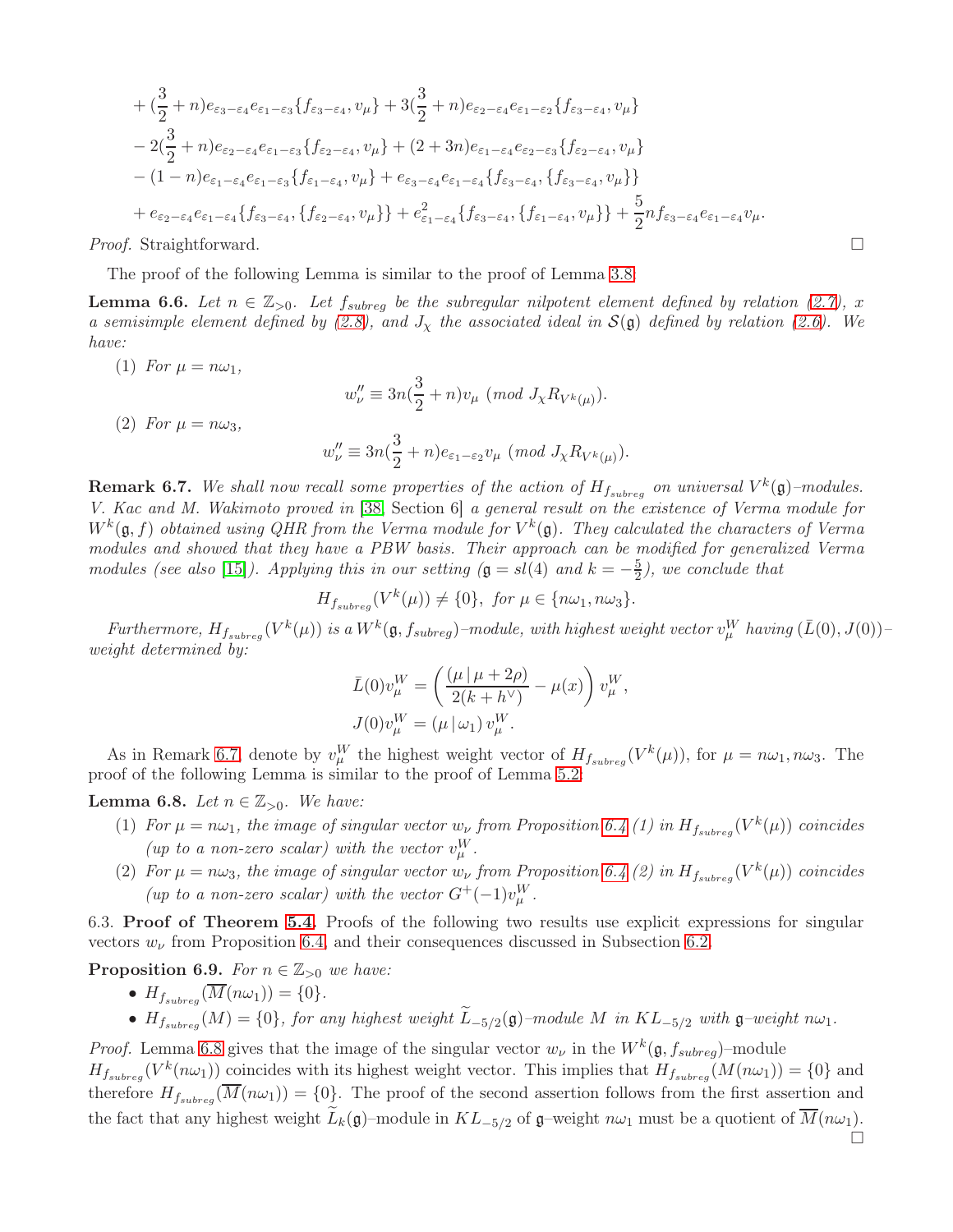<span id="page-18-0"></span>**Proposition 6.10.** For any highest weight  $L_{-5/2}(\mathfrak{g})$ -module M in  $KL_{-5/2}$  with  $\mathfrak{g}$ -weight  $n\omega_3$ , we have  $H_{f_{subreg}}(M)=M_J(1,\frac{1}{4})$  $(\frac{1}{4}n) \neq \{0\}.$ 

*Proof.* Lemma [6.8](#page-17-1) implies that the singular vector  $w_{\nu}$  is mapped by  $H_{f_{subreq}}(\cdot)$  to a singular vector of non-zero degree in  $H_{f_{subreg}}(V^k(n\omega_3))$ . The calculation of conformal weights shows that  $w_{\nu'}$  is mapped by  $H_{fsubreg}(\cdot)$  to a singular vector of non-zero degree. Therefore the image of generators of  $J^k \cdot V^k(n\omega_3)$  can not coincide with highest weight vector of  $H_{f_{subreg}}(V^k(n\omega_3))$ . This proves that  $H_{f_{subreg}}(\overline{M}(n\omega_3)) \neq \{0\}$ . Since  $H_{f_{subreg}}(\widetilde{L}_{-5/2}(\mathfrak{g})) \cong M_J(1)$ , we conclude that  $H_{f_{subreg}}(\overline{M}(n\omega_3)) \cong M_J(1, \frac{1}{4})$  $\frac{1}{4}n$ ).

Take any quotient of  $\overline{M}(n\omega_3)$ . Then it can have singular vectors of weights  $m\omega_1$  or  $m\omega_3$ . But submodules generated by singular vectors of weights  $m\omega_1$  are mapped to zero by Proposition [6.9.](#page-17-2)

On the other hand, singular vectors of weight  $m\omega_3$  have  $\bar{L}(0)$ –weight  $\frac{m(m-1)}{4} \neq \frac{n(n-1)}{4}$  $\frac{1}{4}$  for all  $m \in \mathbb{Z}_{\geq 0}$ ,  $m \neq n$ . This implies that we can not find any singular vector in  $\overline{M}(n\omega_3)$  which is mapped to a highest weight vector of  $M_J(1, \frac{1}{4})$  $\frac{1}{4}n$ ). The proof follows.

Remark 6.11. Propositions [6.9](#page-17-2) and [6.10](#page-18-0) prove Theorem [5.4.](#page-12-0)

7. CONFORMAL EMBEDDING  $gl(4) \hookrightarrow sl(5)$  at  $k = -5/2$  and the fusion rules for irreducible  $L_{-5/2}(sl(4))$ –modules in the category  $KL_{-5/2}$ 

In this section we recall the results on conformal embedding  $gl(4) \hookrightarrow sl(5)$  at  $k = -5/2$  from [\[2\]](#page-25-0). We use this conformal embedding to determine the fusion rules for irreducible  $L_{-5/2}(sl(4))$ -modules in the category  $KL_{-5/2}$ . As a consequence, we get that  $KL_{-5/2}$  is a rigid braided tensor category.

Let  $V = L_{-5/2}(sl(5))$ . Take c from the Cartan subalgebra of  $\mathfrak{g} = sl(5)$  such that

$$
\mathfrak{g} = \mathfrak{g}_{-1} \oplus \mathfrak{g}_0 \oplus \mathfrak{g}_1,
$$
  
\n
$$
\mathfrak{g}_0 = gl(4) = sl(4) + \mathbb{C}c,
$$
  
\n
$$
\mathfrak{g}_1 = V_{sl(4)}(\omega_1), \quad \mathfrak{g}_{-1} = V_{sl(4)}(\omega_3)
$$
  
\n
$$
c \equiv j \text{ id} \quad \text{on } \mathfrak{g}_j, \ j \in \{-1, 0, 1\}.
$$

Let  $M_c(1)$  be the Heisenberg subalgebra of V generated by c. Let  $M_c(1,s)$  denote irreducible  $M_c(1)$ – module on which  $c(0)$  acts as s id.

<span id="page-18-1"></span>**Proposition 7.1.** [\[2\]](#page-25-0) There is a conformal embedding of  $L_{-5/2}(sl(4)) \otimes M_c(1)$  into V such that

$$
V = \bigoplus_{s \in \mathbb{Z}} V^{(s)} \quad c(0) \equiv s \ id \ on \ V^{(s)},
$$

and each  $V^{(s)}$  is an irreducible  $L_{-5/2}(sl(4)) \otimes M_c(1)$ -module.

<span id="page-18-2"></span>**Proposition 7.2.** Assume that M is an irreducible V-module such that  $c(0)$  acts semisimply on M:

$$
\mathcal{M} = \bigoplus_{s \in \Delta + \mathbb{Z}} \mathcal{M}^{(s)} \quad c(0) \equiv s \ id \ on \ \mathcal{M}^{(s)}.
$$

Then we have:

- (1) Each  $\mathcal{M}^{(s)}$  is an irreducible  $L_{-5/2}(sl(4)) \otimes M_c(1)$ -module.
- (2) If there is a vector  $v \in M$  which is a highest weight vector for  $\widehat{sl(4)}$  of weight  $\lambda$  such that  $c(0)v = sv$ for certain s, then  $\mathcal{U}(\widehat{sl(4)})$ . v is an irreducible  $L_{-5/2}(sl(4))$ -module such that

$$
\mathcal{M}^{(s)} = L_{-5/2}(\lambda) \otimes M_c(1, s).
$$

*Proof.* The proof of assertion  $(1)$  uses Proposition [7.1](#page-18-1) and completely analogous arguments to those of [\[8,](#page-25-23) Theorem 5.1].

Assertion (2) follows easily from (1).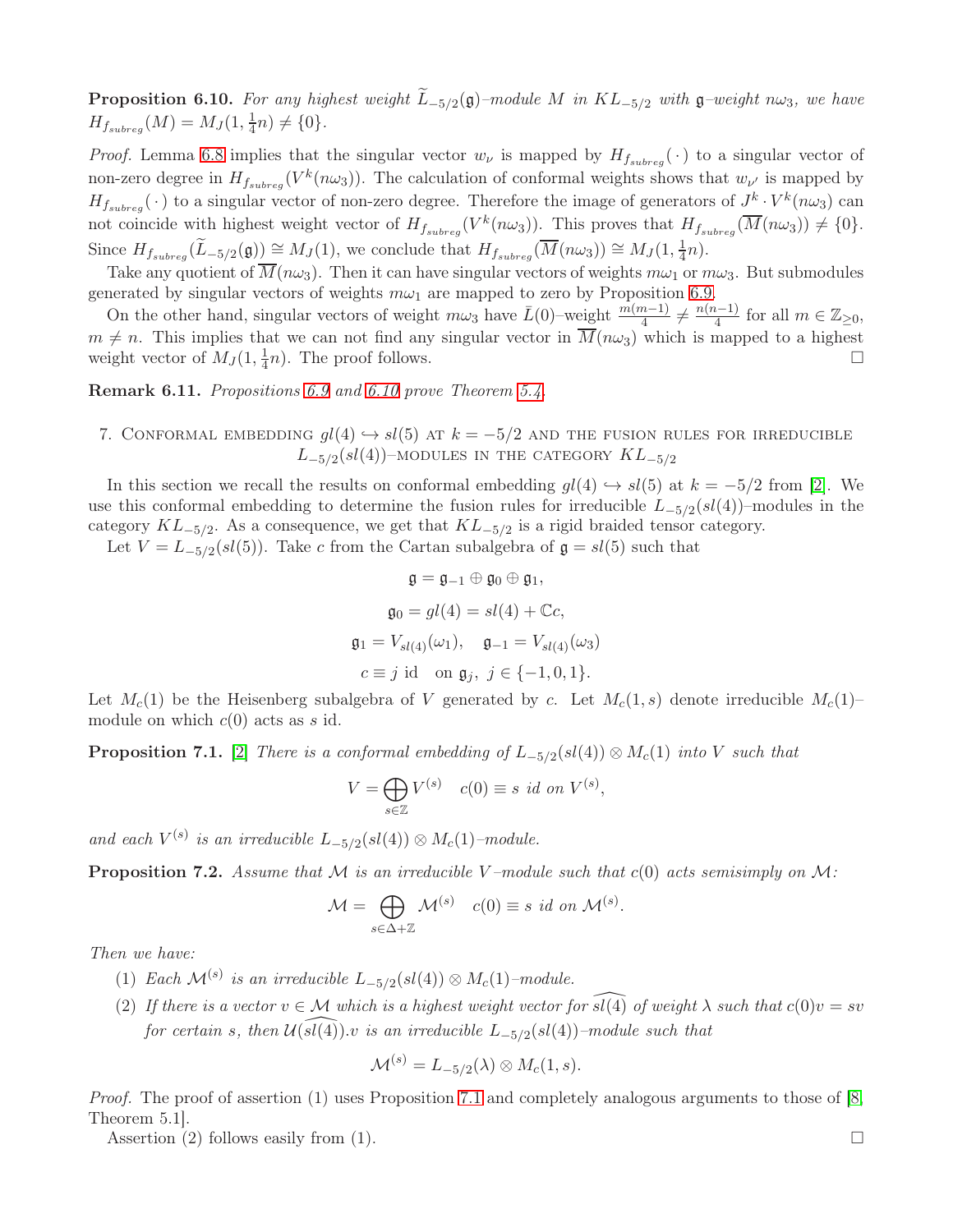We have the following decomposition of  $L_{-5/2}(sl(5))$  as an  $L_{-5/2}(gl(4)) = L_{-5/2}(sl(4)) \otimes M_c(1)$ -module (cf. [\[2\]](#page-25-0)):

(7.1) 
$$
L_{-5/2}(sl(5)) = \bigoplus_{n=0}^{\infty} L_{-5/2}(n\omega_1) \otimes M_c(1,n) \oplus \bigoplus_{n=1}^{\infty} L_{-5/2}(n\omega_3) \otimes M_c(1,-n).
$$

<span id="page-19-1"></span>We introduce the following notation for irreducible  $L_{-5/2}(sl(4))$ -modules in the category  $KL_{-5/2}$ :

$$
\pi_i = L_{-5/2}(i\omega_1), \ \pi_{-i} = L_{-5/2}(i\omega_3), \ i \in \mathbb{Z}_{\geq 0}.
$$

The top component is

$$
\pi_i(0) = V(i\omega_1), \ \pi_{-i}(0) = V(i\omega_3).
$$

The proof of the following proposition is completely analogous to the proof of [\[10,](#page-25-3) Theorem 6.2].

<span id="page-19-0"></span>**Proposition 7.3.** Let  $i, j \in \mathbb{Z}$ . We have the following fusion rule:

$$
\pi_i \times \pi_j = \pi_{i+j}.
$$

This means that for  $i, j, k \in \mathbb{Z}$ :

$$
\dim I\binom{\pi_k}{\pi_i \pi_j} = \delta_{i+j,k}.
$$

*Proof.* Assume that  $I\left(\begin{matrix} \pi_k \\ \pi_k \end{matrix}\right)$  $\{\pi_i^{\pi_k}, \pi_j\} \neq \{0\}$ , i.e, there is a non-trivial intertwining operator I of the type  $\binom{\pi_k}{\pi_i}$  $\frac{\pi_k}{\pi_i \pi_j}$ . As in [\[10\]](#page-25-3), this implies that  $\pi_k(0)$  is a non-trivial summand in the tensor product of g–modules  $\pi_i(0)\otimes \pi_i(0)$ . Using the decomposition of tensor product, we see that  $\pi_k(0)$  appears in the tensor product  $\pi_i(0) \otimes \pi_i(0)$ if and only if  $k = i + j$ , and that the multiplicity is exactly one. So

$$
\dim I\binom{\pi_k}{\pi_i \pi_j} \le \delta_{i+j,k}.
$$

It remains to construct an non-trivial intertwining operator of type  $\begin{pmatrix} \pi_{i+j} \\ \pi_{i+j} \end{pmatrix}$  $\begin{pmatrix} \pi_{i+j} \\ \pi_i & \pi_j \end{pmatrix}$ . Similarly to the case considered in [\[10\]](#page-25-3), by using vertex operator on  $V = L_{-5/2}(sl(5))$  we get non-trivial intertwining operator  $\mathcal Y$  from the space  $I\binom{V^{(i+j)}}{V^{(i)}}$  $V^{(i+j)}_{(i)}V^{(j)}$ . Since  $V^{(s)} = \pi_s \otimes M_c(1, s)$ , it follows that  $\mathcal{Y} = \mathcal{Y}_1 \otimes \mathcal{Y}_2$ , where

$$
\mathcal{Y}_1 \in I\left(\begin{matrix} \pi_{i+j} \\ \pi_i & \pi_j \end{matrix}\right), \ \mathcal{Y}_2 \in I\left(\begin{matrix} M_c(1,i+j) \\ M_c(1,i) & M_c(1,j) \end{matrix}\right).
$$

So dim  $I\begin{pmatrix} \pi_{i+j} \\ \pi_i & \pi_i \end{pmatrix}$  $\begin{bmatrix} \pi_{i+j} \\ \pi_i & \pi_j \end{bmatrix} = 1$ . The proof follows.

**Corollary 7.4.**  $KL_{-5/2}$  is a semi-simple rigid braided tensor category with the fusion rules

$$
\pi_i \boxtimes \pi_j = \pi_{i+j} \quad (i, j \in \mathbb{Z}).
$$

*Proof.* [\[24,](#page-25-9) Theorem 3.3] implies that in general,  $KL_k$  is a braided tensor category if the following condition holds:

• Every highest weight  $L_k(\mathfrak{g})$ -module in  $KL_k$  is of finite length.

This condition is satisfied in our case since  $KL_k$  is semi-simple. Therefore we have that  $KL_{-5/2}$  is a braided tensor category.

Note also that from the decomposition [\(7.1\)](#page-19-1) it follows that the compact Lie group  $U(1)$  acts on  $L_{-5/2}(sl(5))$ :

- $L_{-5/2}(sl(4))\otimes M_c(1)=L_{-5/2}(sl(5))^{U(1)},$
- All  $L_{-5/2}(sl(4))$ -modules in  $KL_{-5/2}$  appear in the decomposition of  $L_{-5/2}(sl(5))$  as an  $L_{-5/2}(sl(5))^{U(1)} \times U(1)$ -module.

Then exactly the same methods used in the proof of rigidity of examples studied in [\[24,](#page-25-9) Section 5] or [\[11\]](#page-25-24) work also in the case of  $L_{-5/2}(sl(4))$ . This proves the rigidity. As a consequence, our fusion rules from Proposition [7.3](#page-19-0) give the fusion rules in the vertex tensor category settings. (The details are exactly the same as in the case of the tensor category  $KL_{-1}$ .)

 $\Box$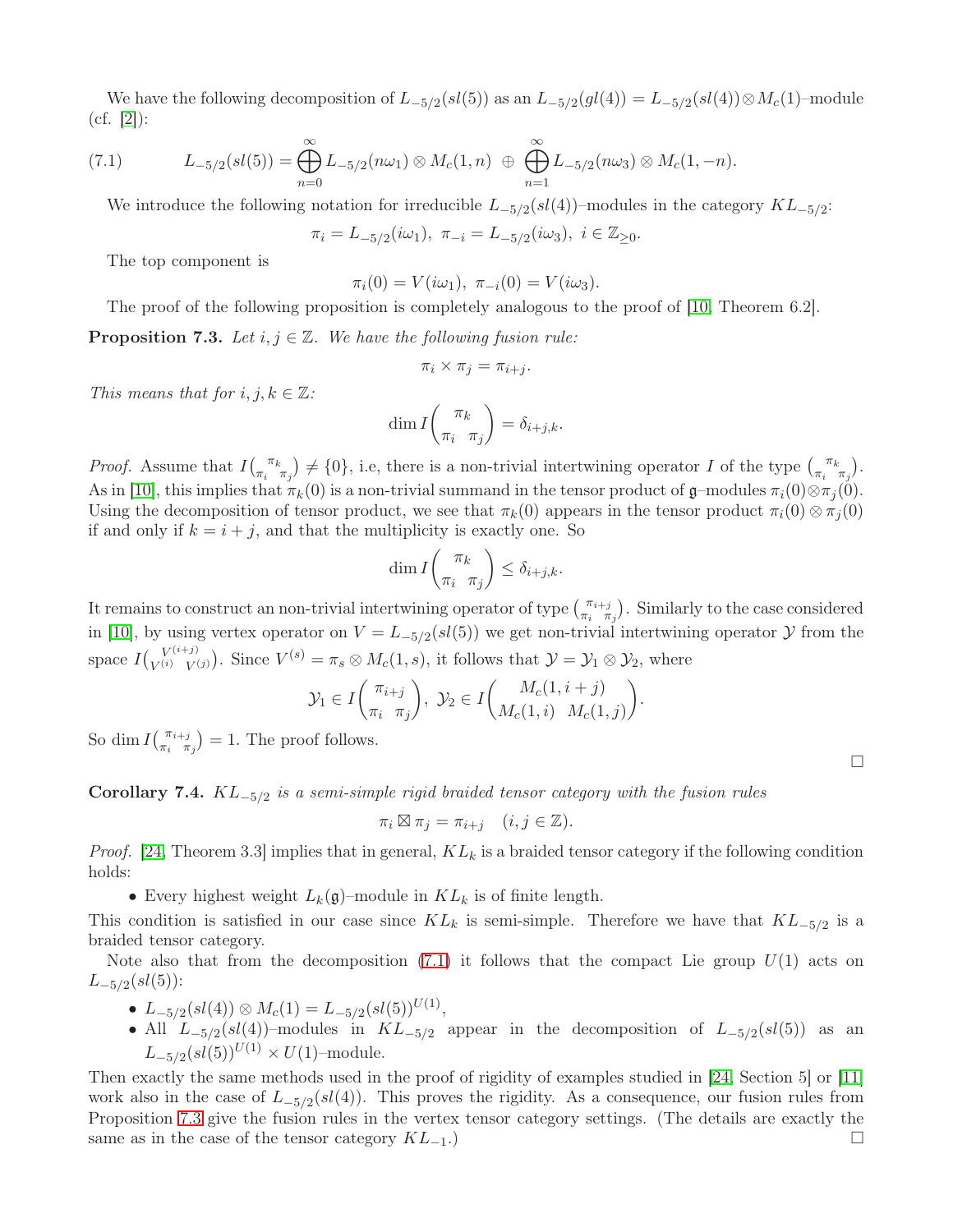Remark 7.5. In [\[24\]](#page-25-9), the authors propose a tensor category approach for studying the fusion rules for affine vertex algebras. Assuming that on the category of  $V_k(\mathfrak{g}_0)$ -modules in  $KL_k$  there exists the structure of a braided tensor category, their result, together with the decomposition from [\[2\]](#page-25-0), should imply the fusion rules in  $KL_k$ .

Similar phenomena happens for all conformal embeddings  $\mathfrak{g}_0 \hookrightarrow \mathfrak{g}$  at conformal levels k whose decompo-sition is as in [\[2,](#page-25-0) Theorem 5.1]. We conjectured that all modules for  $V_k(\mathfrak{g}_0)$  appearing in the decompositions for these conformal embeddings are simple-current modules, which would imply that modules in  $KL_k$  have the isomorphic fusion algebras as those of  $KL_{-5/2}$ .

### 8. DECOMPOSITIONS OF IRREDUCIBLE MODULES IN THE CATEGORY  $\mathcal O$  for the conformal EMBEDDING  $gl(4) \hookrightarrow sl(5)$  AT  $k = -5/2$

In this section we determine the decompositions of irreducible  $L_{-5/2}(sl(5))$ -modules in the category  $\mathcal O$ as  $L_{-5/2}(sl(4)) \otimes M_c(1)$ -modules.

We recall the classification of irreducible  $L_{-5/2}(sl(5))$ -modules in the category  $\mathcal{O}$ .

<span id="page-20-0"></span>**Proposition 8.1.** [\[13,](#page-25-2) [44\]](#page-26-13) The complete list of irreducible  $L_{-5/2}(sl(5))$ –modules in the category  $\mathcal O$  is given by the set

$$
\{L_{-5/2}(\lambda_i) \mid i = 1, \ldots, 16\},\
$$

| $\lambda_1=0,$                                            | $\lambda_9=-\tfrac{1}{2}\omega_2-\tfrac{1}{2}\omega_3,$                                                  |
|-----------------------------------------------------------|----------------------------------------------------------------------------------------------------------|
| $\lambda_2 = -\frac{5}{2}\omega_1,$                       | $\lambda_{10}=-\tfrac{3}{2}\omega_2-\tfrac{1}{2}\omega_4,$                                               |
| $\lambda_3 = -\frac{5}{2}\omega_2,$                       | $\lambda_{11} = -\frac{3}{2}\omega_3 + \frac{1}{2}\omega_4,$                                             |
| $\lambda_4 = -\frac{5}{2}\omega_3,$                       | $\lambda_{12} = -\frac{3}{2}\omega_1 + \frac{1}{2}\omega_2 - \frac{3}{2}\omega_3,$                       |
| $\lambda_5=-\tfrac{5}{2}\omega_4,$                        | $\lambda_{13} = -\frac{1}{2}\omega_1 - \frac{1}{2}\omega_2 - \frac{3}{2}\omega_4,$                       |
| $\lambda_6 = \frac{1}{2}\omega_1 - \frac{3}{2}\omega_2,$  | $\lambda_{14} = -\frac{3}{2}\omega_1 - \frac{1}{2}\omega_3 - \frac{1}{2}\omega_4,$                       |
| $\lambda_7 = -\frac{1}{2}\omega_1 - \frac{3}{2}\omega_3,$ | $\lambda_{15} = -\frac{3}{2}\omega_2 + \frac{1}{2}\omega_3 - \frac{3}{2}\omega_4,$                       |
| $\lambda_8 = -\frac{3}{2}\omega_1 - \frac{3}{2}\omega_4,$ | $\lambda_{16} = -\frac{1}{2}\omega_1 - \frac{1}{2}\omega_2 - \frac{1}{2}\omega_3 - \frac{1}{2}\omega_4.$ |

Let us denote by  $v_{\lambda_i}$  the highest weight vector of  $L_{-5/2}(sl(5))$ -module  $L_{-5/2}(\lambda_i)$ , for  $i=1,\ldots,16$ . In order to decompose irreducible  $L_{-5/2}(sl(5))$ –modules from Proposition [8.1](#page-20-0) as  $L_{-5/2}(sl(4)) \otimes M_c(1)$ –modules, we will determine explicit formulas for  $gl(4)$ -singular vectors in these modules. First, we determine the singular vectors of lowest conformal weight:

<span id="page-20-1"></span>**Proposition 8.2.** For each  $i = 1, ..., 16$  let  $\lambda_i = \sum_{k=1}^4 a_{i,k} \omega_k$ . If  $a_{i,j} \neq 0$  and  $a_{i,k} = 0$  for  $k > j$ , then  $f_{\varepsilon_j-\varepsilon_5}(0)^n v_{\lambda_i}$  is a (non-trivial) singular vector for  $L_{-5/2}(gl(4)) = L_{-5/2}(sl(4)) \otimes M_c(1)$ .

Proof. Straightforward calculation.

 $where$ 

The next proposition gives the remaining singular vectors:

**Proposition 8.3.** (1) For any  $i = 1, ..., 16$  such that  $\hat{\lambda}_i(\alpha_0^{\vee}) \notin \mathbb{Z}_{\geq 0}$ , and any  $n \in \mathbb{Z}_{\geq 0}$ ,  $e_{\varepsilon_1-\varepsilon_5}(-1)^n v_{\lambda_i}$ is a (non-trivial) singular vector for  $L_{-5/2}(gl(4)) = L_{-5/2}(sl(4)) \otimes M_c(1)$ .

(2) The following table contains formulas for (non-trivial) singular vectors for  $L_{-5/2}(gl(4)) = L_{-5/2}(sl(4)) \otimes$  $M_c(1)$  in  $L_{-5/2}(\lambda_i)$ , for  $i = 2, 3, 4, 5, 12, 13, 14, 15$ , and for any  $n \in \mathbb{Z}_{\geq 0}$ :

|                                                       | singular vectors                                             |
|-------------------------------------------------------|--------------------------------------------------------------|
| $\lambda_2, \lambda_{12}, \lambda_{13}, \lambda_{14}$ | $(-1)^n v_{\lambda_i}$<br>$e_{\varepsilon_2-\varepsilon_5}($ |
| $\lambda_3, \lambda_{15}$                             | $e_{\varepsilon_3-\varepsilon_5}(-1)^n v_{\lambda_i}$        |
|                                                       | $e_{\varepsilon_4-\varepsilon_5}($                           |
|                                                       | $e_{\varepsilon_1-\varepsilon_5}(-2)^n v$                    |

$$
\qquad \qquad \Box
$$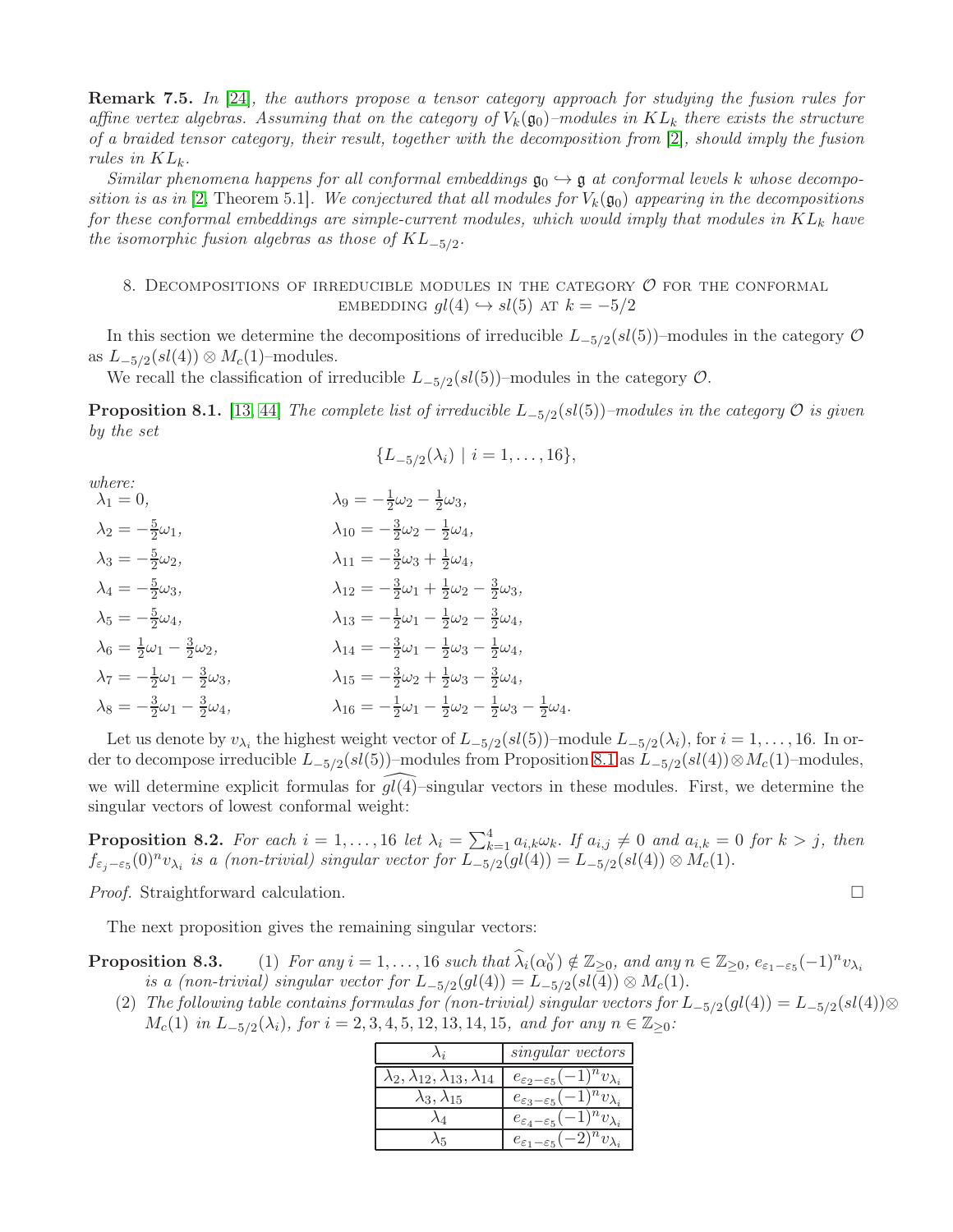*Proof.* Straightforward calculation. Since the condition  $\hat{\lambda}_i(\alpha_0^{\vee}) \notin \mathbb{Z}_{\geq 0}$  is satisfied for  $i = 1, 6, 7, 8, 9, 10, 11, 16$ , the assertion (1) gives the singular vectors in these cases. The remaining cases are given by assertion  $(2).$ 

<span id="page-21-0"></span>**Theorem 8.4.** Using the notation from Proposition [4.2,](#page-9-1) the decompositions of irreducible  $L_{-5/2}(sl(5))$ modules in the category  $\mathcal O$  as  $L_{-5/2}(sl(4))\otimes M_c(1)$ -modules are given by the following relations:

$$
L_{-5/2}(\lambda_{1}) = \sum_{m=0}^{\infty} L_{-5/2}(\mu_{1}(n)) \otimes M_{c}(1,n) \oplus \sum_{n=1}^{\infty} L_{-5/2}(\mu_{2}(n)) \otimes M_{c}(1,-n),
$$
  
\n
$$
L_{-5/2}(\lambda_{2}) = \sum_{m=0}^{\infty} L_{-5/2}(\mu_{1}(-n-\frac{5}{2})) \otimes M_{c}(1,-\frac{1}{2}-n) \oplus \sum_{n=1}^{\infty} L_{-5/2}(\mu_{3}(-n-\frac{5}{2})) \otimes M_{c}(1,-\frac{1}{2}+n),
$$
  
\n
$$
L_{-5/2}(\lambda_{3}) = \sum_{m=0}^{\infty} L_{-5/2}(\mu_{3}(n)) \otimes M_{c}(1,-1-n) \oplus \sum_{n=1}^{\infty} L_{-5/2}(\mu_{4}(-n-\frac{5}{2})) \otimes M_{c}(1,-1+n),
$$
  
\n
$$
L_{-5/2}(\lambda_{4}) = \sum_{m=0}^{\infty} L_{-5/2}(\mu_{4}(n)) \otimes M_{c}(1,-\frac{3}{2}-n) \oplus \sum_{n=1}^{\infty} L_{-5/2}(\mu_{2}(-n-\frac{5}{2})) \otimes M_{c}(1,-\frac{3}{2}+n),
$$
  
\n
$$
L_{-5/2}(\lambda_{5}) = \sum_{m=0}^{\infty} L_{-5/2}(\mu_{2}(n)) \otimes M_{c}(1,-2-n) \oplus \sum_{n=1}^{\infty} L_{-5/2}(\mu_{1}(n)) \otimes M_{c}(1,-2+n),
$$
  
\n
$$
L_{-5/2}(\lambda_{6}) = \sum_{m=0}^{\infty} L_{-5/2}(\mu_{1}(n+\frac{1}{2})) \otimes M_{c}(1,-\frac{1}{2}-n) \oplus \sum_{n=1}^{\infty} L_{-5/2}(\mu_{1}(n)-\frac{1}{2})) \otimes M_{c}(1,-\frac{1}{2}+n),
$$
  
\n
$$
L_{-5/2}(\lambda_{7}) = \sum_{m=0}^{\infty} L_{-5/2}(\mu_{1}(n)) \otimes M_{c}(1,-\frac{3}{2}-n) \
$$

*Proof.* The proof follows from Propositions [7.2,](#page-18-2) [8.2](#page-20-1) and 8.3.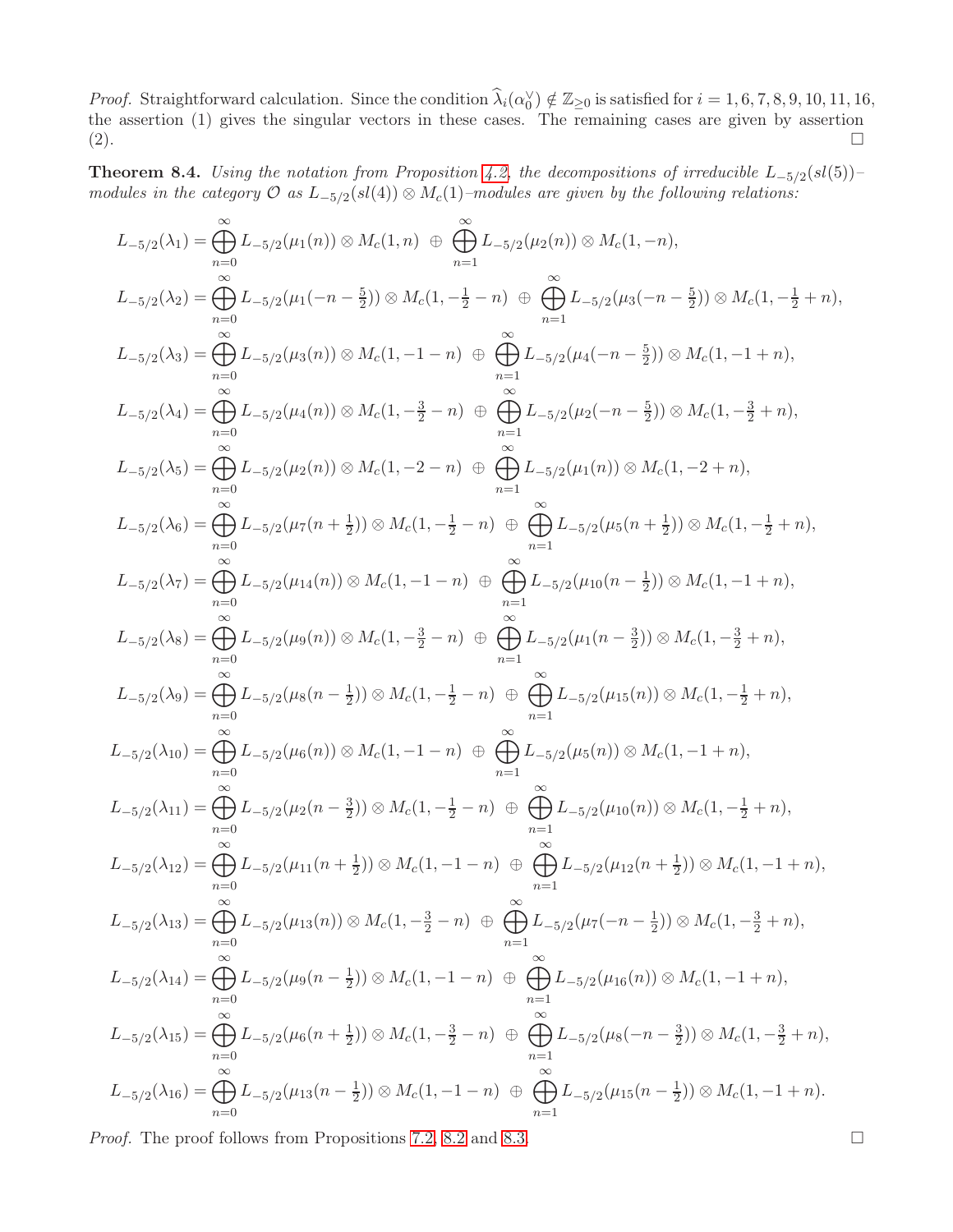9.  $L_{-5/2}(sl(4))$ -module  $L_{-5/2}(t\omega_1)$  as a subquotient of a relaxed  $L_{-5/2}(sl(5))$ -module

In previous sections we proved that  $L_{-5/2}(t\omega_1)$  is an irreducible  $L_{-5/2}(sl(4))$ -module for any  $t \in \mathbb{C}$  (see Theorems [4.4](#page-10-0) and [5.6,](#page-13-1) Remark [4.6\)](#page-11-4). On the other hand, in Theorem [8.4](#page-21-0) we identified modules  $L_{-5/2}(t\omega_1)$ as submodules of  $L_{-5/2}(sl(5))$ -modules from the category  $\mathcal{O}$ , only for countably many  $t \in \mathbb{C}$ . In this section we consider a realization of  $L_{-5/2}(t\omega_1)$  as a subquotient of an  $L_{-5/2}(sl(5))$ -module, for any  $t \in \mathbb{C}$ . It turns out that, in order to obtain such realization, one has to consider modules beyond the category  $\mathcal{O},$  more precisely, the relaxed  $L_{-5/2}(sl(5))$ –modules. Relaxed modules for affine vertex algebras have also recently been studied in [\[30,](#page-26-14) [39,](#page-26-15) [40,](#page-26-16) [41\]](#page-26-17).

We also prove that there is a non-trivial homomorphism from Zhu's algebra  $A(L_{-5/2}(sl(4)))$  to Weyl algebra  $\mathcal{A}_4$ , which implies that any module for  $\mathcal{A}_4$  is naturally a module for  $A(L_{-5/2}(sl(4))),$  so it can be induced to an  $L_{-5/2}(sl(4))$ -module (see Proposition [2.1](#page-3-4) (2)). We hope that this result can be useful for studying  $L_{-5/2}(sl(4))$ -modules beyond category  $\mathcal{O}$ .

9.1. A homomorphism from Zhu's algebra to Weyl algebra. Denote by  $A_4$  the Weyl algebra with generators  $x_1, x_2, x_3, x_4, \partial_1, \partial_2, \partial_3, \partial_4$  and non-trivial commutation relations:

$$
[\partial_i, x_j] = \delta_{ij}, \quad i, j = 1, 2, 3, 4.
$$

**Theorem 9.1.** There is a non-trivial homomorphism

<span id="page-22-0"></span>
$$
\Phi \colon A(L_{-5/2}(sl(4))) \to \mathcal{A}_4
$$

uniquely determined by

(9.1) 
$$
e_{\varepsilon_i-\varepsilon_j} \mapsto x_i\partial_j, \quad f_{\varepsilon_i-\varepsilon_j} \mapsto x_j\partial_i, \quad 1 \leq i < j \leq 4.
$$

*Proof.* Clearly, there is a non-trivial homomorphism  $\Phi: \mathcal{U}(sl(4)) \to \mathcal{A}_4$  uniquely determined by relation [\(9.1\)](#page-22-0). By direct calculation we obtain

$$
\begin{array}{l} \Phi(e_{\varepsilon_{2}-\varepsilon_{4}}e_{\varepsilon_{1}-\varepsilon_{3}})=\Phi(e_{\varepsilon_{2}-\varepsilon_{3}}e_{\varepsilon_{1}-\varepsilon_{4}})\\ \Phi(h_{1}e_{\varepsilon_{2}-\varepsilon_{4}}e_{\varepsilon_{1}-\varepsilon_{3}})=\Phi(h_{1}e_{\varepsilon_{2}-\varepsilon_{3}}e_{\varepsilon_{1}-\varepsilon_{4}})\\ \Phi(h_{2}e_{\varepsilon_{2}-\varepsilon_{4}}e_{\varepsilon_{1}-\varepsilon_{3}})=\Phi(h_{2}e_{\varepsilon_{2}-\varepsilon_{3}}e_{\varepsilon_{1}-\varepsilon_{4}})\\ \Phi(h_{1}h_{2}e_{\varepsilon_{2}-\varepsilon_{4}}e_{\varepsilon_{1}-\varepsilon_{3}})=\Phi(h_{1}h_{2}e_{\varepsilon_{2}-\varepsilon_{3}}e_{\varepsilon_{1}-\varepsilon_{4}})\\ \Phi(h_{2}h_{3}e_{\varepsilon_{2}-\varepsilon_{4}}e_{\varepsilon_{1}-\varepsilon_{3}})=\Phi(h_{2}h_{3}e_{\varepsilon_{2}-\varepsilon_{3}}e_{\varepsilon_{1}-\varepsilon_{4}})\\ \Phi(h_{2}h_{3}e_{\varepsilon_{2}-\varepsilon_{4}}e_{\varepsilon_{1}-\varepsilon_{3}})=\Phi(h_{2}h_{3}e_{\varepsilon_{2}-\varepsilon_{3}}e_{\varepsilon_{1}-\varepsilon_{4}})\\ \Phi(f_{\varepsilon_{1}-\varepsilon_{2}}e_{\varepsilon_{1}-\varepsilon_{2}}e_{\varepsilon_{2}-\varepsilon_{4}}e_{\varepsilon_{1}-\varepsilon_{3}})=\Phi(f_{\varepsilon_{1}-\varepsilon_{2}}e_{\varepsilon_{1}-\varepsilon_{3}}e_{\varepsilon_{2}-\varepsilon_{3}}e_{\varepsilon_{1}-\varepsilon_{4}})\\ \Phi(f_{\varepsilon_{1}-\varepsilon_{3}}e_{\varepsilon_{1}-\varepsilon_{4}}e_{\varepsilon_{2}-\varepsilon_{4}}e_{\varepsilon_{1}-\varepsilon_{3}})=\Phi(f_{\varepsilon_{1}-\varepsilon_{3}}e_{\varepsilon_{1}-\varepsilon_{3}}e_{\varepsilon_{1}-\varepsilon_{4}})\\ \Phi(f_{\varepsilon_{
$$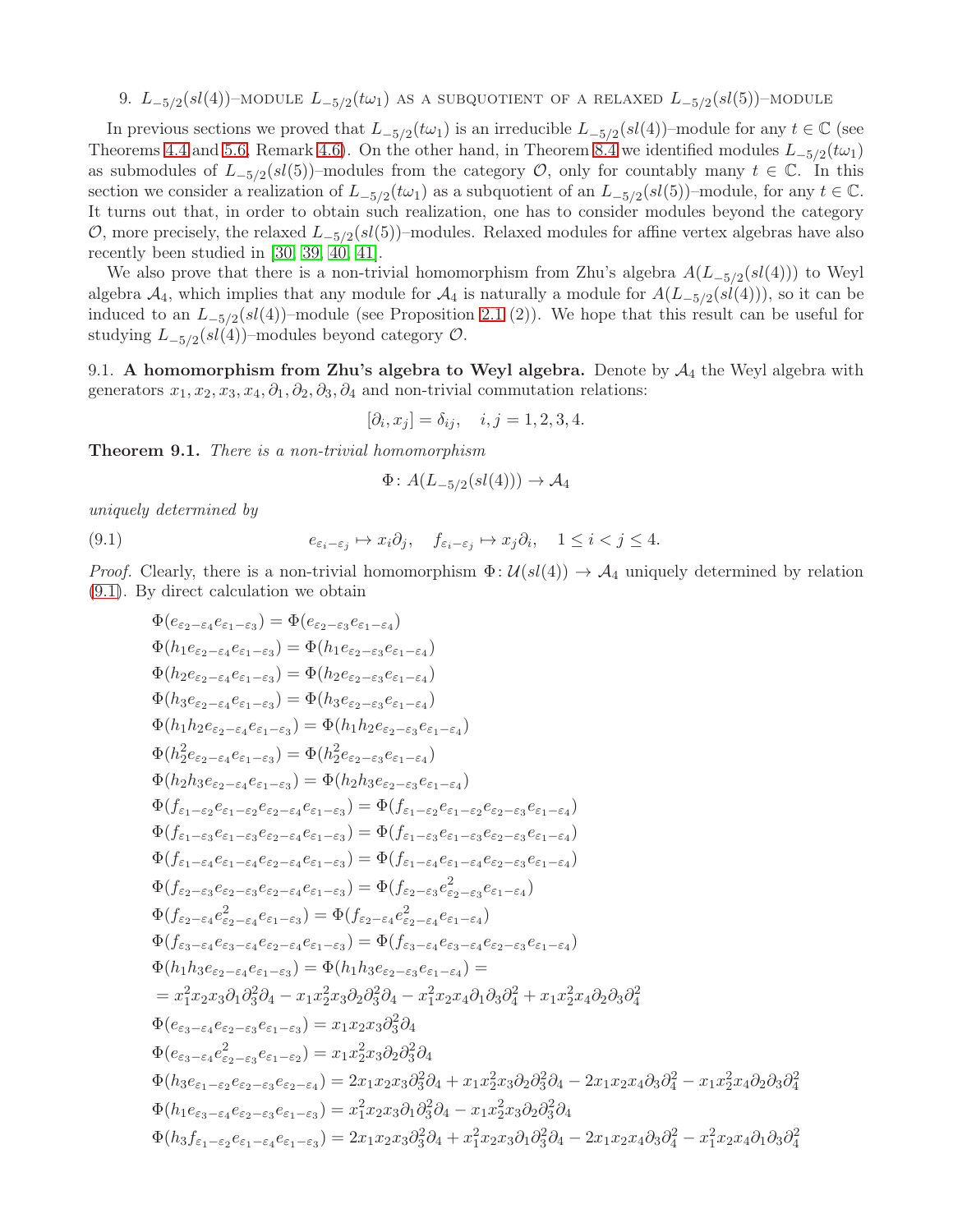$$
\Phi(f_{\varepsilon_{1}-\varepsilon_{2}}e_{\varepsilon_{3}-\varepsilon_{4}}e_{\varepsilon_{1}-\varepsilon_{3}}^{2}) = 2x_{1}x_{2}x_{3}\partial_{3}^{2}\partial_{4} + x_{1}^{2}x_{2}x_{3}\partial_{1}\partial_{3}^{2}\partial_{4}
$$
  
\n
$$
\Phi(h_{1}f_{\varepsilon_{3}-\varepsilon_{4}}e_{\varepsilon_{2}-\varepsilon_{4}}e_{\varepsilon_{1}-\varepsilon_{4}}) = x_{1}^{2}x_{2}x_{4}\partial_{1}\partial_{3}\partial_{4}^{2} - x_{1}x_{2}^{2}x_{4}\partial_{2}\partial_{3}\partial_{4}^{2}
$$
  
\n
$$
\Phi(f_{\varepsilon_{3}-\varepsilon_{4}}e_{\varepsilon_{1}-\varepsilon_{2}}e_{\varepsilon_{2}-\varepsilon_{4}}^{2}) = 2x_{1}x_{2}x_{4}\partial_{3}\partial_{4}^{2} + x_{1}x_{2}^{2}x_{4}\partial_{2}\partial_{3}\partial_{4}^{2}
$$
  
\n
$$
\Phi(f_{\varepsilon_{3}-\varepsilon_{4}}f_{\varepsilon_{1}-\varepsilon_{2}}e_{\varepsilon_{1}-\varepsilon_{4}}^{2}) = 2x_{1}x_{2}x_{4}\partial_{3}\partial_{4}^{2} + x_{1}^{2}x_{2}x_{4}\partial_{1}\partial_{3}\partial_{4}^{2}.
$$

These relations imply that  $\Phi(v') = 0$ , where v' is given in Proposition [3](#page-6-0).5. Since  $A(L_{-5/2}(sl(4)))$  $\mathcal{U}(sl(4))/\langle v' \rangle$ , the proof follows.

9.2. Some relaxed  $L_{-5/2}(sl(5))$ -modules. In this subsection we present a realization of  $L_{-5/2}(sl(4))$ modules  $L_{-5/2}(t\omega_1)$  using  $sl(n)$ -modules  $M(\mathbf{a})$  defined in [\[21\]](#page-25-25), and the conformal embedding  $gl(4) \hookrightarrow sl(5)$ at level  $k = -5/2$ .

We recall the definition of modules  $M(\mathbf{a})$  from [\[21\]](#page-25-25). For  $\mathbf{a} = (a_1, a_2, \dots, a_n) \in \mathbb{C}^n$ , we define  $M(\mathbf{a})$  as a complex vector space spanned by

<span id="page-23-1"></span>
$$
\{x^{\mathbf{b}} = x_1^{b_1} \cdots x_n^{b_n} \mid b_i - a_i \in \mathbb{Z} \,\forall i, \, \sum_{i=1}^n (b_i - a_i) = 0\}.
$$

The action of  $sl(n)$  is given by

(9.2) 
$$
e_{\varepsilon_i-\varepsilon_j}=x_i\partial_j, \ f_{\varepsilon_i-\varepsilon_j}=x_j\partial_i,
$$

for  $1 \leq i < j \leq n$ .

**Proposition 9.2.** [\[21\]](#page-25-25) For each n-tuple  $\mathbf{a} = (a_1, \ldots, a_n) \in \mathbb{C}^n$  with  $a_i \notin \mathbb{Z}$  for all i,  $M(\mathbf{a})$  is an irreducible, torsion-free  $sl(n)$ -module.

<span id="page-23-3"></span>**Proposition 9.3.** For each  $\mathbf{a} = (a_1, \ldots, a_5) \in \mathbb{C}^5$ ,  $M(\mathbf{a})$  is an  $A(L_{-5/2}(sl(5)))$ -module if and only if  $a_1 + a_2 + a_3 + a_4 + a_5 = -5/2.$ 

Proof. It follows from [\[44\]](#page-26-13) that the vector

$$
u = \left(\frac{3}{5}h_{\varepsilon_1-\varepsilon_2}(-1)e_{\theta}(-1) + \frac{1}{5}h_{\varepsilon_2-\varepsilon_3}(-1)e_{\theta}(-1) - \frac{1}{5}h_{\varepsilon_3-\varepsilon_4}(-1)e_{\theta}(-1) - \frac{3}{5}h_{\varepsilon_4-\varepsilon_5}(-1)e_{\theta}(-1) +
$$
  
+ 
$$
(e_{\varepsilon_1-\varepsilon_2}(-1)e_{\varepsilon_2-\varepsilon_5}(-1) + e_{\varepsilon_1-\varepsilon_3}(-1)e_{\varepsilon_3-\varepsilon_5}(-1) + e_{\varepsilon_1-\varepsilon_4}(-1)e_{\varepsilon_4-\varepsilon_5}(-1)) - \frac{3}{2}e_{\theta}(-2))\mathbf{1}
$$

is a singular vector in  $V^{-5/2}(sl(5))$ , which generates the maximal ideal. The projection of u in Zhu's algebra is a vector  $u' = F([u])$  given by the following formula:

<span id="page-23-0"></span>(9.3) 
$$
u' = \frac{3}{5}e_{\varepsilon_1-\varepsilon_5}h_{\varepsilon_1-\varepsilon_2} + \frac{1}{5}e_{\varepsilon_1-\varepsilon_5}h_{\varepsilon_2-\varepsilon_3} - \frac{1}{5}e_{\varepsilon_1-\varepsilon_5}h_{\varepsilon_3-\varepsilon_4} - \frac{3}{5}e_{\varepsilon_1-\varepsilon_5}h_{\varepsilon_4-\varepsilon_5} +
$$

$$
+ (e_{\varepsilon_2-\varepsilon_5}e_{\varepsilon_1-\varepsilon_2} + e_{\varepsilon_3-\varepsilon_5}e_{\varepsilon_1-\varepsilon_3} + e_{\varepsilon_4-\varepsilon_5}e_{\varepsilon_1-\varepsilon_4}) + \frac{3}{2}e_{\varepsilon_1-\varepsilon_5} \in \mathcal{U}(sl(5)).
$$

Clearly,  $M(\mathbf{a})$  is an  $A(L_{-5/2}(sl(5)))$ -module if and only if u' annihilates  $M(\mathbf{a})$ . Using formula [\(9.3\)](#page-23-0), and the definition of  $sl(5)$ -action [\(9.2\)](#page-23-1), we obtain that u' acts on  $M(\mathbf{a})$  as

(9.4) 
$$
\frac{3}{5}x_1\partial_5\left(x_1\partial_1+x_2\partial_2+x_3\partial_3+x_4\partial_4+x_5\partial_5+\frac{5}{2}\right).
$$

Let  $x^{\mathbf{b}} = x_1^{b_1} \cdots x_5^{b_5}$  be an arbitrary element of  $M(\mathbf{a})$ . Relation [\(9.4\)](#page-23-2) now implies that

<span id="page-23-2"></span>
$$
u' \cdot x^{\mathbf{b}} = \frac{3}{5}b_5(b_1 + b_2 + b_3 + b_4 + b_5 + 5/2)x^{\mathbf{b}'},
$$

where we denoted

$$
x^{\mathbf{b}'} = x_1^{b_1+1} x_2^{b_2} x_3^{b_3} x_4^{b_4} x_5^{b_5-1}.
$$

The claim of Proposition now follows from the relation  $\sum_{i=1}^{5} (b_i - a_i) = 0$ .

**Theorem 9.4.** For any  $t \in \mathbb{C}$ , the irreducible  $L_{-5/2}(sl(4))$ -module  $L_{-5/2}(t\omega_1)$  is a subquotient of an  $L_{-5/2}(sl(5))$ -module  $\widehat{M(\mathbf{a})}$  such that  $\widehat{M(\mathbf{a})}(0) \cong M(\mathbf{a})$ , for  $\mathbf{a} = (t, 0, 0, 0, -t - \frac{5}{2})$  $\frac{5}{2}$ .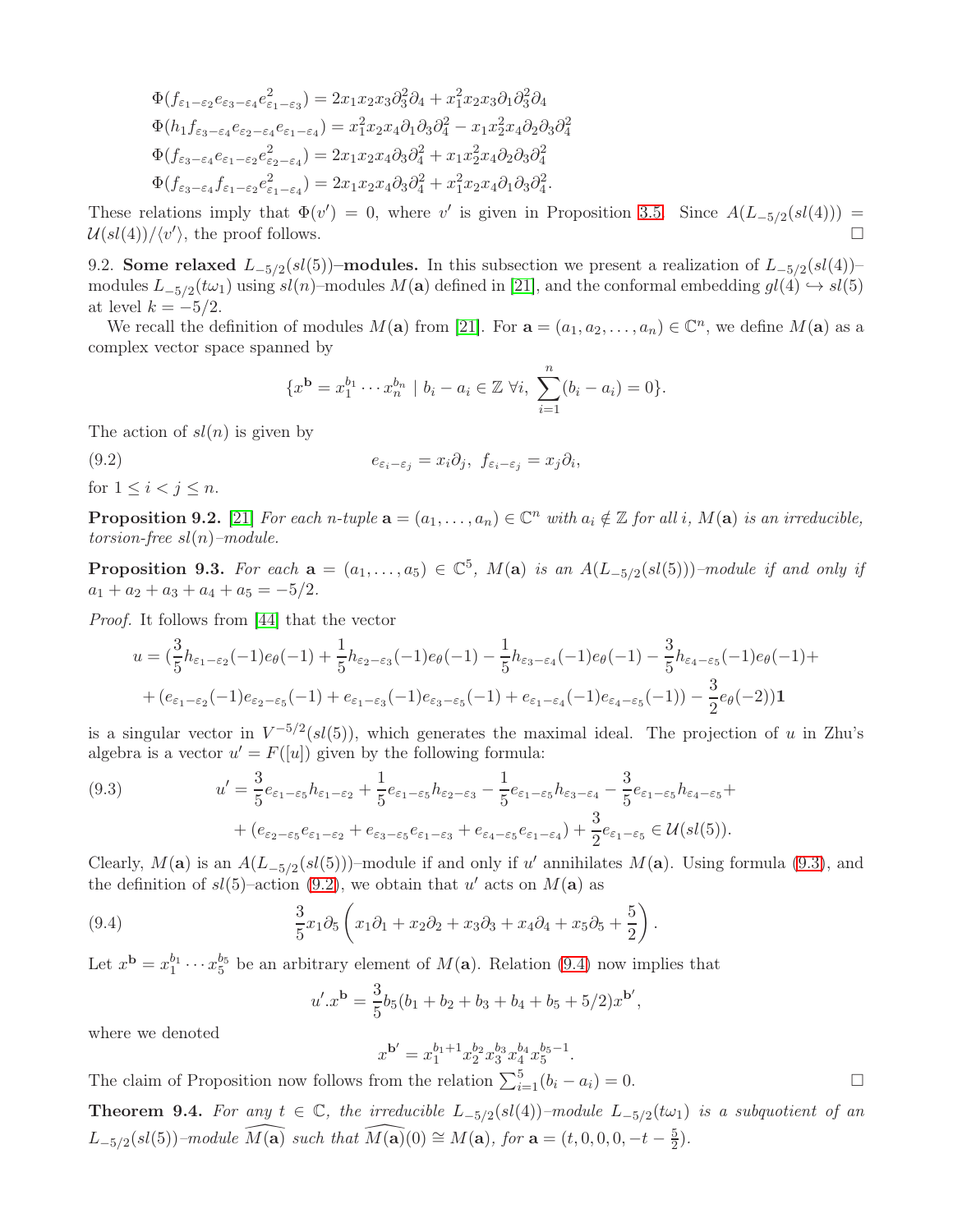*Proof.* Proposition [9.3](#page-23-3) implies that  $M(\mathbf{a})$  is an  $A(L_{-5/2}(sl(5)))$ -module for  $\mathbf{a} = (t, 0, 0, 0, -t - \frac{5}{2}), t \in \mathbb{C}$ . The Proposition [2.1](#page-3-4) (2) now implies that there exists an  $L_{-5/2}(sl(5))$ -module  $\widehat{M(\mathbf{a})}$  such that  $\widehat{M(\mathbf{a})}(0) \cong$  $M(\mathbf{a})$ . Vector

$$
v_t := x_1^t x_5^{-t - \frac{5}{2}}
$$

is a singular vector for  $\widehat{sl(4)}$  of  $sl(4)$ –weight  $t\omega_1$ . Since  $L_{-5/2}(sl(4))\otimes M_c(1)$  is conformally embedded in  $L_{-5/2}(sl(5))$ , we obtain that  $\widetilde{L}_{-5/2}(t\omega_1) = \mathcal{U}(\widehat{sl(4)})$ . is an  $L_{-5/2}(sl(4))$ -module. Clearly, this implies that  $L_{-5/2}(t\omega_1)$  is a subquotient of  $\widehat{M(\mathbf{a})}$ , since it is a quotient of  $\widetilde{L}_{-5/2}(t\omega_1)$ .

The next remark shows that there exist indecomposable  $L_{-5/2}(sl(4))$ -modules in the category  $\mathcal{O}$ .

<span id="page-24-0"></span>**Remark 9.5.** Consider the singular vector  $v_t$  for  $t \in \mathbb{Z}_{\geq 0}$ . Then we see that:

- $U_t := \mathcal{U}(sl(4))v_t$  is an infinite-dimensional highest weight  $sl(4)$ -module.
- The highest weight of  $U_t$  is  $\mu_1(t) = t\omega_1$ , so it is dominant integral. Therefore,  $U_t$  is an indecomposable  $A(L_{-5/2}(sl(4)))$ -module.
- $L_{-5/2}(t\omega_1)$  is indecomposable  $L_{-5/2}(sl(4))$ -module.

# APPENDIX: OPE FOR  $W^k(sl(4), f_{subreg})$

Recall that the vertex algebra  $W^k(sl(4), f_{subreg})$ , obtained by the quantum Hamiltonian reduction, is generated by five fields  $J, \bar{L}, W, G^+, G^-$  of conformal weights 1, 2, 3, 1, 3. We choose the new Virasoro field  $\bar{L} = \bar{L} - \partial J$  so that  $G^{\pm}$  have conformal weight 2. Here we recall the OPE for  $W^k(sl(4), f_{subreg})$  from the paper [\[22\]](#page-25-20).

$$
L(z)L(w) \sim -\frac{(8+3k)(17+8k)}{2(4+k)}(z-w)^{-4} + 2L(w)(z-w)^{-2} + \partial L(w)(z-w)^{-1},
$$
  
\n
$$
L(z)J(w) \sim J(w)(z-w)^{-2} + \partial J(w)(z-w)^{-1},
$$
  
\n
$$
L(z)W(w) \sim 3W(w)(z-w)^{-2} + \partial W(w)(z-w)^{-1},
$$
  
\n
$$
L(z)G^{\pm}(w) \sim 2G^{\pm}(w)(z-w)^{-2} + \partial G^{\pm}(w)(z-w)^{-1},
$$
  
\n
$$
J(z)J(w) \sim (2+\frac{3k}{4})(z-w)^{-2},
$$
  
\n
$$
J(z)G^{\pm}(w) \sim \pm G^{\pm}(w)(z-w)^{-1},
$$

$$
W(z)G^{\pm}(w) \sim \pm \frac{2(4+k)(7+3k)(16+5k)}{(8+3k)^2} G^{\pm}(w)(z-w)^{-3}
$$
  
+ 
$$
\left(\pm \frac{3(4+k)(16+5k)}{2(8+3k)} \partial G^{\pm} - \frac{6(4+k)(16+5k)}{(8+3k)^2} : JG^{\pm} : \right) (w)(z-w)^{-2}
$$
  
+ 
$$
\left(-\frac{8(3+k)(4+k)}{(2+k)(8+3k)} : J\partial G^{\pm} : -\frac{4(4+k)(16+15k+3k^2)}{(2+k)(8+3k)^2} : (\partial J)G^{\pm} : \right.
$$
  

$$
\pm \frac{(3+k)(4+k)}{2+k} \partial^2 G^{\pm} \mp \frac{2(4+k)^2}{(2+k)(8+3k)} : LG^{\pm} :
$$
  

$$
\pm \frac{4(4+k)(16+5k)}{(2+k)(8+3k)^2} : JJG^{\pm} : \right) (w)(z-w)^{-1},
$$

$$
G^{+}(z)G^{-}(w) \sim (2+k)(5+2k)(8+3k)(z-w)^{-4} + 4(2+k)(5+2k)J(w)(z-w)^{-3} + \left( -(2+k)(4+k)L + 6(2+k) : JJ : +2(2+k)(5+2k)\partial J \right)(w)(z-w)^{-2}
$$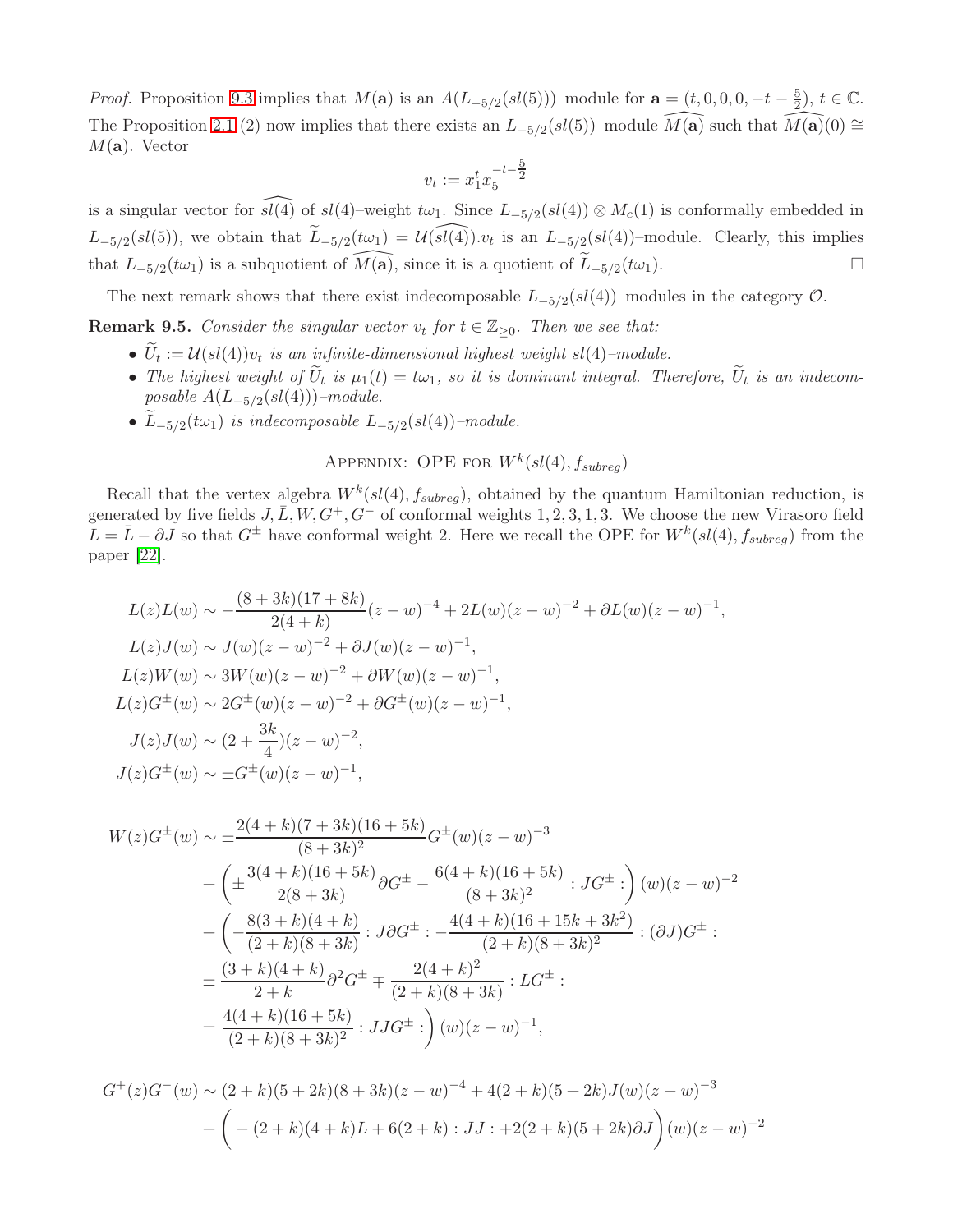+ 
$$
\left( (k+2)W + \frac{8(2+k)(32+11k)}{3(8+3k)^2} :JJJ - \frac{4(2+k)(4+k)}{8+3k} : LJ: +6(2+k) : (\partial J)J :
$$
  
  $-\frac{1}{2}(2+k)(4+k)\partial L + \frac{4(2+k)(26+17k+3k^2)}{3(8+3k)}\partial^2 J \right)(w)(z-w)^{-1},$ 

$$
W(z)W(w) \sim \frac{2(k+4)(2k+5)(3k+7)(5k+16)}{3k+8}(z-w)^{-6} + \cdots
$$

The remaining terms in the OPE of  $W(z)W(w)$  can be found in the paper [\[26\]](#page-25-26).

#### **REFERENCES**

- <span id="page-25-12"></span>[1] D. Adamović, Representations of vertex algebras associated to symplectic affine Lie algebra at half-integer levels (in Croatian), Ph.D. Thesis, University of Zagreb, 1996.
- <span id="page-25-0"></span>[2] D. Adamović, V. G. Kac, P. M. Frajria, P. Papi and O. Perše, Finite vs infinite decompositions in conformal embeddings, Comm. Math. Phys. 348 (2016), 445–473.
- <span id="page-25-21"></span>[3] D. Adamović, V. G. Kac, P. M. Frajria, P. Papi and O. Perše, Conformal embeddings of affine vertex algebras in minimal W–algebras I: structural results, J. Algebra 500 (2018), 117–152.
- <span id="page-25-6"></span>[4] D. Adamović, V. G. Kac, P. M. Frajria, P. Papi and O. Perše, Conformal embeddings of affine vertex algebras in minimal W-algebras II: decompositions, Jpn. J. Math. 12 (2017), 261–315.
- <span id="page-25-5"></span>[5] D. Adamović, V. G. Kac, P. M. Frajria, P. Papi and O. Perše, An application of collapsing levels to the representation theory of affine vertex algebras, Int. Math. Res. Not. IMRN 13 (2020), 4103–4143.
- <span id="page-25-7"></span>[6] D. Adamović, P. M. Frajria, P. Papi and O. Perše, Conformal embeddings in affine vertex superalgebras, Adv. Math. 360 (2020), 106918, 50pp.
- <span id="page-25-1"></span>[7] D. Adamović and A. Milas, Vertex operator algebras associated to modular invariant representations for  $A_1^{(1)}$ , Math. Res. Lett. 2 (1995), 563–575.
- <span id="page-25-23"></span>[8] D. Adamović, V. Pedić, On fusion rules and intertwining operators for the Weyl vertex algebra, J. Math. Phys. 60 (2019), 081701, 18 pp., [arXiv:1903.10248](http://arxiv.org/abs/1903.10248) [math.QA].
- <span id="page-25-13"></span>[9] D. Adamović, O. Perše, Representations of certain non-rational vertex operator algebras of affine type, J. Algebra 319 (2008), 2434–2450.
- <span id="page-25-3"></span>[10] D. Adamović, O. Perše, Fusion rules and complete reducibility of certain modules for affine Lie algebras, J. Algebra Appl. 13 (2014), 1350062, 18 pp.
- <span id="page-25-24"></span>[11] D. Adamović, T. Creutzig, N. Genra, J. Yang, The vertex algebras  $\mathcal{V}^{(p)}$  and  $\mathcal{R}^{(p)}$ , Comm. Math. Phys. 383 (2021), 1207–1241, https://doi.org/10.1007/s00220-021-03950-1.
- <span id="page-25-22"></span>[12] T. Arakawa, Associated varieties of modules over Kac-Moody algebras and C2-cofiniteness of W–algebras, Int. Math. Res. Not. IMRN 22 (2015), 11605–11666.
- <span id="page-25-19"></span><span id="page-25-2"></span>[13] T. Arakawa, Rationality of admissible affine vertex algebras in the category O, Duke Math. J. 165 (2016), 67–93.
- <span id="page-25-15"></span>[14] T. Arakawa, Rationality of W–algebras: principal nilpotent cases, Ann. of Math. (2) 182 (2015), 565–604.
- [15] T. Arakawa, Representation theory of W-algebras, II. In Exploring New Structures and Natural Constructions in Mathematical Physics, edited by K. Hasegawa, T. Hayashi, S. Hosono and Y. Yamada, 51–90. Advanced Studies in Pure Mathematics 61, Tokyo, Mathematical Societies of Japan, 2011.
- <span id="page-25-10"></span><span id="page-25-4"></span>[16] T. Arakawa, J. van Ekeren, Rationality and Fusion Rules of Exceptional W-Algebras, [arXiv:1905.11473](http://arxiv.org/abs/1905.11473)
- <span id="page-25-14"></span>[17] T. Arakawa and A. Moreau, Joseph ideals and lisse minimal W–algebras, J. Inst. Math. Jussieu 17 (2018), 397–417.
- <span id="page-25-11"></span>[18] T. Arakawa and A. Moreau, Sheets and associated varieties of affine vertex algebras, Adv. Math. 320 (2017), 157–209.
- <span id="page-25-16"></span>[19] T. Arakawa, J. van Ekeren, A. Moreau, Singularities of nilpotent Slodowy slices and collapsing levels of W-algebras, [arXiv:2102.13462.](http://arxiv.org/abs/2102.13462)
- <span id="page-25-25"></span>[20] R. Borcherds, Vertex algebras, Kac-Moody algebras, and the Monster, Proc. Nat. Acad. Sci. U.S.A. 83 (1986), 3068–3071.
- [21] D. J. Britten and F. W. Lemire, A classification of simple Lie modules having a 1-dimensional weight space, Trans. Amer. Math. Soc. 299 (1987), 683–697.
- <span id="page-25-20"></span>[22] T. Creutzig, A. Linshaw, Cosets of the  $W_k(sl(4), f_{subreg})$ –algebra, Vertex algebras and geometry, 105–117, Contemp. Math., 711, Amer. Math. Soc., Providence, RI, 2018., [arXiv:1711.11109.](http://arxiv.org/abs/1711.11109)
- <span id="page-25-8"></span>[23] T. Creutzig, C. Jiang, F. Orosz Hunziker, D. Ridout, J. Yang, Tensor categories arising from the Virasoro algebra, Adv. Math. 380 (2021), 107601.
- <span id="page-25-9"></span>[24] T. Creutzig, J. Yang, Tensor categories of affine Lie algebras beyond admissible level, Math. Ann. 380 (2021), 1991–2040, https://doi.org/10.1007/s00208-021-02159-w, [arXiv:2002.05686.](http://arxiv.org/abs/2002.05686)
- <span id="page-25-26"></span><span id="page-25-18"></span>[25] A. De Sole, V. G. Kac, Finite vs affine W–algebras, Jpn. J. Math. 1 (2006), 137–261.
- <span id="page-25-17"></span>[26] B. Feigin, A. Semikhatov,  $\mathcal{W}_n^{(2)}$  algebras, Nuclear Phys. B 698 (2004), 409–449.
- [27] I. Frenkel, Y.-Z. Huang and J. Lepowsky, On axiomatic approaches to vertex operator algebras and modules, Mem. Amer. Math. Soc. 104 (1993), viii+64 pp.